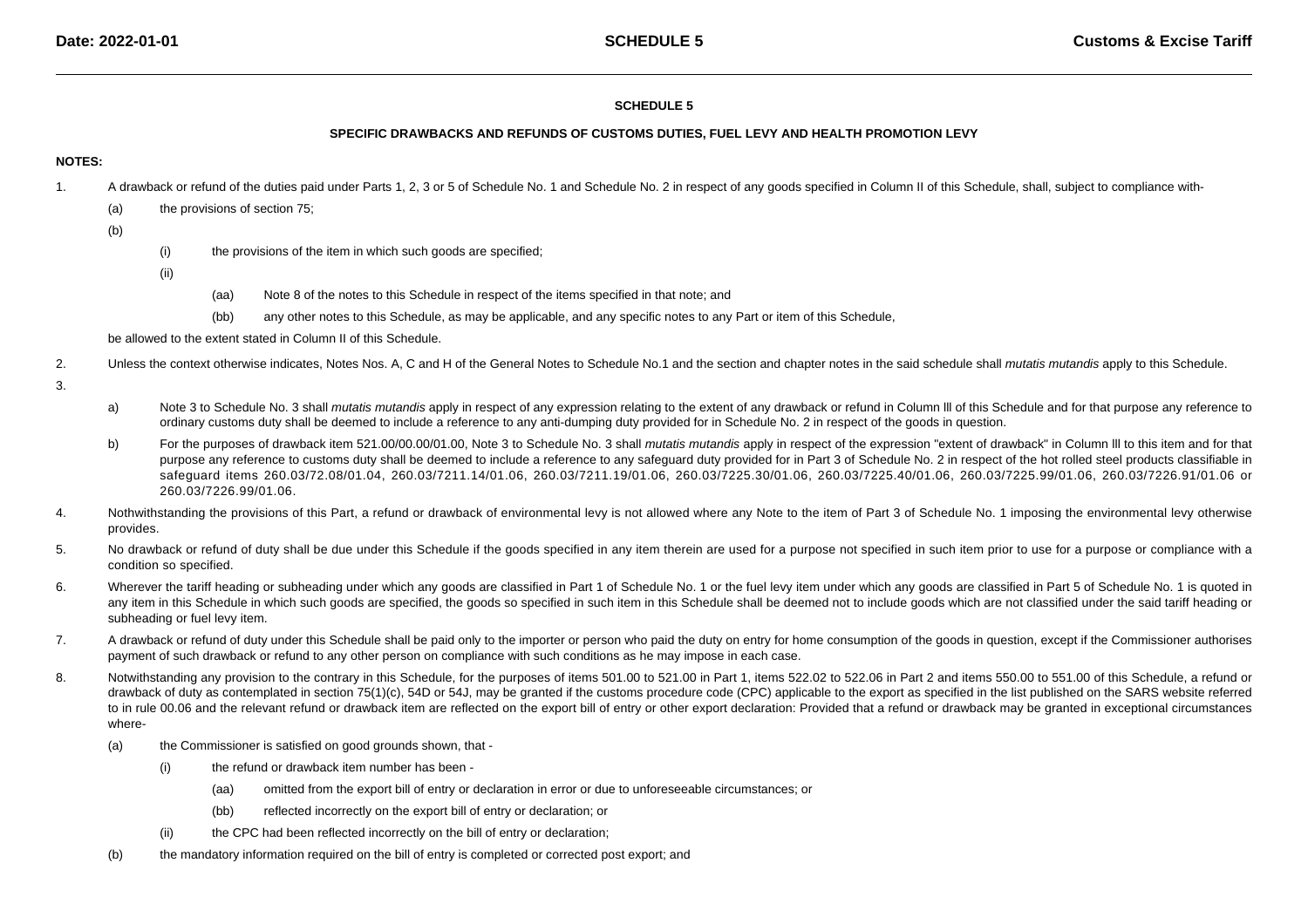- (c) the applicant has, in addition to any documents normally required to establish entitlement to a refund or drawback, also submitted the following with the application:
	- (i) An affidavit setting out the circumstances in which the omission or error referred to in paragraph (a) occurred, which circumstances must show that the omission or error was made in goodfaith;
	- (ii) any documents constituting sufficient proof that the relevant goods were exported by the applicant, including -
		- (aa)a document evidencing that the goods were packed or loaded for export under customs supervision, or physically inspected prior to export; or
		- (bb)any other documents that the Commissioner considers to be such sufficient proof; and
	- (iii) any documents constituting sufficient proof that the same goods that were exported, were imported in the country of destination, including -
		- (aa)the import bill of entry or import declaration accepted and released by the customs authority of the country of destination, together with its supporting documents; or
		- (bb)any other documents that the Commissioner considers to be such sufficient proof.
- 9. A drawback of surcharge paid under Part 4 of Schedule No. 1 shall, subject to the provisions of section 75, and the regulations, be allowed the extent stated in Column lll of item 521.00/00.00/02.00, oncompliance with the provisions of the item in this Part in which such goods are specified and of any notes applicable in respect of such item.
- 10.A reference to customs duties in Part 2 and 3 of this Schedule shall be taken to include a reference to surcharge.
- 11.A refund of fuel levy paid under Part 5 of Schedule No. 1 in respect of any goods specified in Column II of Part 4 of the Schedule shall, subject to the provisions of section 75 and the rules, be allowed to the extent stated in Column III of the Part, in respect of such goods on compliance with the provisions of the item in this Part in which such goods are specified and of any notes applicable in respect of such item.
- 12.Any particulars in Column III in Part 4 in respect of any goods related to the fuel levy specified in Part 5 of Schedule No.1.
- 13.A refund of the customs duty specified in item 533.00 or the fuel levy specified in item 540.00 shall be paid only to the person who purchased and used the goods in question for the purpose specified in such item, unless the Commissioner authorises payment of such refund to any other person on compliance with such conditions as he may impose in each case.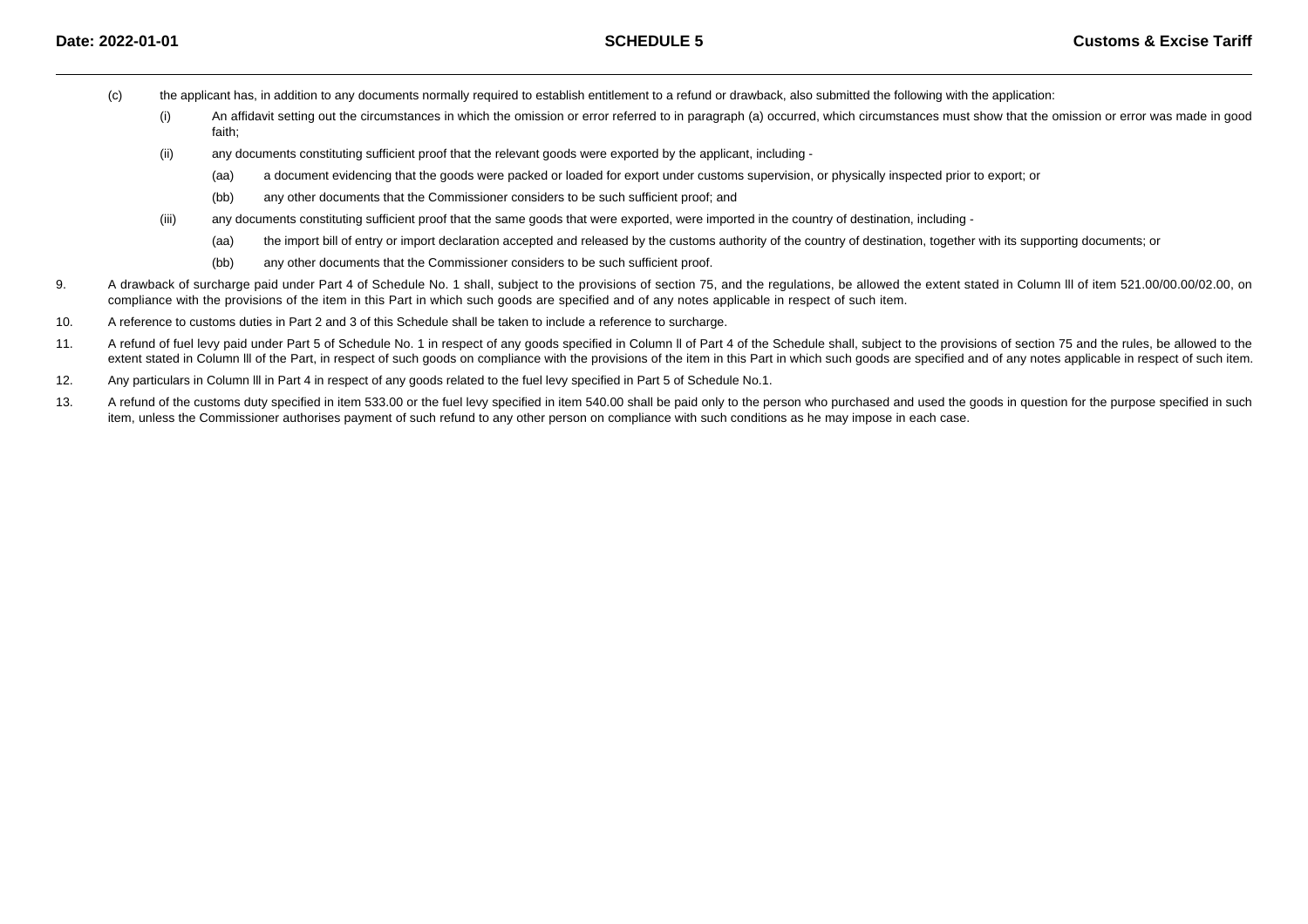### **SPECIFIC DRAWBACKS OF CUSTOMS DUTIES**

## **NOTES:**

- 1.The provisions of the rules for section 75 shall mutatis mutandis apply in respect of any drawback claimed under this Part to the extent the Commissioner may require and for that purpose any reference to Schedule No. 3, 4 or 6 shall be deemed to include a reference to Part 1 of Schedule No. 5 and any reference to a rebate of duty shall be deemed to be a reference to a drawback of duty.
- 2.Any person desirous of claiming a drawback of duty under the provisions of any item of this Part in respect of any goods specified in such item, shall -
	- (a)apply to the Commissioner through the Controller, on a form approved by the Commissioner, for registration to entitle him or her to such drawback and for registration of the premises where such goods will be used; and
	- (b)submit to the Controller with his or her application for registration, a statement indicating the methods he or she proposes to follow for the purposes of proving that any imported goods specified in the item in respect of which registration is sought have been used in the manufacture of the goods specified in such times and that he or she is entitled to a drawback in respect of the duty on such goods.
- 3. Every registrant shall notify the Controller immediately or in advance, of any change or contemplated change in the registered name under which he or she trades, the address of his or her registeredpremises, the nature of the goods obtained by him or her and the nature of the goods manufactured therefrom or the method by which it is his or her intention to prove his or her claim to a drawback in respect of such goods.
- 4. The Commissioner may require that -
	- (a)the formula to be used by any registrant shall be registered with him or her and if so registered no registrant shall depart from such formula except with the permission of the Commissioner; and
	- (b)any goods manufactured from any imported goods shall be given such identifying mark or number as he or she may decide and any declaration.
- 5.Any application for a drawback of duty shall be submitted to the Controller on the prescribed form (form DA 66) together with an application for drawback on form DA 64 and such supporting evidence as the Commissioner may require.
- 6.Every registrant shall establish and prove to the Commissioner the quantity of each class or kind of imported goods actually incorporated or used in any exported goods and also the quantity of waste of such imported goods incurred in the manufacture of such exported goods if such waste is normal for the goods in question, the Commissioner may accept a claim for a drawback of the duty on such imported goods actually incorporated or used in such exported goods and the normal waste incurred in the manufacture of such exported goods.
- 7.No drawback of duty in excess of the duty actually paid on importation of any goods specified in any item of this Part shall be paid in terms of the said Part and the onus of proving the amount of duty so paid on importation of such goods shall rest upon the registrant claiming a drawback in respect of such goods. If such goods were imported or entered for payment of duty by a person other than the registrant such registrant shall obtain and submit an authenticated copy of the relative bill of entry or SAD form from such person or arrange for such copy to be submitted to the Controller by such person.
- 8.Any claim for drawback of duty shall be based on the duty paid on the consignments of the specified imported goods in the order in which they were acquired by the registrant or if this method is not practicable and different values or different rates of duty applied in respect of different consignments or such imported goods, the Commissioner may determine an amount of duty and such amount shall be deemed to bethe amount of duty paid in respect of such imported goods.
- 9.The Commissioner may accept a claim for a drawback of duty specified in any item of the Part and incorporated or used in any goods manufactured before and exported on or after the date on which the claimant in question was registered in terms of Note 3 provided the provisions of the said item and the relative notes have been otherwise complied with in respect of such goods.
- 10. A drawback under this Part shall be subject to production of evidence of the export of the goods in the manufacture, processing, finishing, equipment or packing of which the goods specified opposite any tariff heading in Column ll of this Part were used.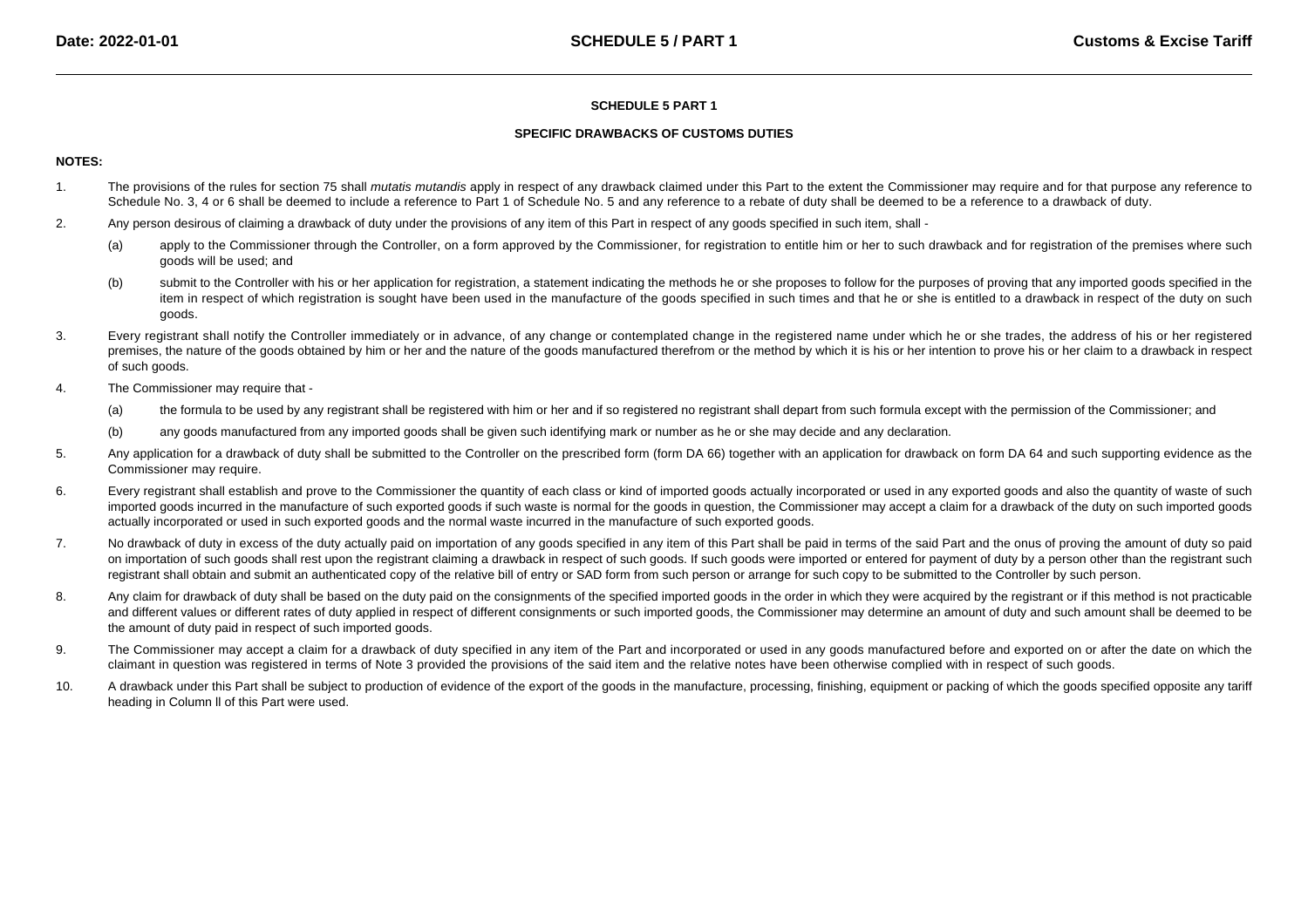| <b>Drawback Item</b> | <b>Tariff</b><br>Heading           | Code                                        | <b>CD</b> | <b>Description</b>                                                                                                                                                                                  | <b>Extent of Drawback</b> |  |  |  |  |
|----------------------|------------------------------------|---------------------------------------------|-----------|-----------------------------------------------------------------------------------------------------------------------------------------------------------------------------------------------------|---------------------------|--|--|--|--|
| 501.00               | <b>ANIMALS AND ANIMAL PRODUCTS</b> |                                             |           |                                                                                                                                                                                                     |                           |  |  |  |  |
| 501.02               |                                    | <b>FISH AND FISH PRODUCTS</b>               |           |                                                                                                                                                                                                     |                           |  |  |  |  |
| 501.02               | 03.05                              | 01.04                                       | 43        | Salted fish, used in the manufacture of dried fish                                                                                                                                                  | Full duty                 |  |  |  |  |
| 501.02               | 03.06                              | 01.04                                       | 48        | Crustaceans, fresh (live or dead), chilled or frozen, for processing                                                                                                                                | Full duty                 |  |  |  |  |
| 501.02               | 48.19                              | 01.04                                       | 42        | Containers of printed paper or paperboard (excluding corrugated), used for packing frozen fish and frozen<br>fish products                                                                          | Full duty                 |  |  |  |  |
| 504.00               |                                    |                                             |           | <b>PREPARED FOODSTUFFS, BEVERAGES, SPIRITS AND TOBACCO</b>                                                                                                                                          |                           |  |  |  |  |
| 504.01               |                                    | <b>MEAT, FISH AND SEA FOOD PREPARATIONS</b> |           |                                                                                                                                                                                                     |                           |  |  |  |  |
| 504.01               | 03.01                              | 01.04                                       | 48        | Fish, live, used in the manufacture of fish products                                                                                                                                                | Full duty                 |  |  |  |  |
| 504.01               | 03.02                              | 01.04                                       | 44        | Fish, fresh or chilled, used in the manufacture of fish products                                                                                                                                    | Full duty                 |  |  |  |  |
| 504.01               | 03.03                              | 01.04                                       | 40        | Fish, frozen, used in the manufacture of fish products                                                                                                                                              | Full duty                 |  |  |  |  |
| 504.01               | 03.04                              | 01.04                                       | 47        | Fish fillets and other fish meat, fresh, chilled or frozen, used in the manufacture of fish products                                                                                                | Full duty                 |  |  |  |  |
| 504.01               | 03.06                              | 01.04                                       | 48        | Crustaceans, fresh (live or dead), chilled or frozen, used in the manufacture of crustacean products                                                                                                | Full duty                 |  |  |  |  |
| 504.01               | 21.03                              | 01.04                                       | 49        | Mustard sauce or soya sauce, used in the canning of fish                                                                                                                                            | Full duty                 |  |  |  |  |
| 504.01               | 70.10                              | 01.04                                       | 44        | Glass jars, used as containers of fish products                                                                                                                                                     | Full duty                 |  |  |  |  |
| 506.00               |                                    | <b>CHEMICAL AND ALLIED PRODUCTS</b>         |           |                                                                                                                                                                                                     |                           |  |  |  |  |
| 506.01               |                                    | <b>PHARMACEUTICAL PREPARATIONS</b>          |           |                                                                                                                                                                                                     |                           |  |  |  |  |
| 506.01               | 28.00                              | 01.02                                       | 29        | Magnesium carbonate and other inorganic chemicals and chemical compounds, used in the manufacture<br>of medicaments                                                                                 | Full duty                 |  |  |  |  |
| 506.01               | 29.00                              | 01.02                                       | 22        | Acetylsalicylic acid and other organic chemicals (excluding caffeine, emetine, theobromine and natural<br>menthol), used in the manufacture of medicaments                                          | Full duty                 |  |  |  |  |
| 506.10               |                                    | <b>LUBRICATING PREPARATIONS</b>             |           |                                                                                                                                                                                                     |                           |  |  |  |  |
| 506.10               | 25.30                              | 01.04                                       | 49        | Molybdenum disulphide, used in the manufacture of lubricating preparations                                                                                                                          | Full duty                 |  |  |  |  |
| 507.00               |                                    | <b>PLASTIC AND RUBBER GOODS</b>             |           |                                                                                                                                                                                                     |                           |  |  |  |  |
| 507.01               | <b>PLASTIC GOODS</b>               |                                             |           |                                                                                                                                                                                                     |                           |  |  |  |  |
| 507.01               | 39.01                              | 01.04                                       | 43        | Ethylene polymers and copolymers, liquid or pasty and in blocks, lumps, powders and similar bulk forms,<br>with a relative density not exceeding 0,940, used in the manufacture of bags of plastics | Full duty                 |  |  |  |  |
| 507.01               | 39.04                              | 01.04                                       | 49        | Polyvinyl chloride powder, used in the manufacture of floor and wall coverings in the form of plate or tiles                                                                                        | Full duty                 |  |  |  |  |
| 507.01               | 39.19                              | 01.04                                       | 45        | Plates, sheets, strip, film and foil, of vinyl chloride polymers or copolymers, printed, used in the<br>manufacture of floor coverings                                                              | Full duty                 |  |  |  |  |
| 507.01               | 39.20                              | 01.04                                       | 42        | Plates, sheets, strip, film and foil, of vinyl chloride polymers or copolymers, printed, used in the<br>manufacture of floor coverings                                                              | Full duty                 |  |  |  |  |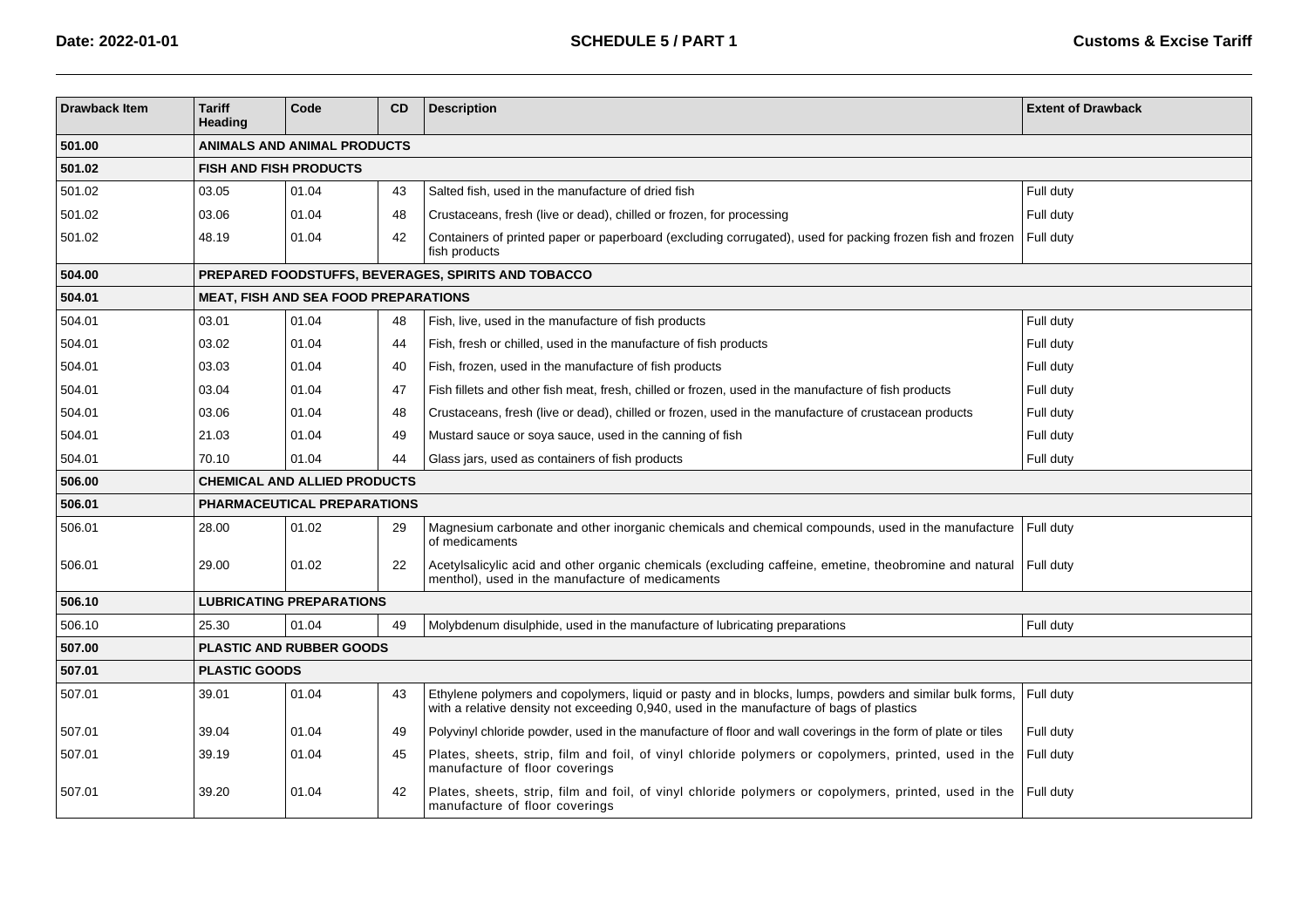| <b>Drawback Item</b> | <b>Tariff</b><br>Heading                     | Code                                 | <b>CD</b> | <b>Description</b>                                                                                                                               | <b>Extent of Drawback</b> |  |  |  |  |  |  |
|----------------------|----------------------------------------------|--------------------------------------|-----------|--------------------------------------------------------------------------------------------------------------------------------------------------|---------------------------|--|--|--|--|--|--|
| 507.01               | 39.21                                        | 01.04                                | 49        | Plates, sheets, strip, film and foil, of vinyl chloride polymers or copolymers, printed, used in the Full duty<br>manufacture of floor coverings |                           |  |  |  |  |  |  |
| 511.00               |                                              | <b>TEXTILES AND TEXTILE PRODUCTS</b> |           |                                                                                                                                                  |                           |  |  |  |  |  |  |
| 511.01               | <b>CHENILLE GOODS</b>                        |                                      |           |                                                                                                                                                  |                           |  |  |  |  |  |  |
| 511.01               | 52.08                                        | 01.04                                | 47        | Woven fabrics of cotton, used as a base fabric in the manufacture of chenille goods                                                              | Full duty                 |  |  |  |  |  |  |
| 511.01               | 52.09                                        | 01.04                                | 43        | Woven fabrics of cotton, used as a base fabric in the manufacture of chenille                                                                    | Full duty                 |  |  |  |  |  |  |
| 511.01               | 52.10                                        | 01.04                                | 40        | Woven fabrics of cotton, used as a base fabric in the manufacture of chenille goods                                                              | Full duty                 |  |  |  |  |  |  |
| 511.01               | 52.11                                        | 01.04                                | 47        | Woven fabrics of cotton, used as a base fabric in the manufacture of chenille goods                                                              | Full duty                 |  |  |  |  |  |  |
| 511.01               | 52.12                                        | 01.04                                | 43        | Woven fabrics of cotton, used as a base fabric in the manufacture of chenille goods                                                              | Full duty                 |  |  |  |  |  |  |
| 511.02               |                                              | <b>NARROW FABRICS (WOVEN OR CUT)</b> |           |                                                                                                                                                  |                           |  |  |  |  |  |  |
| 511.02               | 51.07                                        | 01.04                                | 49        | Yarn of combed sheeps or lambs wool, used in the manufacture of narrow woven fabrics                                                             | Full duty                 |  |  |  |  |  |  |
| 511.02               | 51.08                                        | 01.04                                | 45        | Yarn of fine animal hair, used in the manufacture of narrow woven fabrics                                                                        | Full duty                 |  |  |  |  |  |  |
| 511.02               | 52.04                                        | 01.04                                | 43        | Yarn of cotton, used in the manufacture of narrow woven fabrics                                                                                  | Full duty                 |  |  |  |  |  |  |
| 511.02               | 52.05                                        | 01.04                                | 45        | Yarn of cotton, used in the manufacture of narrow woven fabrics                                                                                  | Full duty                 |  |  |  |  |  |  |
| 511.02               | 52.06                                        | 01.04                                | 46        | Yarn of cotton, used in the manufacture of narrow woven fabrics                                                                                  | Full duty                 |  |  |  |  |  |  |
| 511.02               | 52.08                                        | 01.04                                | 49        | Woven fabrics of cotton, used in the manufacture of cut bindings and waistbanding                                                                | Full duty                 |  |  |  |  |  |  |
| 511.02               | 52.09                                        | 01.04                                | 45        | Woven fabrics of cotton, used in the manufacture of cut bindings and waistbanding                                                                | Full duty                 |  |  |  |  |  |  |
| 511.02               | 52.10                                        | 01.04                                | 42        | Woven fabrics of cotton, used in the manufacture of cut bindings and waistbanding                                                                | Full duty                 |  |  |  |  |  |  |
| 511.02               | 52.11                                        | 01.04                                | 49        | Woven fabrics of cotton, used in the manufacture of cut bindings and waistbanding                                                                | Full duty                 |  |  |  |  |  |  |
| 511.02               | 52.12                                        | 01.04                                | 45        | Woven fabrics of cotton, used in the manufacture of cut bindings and waistbanding                                                                | Full duty                 |  |  |  |  |  |  |
| 511.02               | 53.06                                        | 01.04                                | 44        | Flax yarn, used in the manufacture of narrow woven fabrics                                                                                       | Full duty                 |  |  |  |  |  |  |
| 511.02               | 53.07                                        | 01.04                                | 46        | Yarn of vegetable fibres, used in the manufacture of narrow woven fabrics                                                                        | Full duty                 |  |  |  |  |  |  |
| 511.02               | 53.08                                        | 01.04                                | 42        | Yarn of vegetable fibres, used in the manufacture of narrow woven fabrics                                                                        | Full duty                 |  |  |  |  |  |  |
| 511.02               | 54.01                                        | 01.04                                | 41        | Yarn of man-made fibres (filament yarn), used in the manufacture of narrow woven fabrics                                                         | Full duty                 |  |  |  |  |  |  |
| 511.02               | 54.02                                        | 01.04                                | 48        | Yarn of man-made fibres (filament yarn), used in the manufacture of narrow woven fabrics                                                         | Full duty                 |  |  |  |  |  |  |
| 511.02               | 54.03                                        | 01.04                                | 44        | Yarn of man-made fibres (filament yarn), used in the manufacture of narrow woven fabrics                                                         | Full duty                 |  |  |  |  |  |  |
| 511.02               | 55.08                                        | 01.04                                | 42        | Yarn of man-made staple fibres, used in the manufacture of narrow woven fabrics                                                                  | Full duty                 |  |  |  |  |  |  |
| 511.02               | 55.09                                        | 01.04                                | 46        | Yarn of man-made staple fibres, used in the manufacture of narrow woven fabrics                                                                  | Full duty                 |  |  |  |  |  |  |
| 511.02               | 55.10                                        | 01.04                                | 43        | Yarn of man-made staple fibres, used in the manufacture of narrow woven fabrics                                                                  | Full duty                 |  |  |  |  |  |  |
| 511.02               | 56.05                                        | 01.04                                | 44        | Metallised yarn, used in the manufacture of narrow woven fabrics                                                                                 | Full duty                 |  |  |  |  |  |  |
| 511.03               | <b>IMPREGNATED OR COATED TEXTILE FABRICS</b> |                                      |           |                                                                                                                                                  |                           |  |  |  |  |  |  |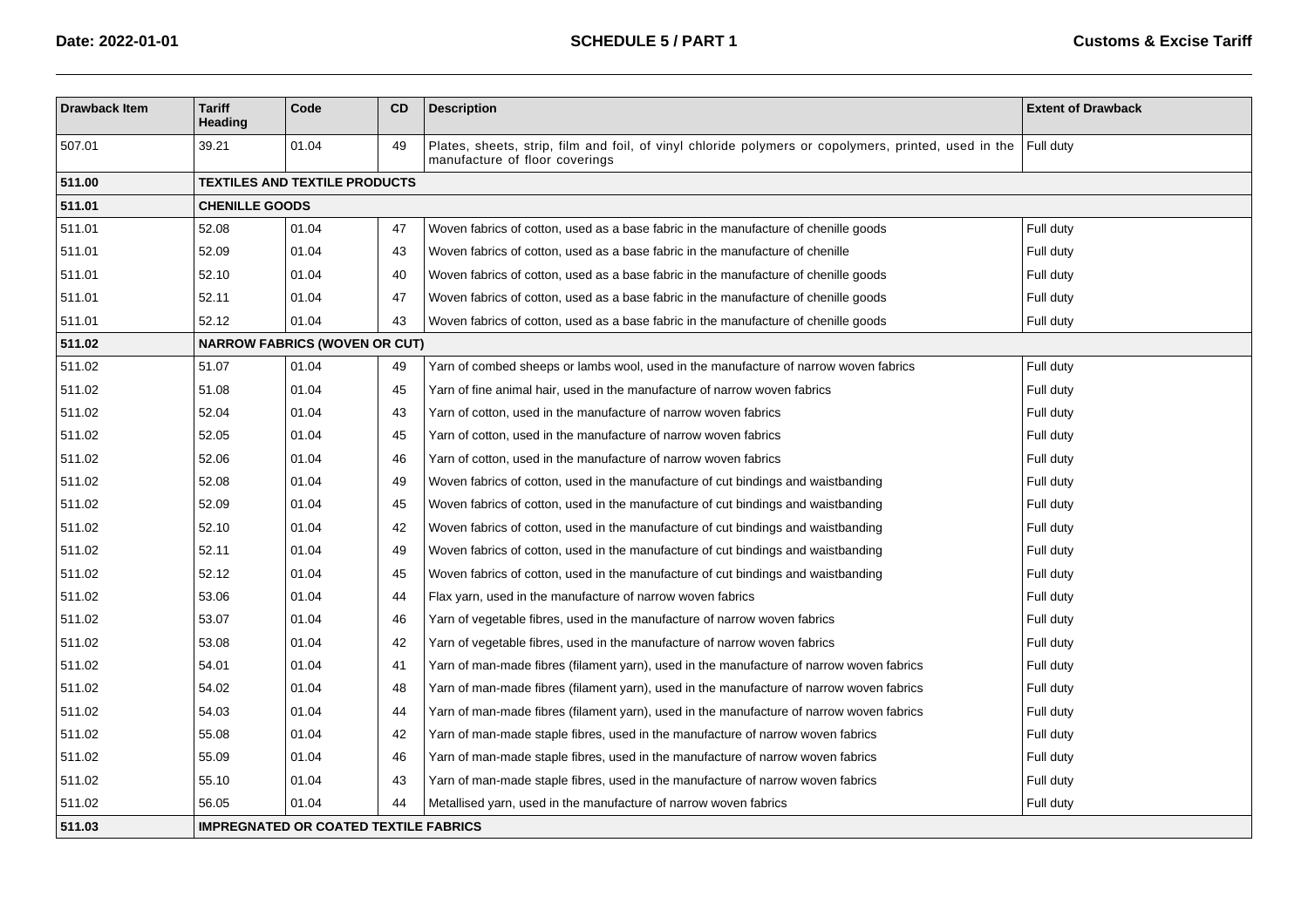| <b>Drawback Item</b> | <b>Tariff</b><br><b>Heading</b>    | Code                                 | <b>CD</b> | <b>Description</b>                                                                                                                                                                                                                          | <b>Extent of Drawback</b> |  |  |  |
|----------------------|------------------------------------|--------------------------------------|-----------|---------------------------------------------------------------------------------------------------------------------------------------------------------------------------------------------------------------------------------------------|---------------------------|--|--|--|
| 511.03               | 54.08                              | 01.04                                | 48        | Woven fabrics of cellulosic filament yarn, used in the manufacture of impregnated or coated textile fabrics                                                                                                                                 | Full duty                 |  |  |  |
| 511.03               | 55.16                              | 01.04                                | 43        | Woven fabrics of cellulosic staple fibres, used in the manufacture of impregnated or coated textile fabrics                                                                                                                                 | Full duty                 |  |  |  |
| 511.03               | 60.01                              | 01.04                                | 41        | Knitted or crocheted textile fabric, used in the manufacture of impregnated or coated textile fabrics                                                                                                                                       | Full duty                 |  |  |  |
| 511.03               | 60.02                              | 01.04                                | 48        | Knitted or crocheted fabrics of a width not exceeding 30 cm, containing by mass 5 per cent or more of<br>elastomeric yarn or rubber thread (excluding knitted open-work fabrics similar to lace or net fabrics and<br>knitted pile fabrics) | Full duty                 |  |  |  |
| 511.03               | 60.03                              | 01.04                                | 44        | Knitted or crocheted fabrics of a width not exceeding 30 cm, (excluding those of heading 60.01)                                                                                                                                             | Full duty                 |  |  |  |
| 511.03               | 60.04                              | 01.04                                | 40        | Knitted or crocheted fabrics of a width exceeding 30 cm, containing by mass 5 per cent or more of<br>elastomeric yarn or rubber thread (excluding those of heading 60.01)                                                                   | Full duty                 |  |  |  |
| 511.03               | 60.05                              | 01.04                                | 47        | Warp knit fabrics (including those made on galloon knitting machines) (excluding those of headings 60.01<br>to $60.04$ )                                                                                                                    | Full duty                 |  |  |  |
| 511.03               | 60.06                              | 01.04                                | 43        | Knitted or crocheted fabrics                                                                                                                                                                                                                | Full duty                 |  |  |  |
| 511.04               | <b>KNITTED AND CROCHETED GOODS</b> |                                      |           |                                                                                                                                                                                                                                             |                           |  |  |  |
| 511.04               | 51.07                              | 01.04                                | 42        | Yarn of combed sheeps or lambs wool, used in the manufacture of knitted or crocheted goods                                                                                                                                                  | Full duty                 |  |  |  |
| 511.04               | 51.08                              | 01.04                                | 49        | Yarn of fine animal hair used in the manufacture of knitted or crocheted goods                                                                                                                                                              | Full duty                 |  |  |  |
| 511.04               | 52.05                              | 01.04                                | 43        | Yarn of cotton, used in the manufacture of knitted or crocheted goods                                                                                                                                                                       | Full duty                 |  |  |  |
| 511.04               | 52.06                              | 01.04                                | 43        | Yarn of cotton, used in the manufacture of knitted or crocheted goods                                                                                                                                                                       | Full duty                 |  |  |  |
| 511.04               | 54.02                              | 01.04                                | 41        | Yarn of man-made filaments, used in the manufacture of knitted or crocheted goods                                                                                                                                                           | Full duty                 |  |  |  |
| 511.04               | 54.03                              | 01.04                                | 48        | Yarn of man-made filaments, used in the manufacture of knitted or crocheted goods                                                                                                                                                           | Full duty                 |  |  |  |
| 511.04               | 55.08                              | 01.04                                | 43        | Yarn of man-made staple fibres, used in the manufacture of knitted or crocheted goods                                                                                                                                                       | Full duty                 |  |  |  |
| 511.04               | 55.09                              | 01.04                                | 40        | Yarn of man-made staple fibres, used in the manufacture of knitted or crocheted goods                                                                                                                                                       | Full duty                 |  |  |  |
| 511.04               | 55.10                              | 01.04                                | 47        | Yarn of man-made staple fibres, used in the manufacture of knitted or crocheted goods                                                                                                                                                       | Full duty                 |  |  |  |
| 511.05               |                                    | SHAWLS, SCARVES, MUFFLERS AND STOLES |           |                                                                                                                                                                                                                                             |                           |  |  |  |
| 511.05               | 51.11                              | 01.04                                | 40        | Woven fabrics of sheeps or lambs wool or of fine animal hair, used in the manufacture of shawls, scarves<br>and the like                                                                                                                    | Full duty                 |  |  |  |
| 511.05               | 51.12                              | 01.04                                | 47        | Woven fabrics of sheeps or lambs wool or of fine animal hair, used in the manufacture of shawls, scarves<br>and the like                                                                                                                    | Full duty                 |  |  |  |
| 511.05               | 52.08                              | 01.04                                | 44        | Woven fabrics of cotton, used in the manufacture of shawls, scarves and the like                                                                                                                                                            | Full duty                 |  |  |  |
| 511.05               | 52.09                              | 01.04                                | 40        | Woven fabrics of cotton, used in the manufacture of shawls, scarves and the like                                                                                                                                                            | Full duty                 |  |  |  |
| 511.05               | 52.10                              | 01.04                                | 48        | Woven fabrics of cotton, used in the manufacture of shawls, scarves and the like                                                                                                                                                            | Full duty                 |  |  |  |
| 511.05               | 52.11                              | 01.04                                | 44        | Woven fabrics of cotton, used in the manufacture of shawls, scarves and the like                                                                                                                                                            | Full duty                 |  |  |  |
| 511.05               | 52.12                              | 01.04                                | 40        | Woven fabrics of cotton, used in the manufacture of shawls, scarves and the like                                                                                                                                                            | Full duty                 |  |  |  |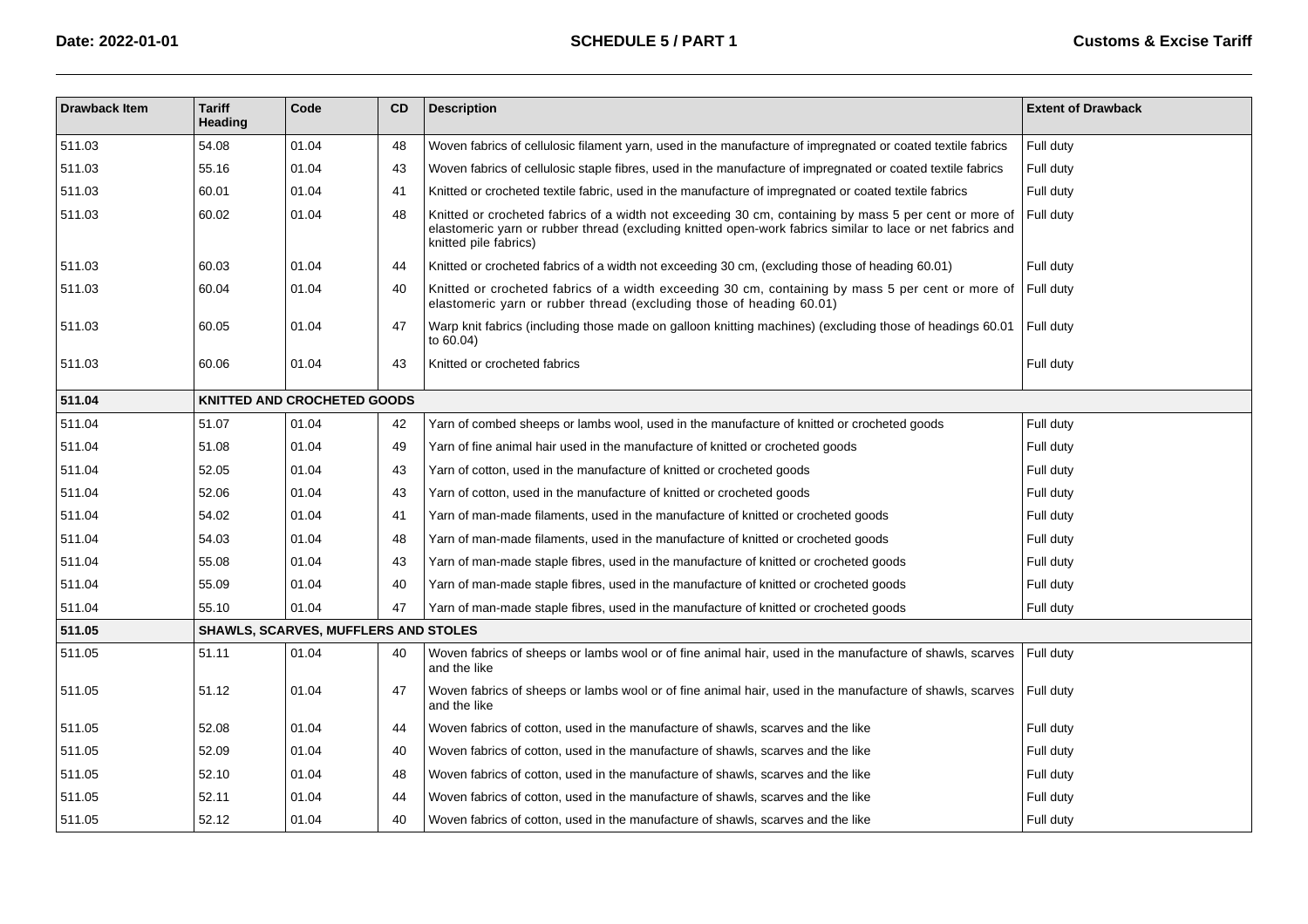| <b>Drawback Item</b> | <b>Tariff</b><br><b>Heading</b> | Code                       | CD | <b>Description</b>                                                                                                                                                                                                                          | <b>Extent of Drawback</b> |
|----------------------|---------------------------------|----------------------------|----|---------------------------------------------------------------------------------------------------------------------------------------------------------------------------------------------------------------------------------------------|---------------------------|
| 511.05               | 54.07                           | 01.04                      | 45 | Woven fabrics of man-made filament yarn, used in the manufacture of shawls, scarves and the like                                                                                                                                            | Full duty                 |
| 511.05               | 54.08                           | 01.04                      | 41 | Woven fabrics of man-made filament yarn, used in the manufacture of shawls, scarves and the like                                                                                                                                            | Full duty                 |
| 511.05               | 55.12                           | 01.04                      | 41 | Woven fabrics of man-made staple fibres, used in the manufacture of shawls, scarves and the like                                                                                                                                            | Full duty                 |
| 511.05               | 55.13                           | 01.04                      | 48 | Woven fabrics of man-made staple fibres, used in the manufacture of shawls, scarves and the like                                                                                                                                            | Full duty                 |
| 511.05               | 55.14                           | 01.04                      | 44 | Woven fabrics of man-made staple fibres, used in the manufacture of shawls, scarves and the like                                                                                                                                            | Full duty                 |
| 511.05               | 55.15                           | 01.04                      | 40 | Woven fabrics of man-made staple fibres, used in the manufacture of shawls, scarves and the like                                                                                                                                            | Full duty                 |
| 511.05               | 55.16                           | 01.04                      | 47 | Woven fabrics of man-made staple fibres, used in the manufacture of shawls, scarves and the like                                                                                                                                            | Full duty                 |
| 511.05               | 58.01                           | 01.04                      | 41 | Woven pile fabrics, used in the manufacture of shawls, scarves and the like                                                                                                                                                                 | Full duty                 |
| 511.05               | 58.03                           | 01.04                      | 44 | Cotton gauze fabrics, used in the manufacture of shawls, scarves and the like                                                                                                                                                               | Full duty                 |
| 511.05               | 58.09                           | 01.04                      | 42 | Woven fabrics of metal thread or of metallised yarns, used in the manufacture of shawls, scarves and the<br>like                                                                                                                            | Full duty                 |
| 511.05               | 60.01                           | 01.04                      | 45 | Knitted or crocheted fabric, used in the manufacture of shawls, scarves and the like                                                                                                                                                        | Full duty                 |
| 511.05               | 60.02                           | 01.04                      | 41 | Knitted or crocheted fabrics of a width not exceeding 30 cm, containing by mass 5 per cent or more of<br>elastomeric yarn or rubber thread (excluding knitted open-work fabrics similar to lace or net fabrics and<br>knitted pile fabrics) | Full duty                 |
| 511.05               | 60.03                           | 01.04                      | 48 | Knitted or crocheted fabrics of a width not exceeding 30 cm (excluding those of heading 60.01)                                                                                                                                              | Full duty                 |
| 511.05               | 60.04                           | 01.04                      | 44 | Knitted or crocheted fabrics of a width exceeding 30 cm, containing by mass 5 per cent or more of<br>elastomeric yarn or rubber thread (excluding those of heading 60.01)                                                                   | Full duty                 |
| 511.05               | 60.05                           | 01.04                      | 40 | Warp knit fabrics (including those made on galloon knitting machines) (excluding those of headings 60.01<br>to 60.04)                                                                                                                       | Full duty                 |
| 511.05               | 60.06                           | 01.04                      | 47 | Knitted or crocheted fabrics                                                                                                                                                                                                                | Full duty                 |
| 511.06               |                                 | TIES, BOW TIES AND CRAVATS |    |                                                                                                                                                                                                                                             |                           |
| 511.06               | 50.07                           | 01.04                      | 42 | Woven fabrics of silk, used in the manufacture of ties, bow ties and cravats                                                                                                                                                                | Full duty                 |
| 511.06               | 51.11                           | 01.04                      | 42 | Woven fabrics of sheeps or lambs wool or of fine animal hair, used in the manufacture of ties, bow ties<br>and cravats                                                                                                                      | Full duty                 |
| 511.06               | 51.12                           | 01.04                      | 49 | Woven fabrics of sheeps or lambs wool or of fine animal hair, used in the manufacture of ties, bow ties<br>and cravats                                                                                                                      | Full duty                 |
| 511.06               | 52.08                           | 01.04                      | 46 | Woven fabrics of cotton, used in the manufacture of ties, bow ties and cravats                                                                                                                                                              | Full duty                 |
| 511.06               | 52.09                           | 01.04                      | 42 | Woven fabrics of cotton, used in the manufacture of ties, bow ties and cravats                                                                                                                                                              | Full duty                 |
| 511.06               | 52.10                           | 01.04                      | 43 | Woven fabrics of cotton, used in the manufacture of ties, bow ties and cravats                                                                                                                                                              | Full duty                 |
| 511.06               | 52.11                           | 01.04                      | 46 | Woven fabrics of cotton, used in the manufacture of ties, bow ties and cravats                                                                                                                                                              | Full duty                 |
| 511.06               | 52.12                           | 01.04                      | 42 | Woven fabrics of cotton, used in the manufacture of ties, bow ties and cravats                                                                                                                                                              | Full duty                 |
| 511.06               | 53.09                           | 01.04                      | 46 | Woven fabrics of flax, used in the manufacture of ties, bow ties and cravats                                                                                                                                                                | Full duty                 |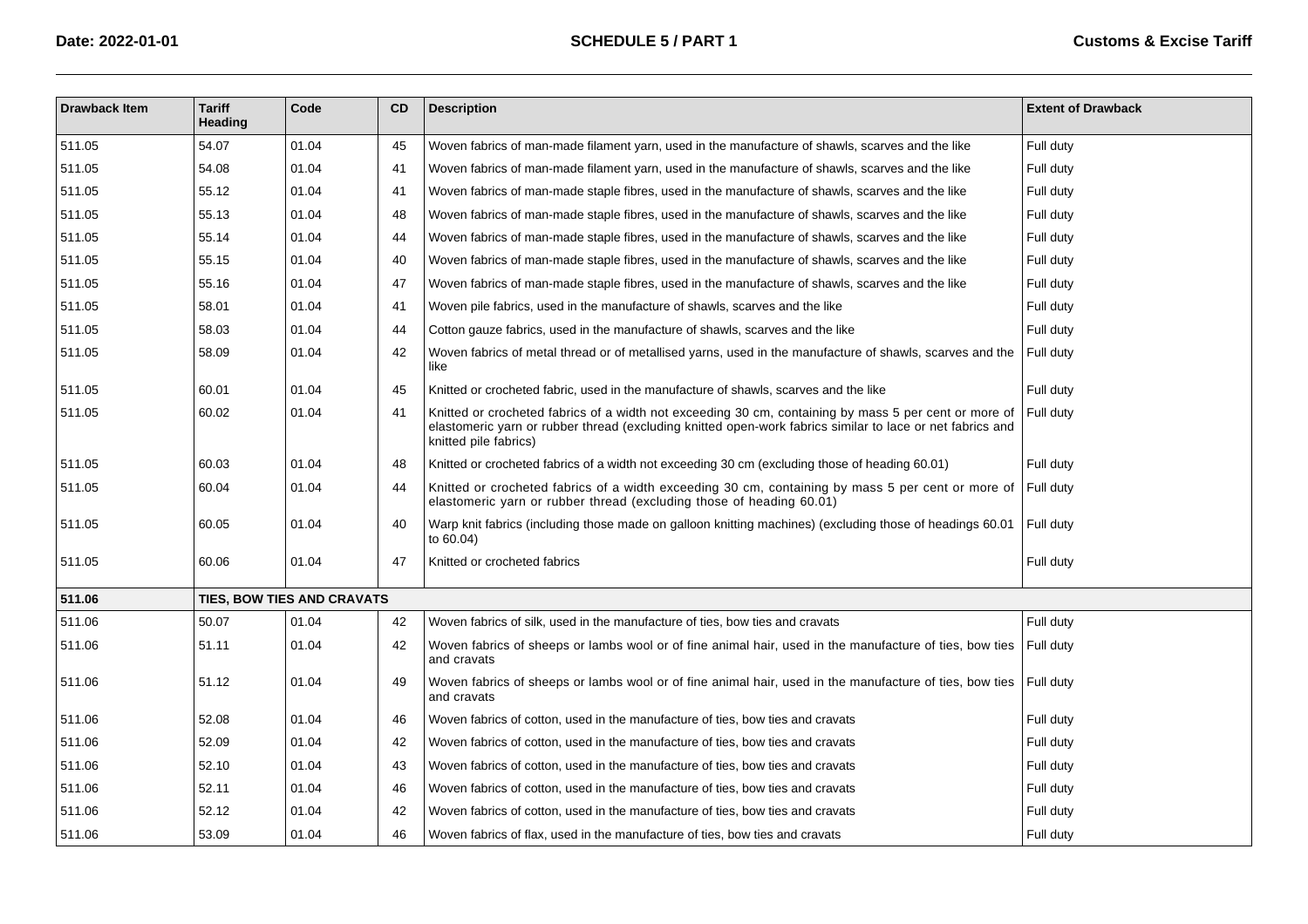| <b>Drawback Item</b> | <b>Tariff</b><br><b>Heading</b> | Code  | CD | <b>Description</b>                                                                                                                                                                                                                         | <b>Extent of Drawback</b> |
|----------------------|---------------------------------|-------|----|--------------------------------------------------------------------------------------------------------------------------------------------------------------------------------------------------------------------------------------------|---------------------------|
| 511.06               | 54.07                           | 01.04 | 47 | Woven fabrics of man-made filament yarn, used in the manufacture of ties, bow ties and cravats                                                                                                                                             | Full duty                 |
| 511.06               | 54.08                           | 01.04 | 43 | Woven fabrics of man-made filament yarn, used in the manufacture of ties, bow ties and cravats                                                                                                                                             | Full duty                 |
| 511.06               | 55.12                           | 01.04 | 43 | Woven fabrics of man-made staple fibres, used in the manufacture of ties, bow ties and cravats                                                                                                                                             | Full duty                 |
| 511.06               | 55.13                           | 01.04 | 40 | Woven fabrics of man-made staple fibres, used in the manufacture of ties, bow ties and cravats                                                                                                                                             | Full duty                 |
| 511.06               | 55.14                           | 01.04 | 46 | Woven fabrics of man-made staple fibres, used in the manufacture of ties, bow ties and cravats                                                                                                                                             | Full duty                 |
| 511.06               | 55.15                           | 01.04 | 42 | Woven fabrics of man-made staple fibres, used in the manufacture of ties, bow ties and cravats                                                                                                                                             | Full duty                 |
| 511.06               | 55.16                           | 01.04 | 49 | Woven fabrics of man-made staple fibres, used in the manufacture of ties, bow ties and cravats                                                                                                                                             | Full duty                 |
| 511.06               | 56.03                           | 01.04 | 49 | Nonwovens, used in the manufacture of ties, bow ties and cravats                                                                                                                                                                           | Full duty                 |
| 511.06               | 60.01                           | 01.04 | 47 | Knitted or crocheted fabric, used in the manufacture of ties, bow ties and cravats                                                                                                                                                         | Full duty                 |
| 511.06               | 60.02                           | 01.04 | 43 | Knitted or crocheted fabric of a width not exceeding 30 cm, containing by mass 5 per cent or more of<br>elastomeric yarn or rubber thread (excluding knitted open-work fabrics similar to lace or net fabrics and<br>knitted pile fabrics) | Full duty                 |
| 511.06               | 60.03                           | 01.04 | 43 | Knitted or crocheted fabric of a width not exceeding 30 cm, (excluding those of heading 60.01)                                                                                                                                             | Full duty                 |
| 511.06               | 60.04                           | 01.04 | 46 | Knitted or crocheted fabric of a width not exceeding 30 cm, containing by mass 5 per cent or more of<br>elastomeric yarn or rubber thread (excluding those of heading 60.01)                                                               | Full duty                 |
| 511.06               | 60.05                           | 01.04 | 42 | Warp knit fabrics (including those made on galloon knitting machines) (excluding those of headings 60.01<br>to 60.04)                                                                                                                      | Full duty                 |
| 511.06               | 60.06                           | 01.04 | 49 | Knitted or crocheted fabrics                                                                                                                                                                                                               | Full duty                 |
| 511.07               | <b>CLOTHING</b>                 |       |    |                                                                                                                                                                                                                                            |                           |
| 511.07               | 3926.90                         | 01.06 | 60 | Hangers of plastics, used in the packing of clothing                                                                                                                                                                                       | Full duty                 |
| 511.07               | 4821.10                         | 01.06 | 67 | Paper or paperboard labels, printed, used in the manufacture of clothing                                                                                                                                                                   | Full duty                 |
| 511.07               | 50.07                           | 01.04 | 44 | Woven fabrics of silk, used in the manufacture of clothing                                                                                                                                                                                 | Full duty                 |
| 511.07               | 51.11                           | 01.04 | 44 | Woven fabrics of sheeps or lambs wool or of fine animal hair, used in the manufacture of clothing                                                                                                                                          | Full duty                 |
| 511.07               | 51.12                           | 01.04 | 40 | Woven fabrics of sheeps or lambs wool or of fine animal hair, used in the manufacture of clothing                                                                                                                                          | Full duty                 |
| 511.07               | 51.13                           | 01.04 | 47 | Woven fabrics of horsehair or of other coarse animal hair, used in the manufacture of clothing                                                                                                                                             | Full duty                 |
| 511.07               | 52.08                           | 01.04 | 48 | Woven fabrics of cotton, used in the manufacture of clothing                                                                                                                                                                               | Full duty                 |
| 511.07               | 52.09                           | 01.04 | 44 | Woven fabrics of cotton, used in the manufacture of clothing                                                                                                                                                                               | Full duty                 |
| 511.07               | 52.10                           | 01.04 | 41 | Woven fabrics of cotton, used in the manufacture of clothing                                                                                                                                                                               | Full duty                 |
| 511.07               | 52.11                           | 01.04 | 48 | Woven fabrics of cotton, used in the manufacture of clothing                                                                                                                                                                               | Full duty                 |
| 511.07               | 52.12                           | 01.04 | 44 | Woven fabrics of cotton, used in the manufacture of clothing                                                                                                                                                                               | Full duty                 |
| 511.07               | 53.09                           | 01.04 | 48 | Woven fabrics of flax, used in the manufacture of clothing                                                                                                                                                                                 | Full duty                 |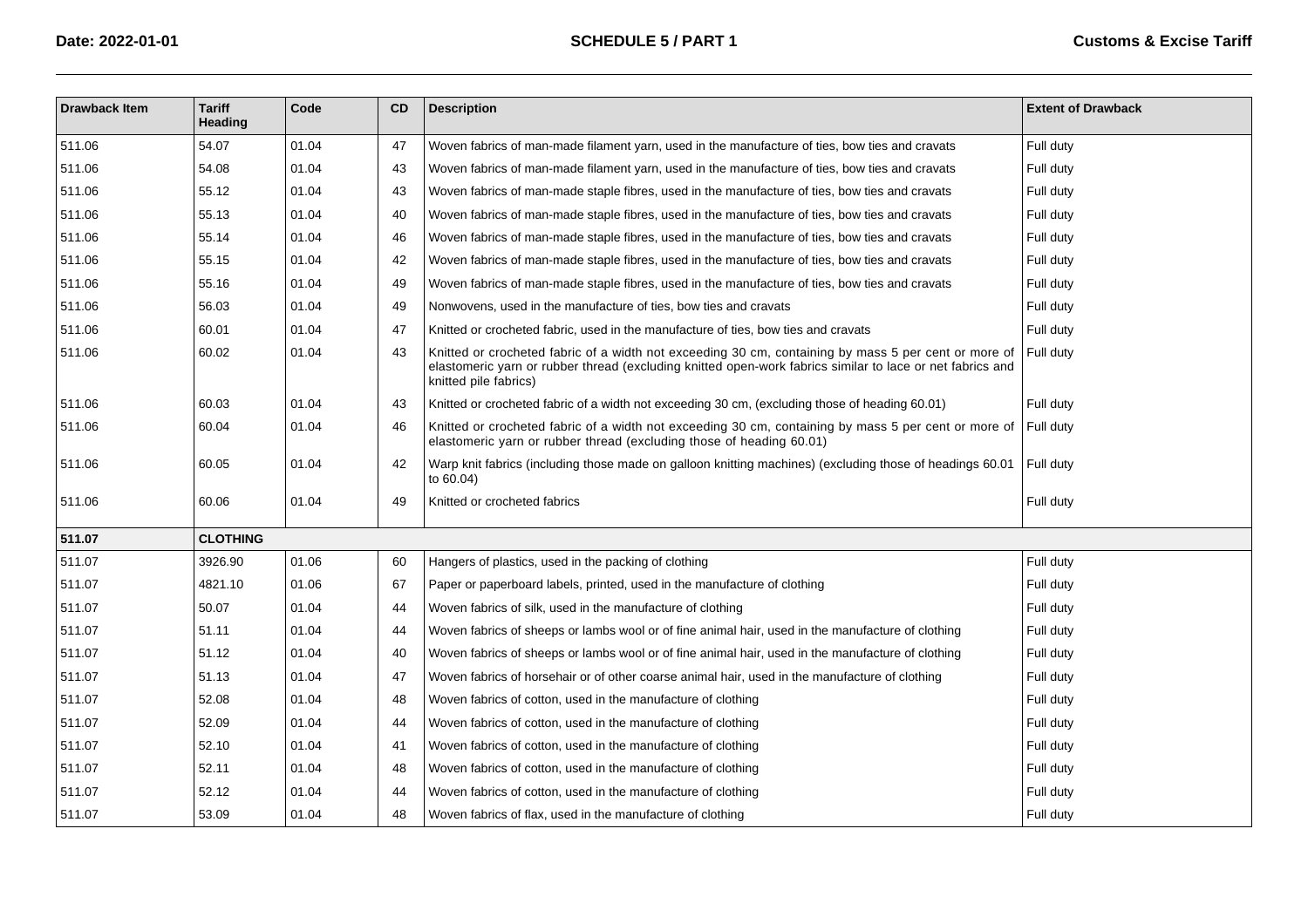| <b>Drawback Item</b> | <b>Tariff</b><br>Heading | Code  | <b>CD</b> | <b>Description</b>                                                                                                                                                                                                                          | <b>Extent of Drawback</b> |
|----------------------|--------------------------|-------|-----------|---------------------------------------------------------------------------------------------------------------------------------------------------------------------------------------------------------------------------------------------|---------------------------|
| 511.07               | 53.11                    | 01.04 | 41        | Woven fabrics of ramie, used in the manufacture of clothing                                                                                                                                                                                 | Full duty                 |
| 511.07               | 54.07                    | 01.04 | 49        | Woven fabrics of man-made filament yarn, used in the manufacture of clothing                                                                                                                                                                | Full duty                 |
| 511.07               | 54.08                    | 01.04 | 45        | Woven fabrics of man-made filament yarn, used in the manufacture of clothing                                                                                                                                                                | Full duty                 |
| 511.07               | 55.12                    | 01.04 | 45        | Woven fabrics of man-made staple fibres, used in the manufacture of clothing                                                                                                                                                                | Full duty                 |
| 511.07               | 55.13                    | 01.04 | 41        | Woven fabrics of man-made staple fibres, used in the manufacture of clothing                                                                                                                                                                | Full duty                 |
| 511.07               | 55.14                    | 01.04 | 48        | Woven fabrics of man-made staple fibres, used in the manufacture of clothing                                                                                                                                                                | Full duty                 |
| 511.07               | 55.15                    | 01.04 | 44        | Woven fabrics of man-made staple fibres, used in the manufacture of clothing                                                                                                                                                                | Full duty                 |
| 511.07               | 55.16                    | 01.04 | 40        | Woven fabrics of man-made staple fibres, used in the manufacture of clothing                                                                                                                                                                | Full duty                 |
| 511.07               | 56.03                    | 01.04 | 40        | Nonwovens, used in the manufacture of clothing                                                                                                                                                                                              | Full duty                 |
| 511.07               | 58.01                    | 01.04 | 45        | Woven pile fabrics, used in the manufacture of clothing                                                                                                                                                                                     | Full duty                 |
| 511.07               | 58.02                    | 01.04 | 41        | Terry fabrics of cotton, used in the manufacture of clothing                                                                                                                                                                                | Full duty                 |
| 511.07               | 58.03                    | 01.04 | 48        | Cotton gauze, used in the manufacture of clothing                                                                                                                                                                                           | Full duty                 |
| 511.07               | 5807.10                  | 01.06 | 61        | Labels of textile materials, in the piece, in strips or cut to shape or size, woven, used in the manufacture of<br>clothing                                                                                                                 | Full duty                 |
| 511.07               | 58.09                    | 01.04 | 46        | Woven fabrics of metal thread or of metallised yarn, used in the manufacture of clothing                                                                                                                                                    | Full duty                 |
| 511.07               | 58.11                    | 01.04 | 48        | Quilted textile fabrics, composed of one or more layers of textile materials assembled with padding by<br>stitching or otherwise, used in the manufacture of clothing                                                                       | Full duty                 |
| 511.07               | 59.03                    | 01.04 | 41        | Textile fabrics impregnated, coated, covered or laminated with preparations of cellulose derivatives or of Full duty<br>other plastics, used in the manufacture of clothing                                                                 |                           |
| 511.07               | 59.06                    | 01.04 | 40        | Rubberised knitted or crocheted fabric used in the manufacture of clothing                                                                                                                                                                  | Full duty                 |
| 511.07               | 60.01                    | 01.04 | 49        | Knitted or crocheted fabric, elastic, used in the manufacture of clothing                                                                                                                                                                   | Full duty                 |
| 511.07               | 60.01                    | 02.04 | 43        | Knitted or crocheted fabrics, used in the manufacture of clothing                                                                                                                                                                           | Full duty                 |
| 511.07               | 60.02                    | 01.04 | 45        | Knitted or crocheted fabric, of a width not exceeding 30 cm, containing by mass 5 per cent or more of<br>elastomeric yarn or rubber thread (excluding knitted open-work fabrics similar to lace or net fabrics and<br>knitted pile fabrics) | Full duty                 |
| 511.07               | 60.03                    | 01.04 | 41        | Knitted or crocheted fabrics of a width not exceeding 30 cm, (excluding those of heading 60.01)                                                                                                                                             | Full duty                 |
| 511.07               | 60.04                    | 01.04 | 48        | Knitted or crocheted fabrics of a width not exceeding 30 cm, containing by mass 5 per cent or more of<br>elastomeric yarn or rubber thread (excluding those of heading 60.01)                                                               | Full duty                 |
| 511.07               | 60.05                    | 01.04 | 44        | Warp knit fabrics (including those made on galloon knitting machines) (excluding those of headings 60.01<br>to 60.04)                                                                                                                       | Full duty                 |
| 511.07               | 60.06                    | 01.04 | 40        | Knitted or crocheted fabrics                                                                                                                                                                                                                | Full duty                 |
| 511.07               | 62.17                    | 01.04 | 49        | Made up sleeve padding, shoulder pads and shaped interlinings, used in the manufacture of clothing                                                                                                                                          | Full duty                 |
| 511.07               | 96.06                    | 01.04 | 40        | Buttons, used in the manufacture of clothing                                                                                                                                                                                                | Full duty                 |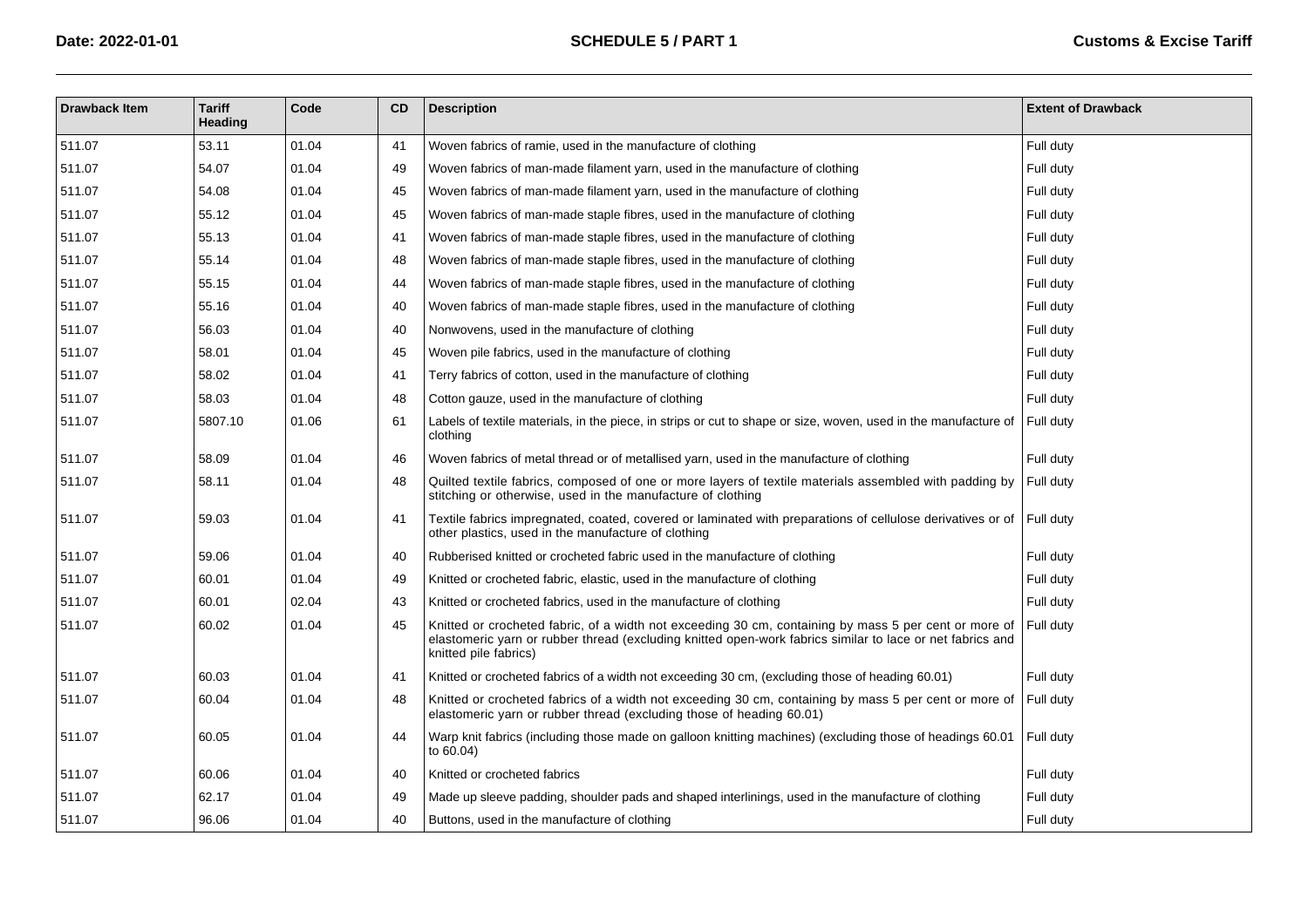| <b>Drawback Item</b> | <b>Tariff</b><br>Heading     | Code                                    | <b>CD</b> | <b>Description</b>                                                                                                                                                                       | <b>Extent of Drawback</b> |  |  |  |  |  |  |
|----------------------|------------------------------|-----------------------------------------|-----------|------------------------------------------------------------------------------------------------------------------------------------------------------------------------------------------|---------------------------|--|--|--|--|--|--|
| 511.07               | 96.07                        | 01.04                                   | 47        | Slide fasteners, used in the manufacture of clothing                                                                                                                                     | Full duty                 |  |  |  |  |  |  |
| 511.08               |                              | <b>FOUNDATION GARMENTS</b>              |           |                                                                                                                                                                                          |                           |  |  |  |  |  |  |
| 511.08               | 00.00                        | 01.00                                   | 06        | Elastic fabrics of a width not exceeding 10 cm, used in the manufacture of foundation garments                                                                                           | Full duty                 |  |  |  |  |  |  |
| 511.08               | 56.03                        | 01.04                                   | 42        | Label tape of nonwovens, used in the manufacture of brassieres                                                                                                                           | Full duty                 |  |  |  |  |  |  |
| 511.08               | 62.12                        | 01.04                                   | 49        | Bust cups, used in the manufacture of brassieres                                                                                                                                         | Full duty                 |  |  |  |  |  |  |
| 511.08               | 83.08                        | 01.04                                   | 41        | Slides of aluminium, used in the manufacture of brassieres                                                                                                                               | Full duty                 |  |  |  |  |  |  |
| 511.08               | 96.07                        | 01.04                                   | 49        | Slide fasteners, used in the manufacture of foundation garments                                                                                                                          | Full duty                 |  |  |  |  |  |  |
| 511.09               | <b>MADE UP TEXTILE GOODS</b> |                                         |           |                                                                                                                                                                                          |                           |  |  |  |  |  |  |
| 511.09               | 59.03                        | 01.04                                   | 45        | Textile fabrics impregnated, coated, covered or laminated with preparations of cellulose derivatives or of<br>other plastics, used in the manufacture of strapping suitable for footwear | Full duty                 |  |  |  |  |  |  |
| 511.10               | <b>TEXTILE BAGS</b>          |                                         |           |                                                                                                                                                                                          |                           |  |  |  |  |  |  |
| 511.10               | 38.24                        | 01.04                                   | 43        | Preparations containing calcium carbonate, used in the manufacture of bags exported unfilled                                                                                             | Full duty                 |  |  |  |  |  |  |
| 511.10               | 3902.10                      | 01.06                                   | 63        | Propylene polymers, liquids or pastes, used in the maufacture of bags exported unfilled                                                                                                  | Full duty                 |  |  |  |  |  |  |
| 511.12               | <b>SEWING THREAD</b>         |                                         |           |                                                                                                                                                                                          |                           |  |  |  |  |  |  |
| 511.12               | 52.05                        | 01.04                                   | 48        | Cotton yarn, used in the manufacture of sewing thread                                                                                                                                    | Full duty                 |  |  |  |  |  |  |
| 511.12               | 52.06                        | 01.04                                   | 44        | Cotton yarn, used in the manufacture of sewing thread                                                                                                                                    | Full duty                 |  |  |  |  |  |  |
| 511.13               |                              | TWINE, ROPES AND CABLES, PLAITED OR NOT |           |                                                                                                                                                                                          |                           |  |  |  |  |  |  |
| 511.13               | 39.01                        | 01.04                                   | -44       | Ethylene polymers, in blocks, lumps, powders and similar bulk forms, used in the manufacture of twine,<br>cordage, ropes and cables                                                      | Full duty                 |  |  |  |  |  |  |
| 511.13               | 39.02                        | 01.04                                   | 40        | Propylene polymers, in blocks, lumps, powders and similar bulk forms, used in the manufacture of twine,<br>cordage, ropes and cables                                                     | Full duty                 |  |  |  |  |  |  |
| 511.13               | 39.20                        | 01.04                                   | 47        | Strips of propylene polymers, used in the manufacture of twine, cordage, ropes and cables                                                                                                | Full duty                 |  |  |  |  |  |  |
| 511.13               | 54.02                        | 01.04                                   | 48        | Synthetic filament yarn, used in the manufacture of twine, cordage, ropes and cables                                                                                                     | Full duty                 |  |  |  |  |  |  |
| 511.14               | <b>CARGO SLINGS</b>          |                                         |           |                                                                                                                                                                                          |                           |  |  |  |  |  |  |
| 511.14               | 39.21                        | 01.04                                   | 45        | Flexible polyethylene strapping internally reinforced with high tenacity polyester filament cores, used in the<br>manufacture of cargo slings                                            | Full duty                 |  |  |  |  |  |  |
| 511.14               | 58.06                        | 01.04                                   | 49        | Woven webbing of synthetic fibres of a width not exceeding 30 cm, used in the manufacture of cargo<br>slings                                                                             | Full duty                 |  |  |  |  |  |  |
| 511.15               | <b>INTERLININGS</b>          |                                         |           |                                                                                                                                                                                          |                           |  |  |  |  |  |  |
| 511.15               | 56.03                        | 01.04                                   | 45        | Nonwovens, used in the manufacture of fusible interlinings                                                                                                                               | Full duty                 |  |  |  |  |  |  |
| 511.16               | <b>TEXTILE WEAVING</b>       |                                         |           |                                                                                                                                                                                          |                           |  |  |  |  |  |  |
| 511.16               | 3902.10                      | 01.06                                   | 64        | Propylene polymers, liquids or pastes, used in the weaving of fabrics                                                                                                                    | Full duty                 |  |  |  |  |  |  |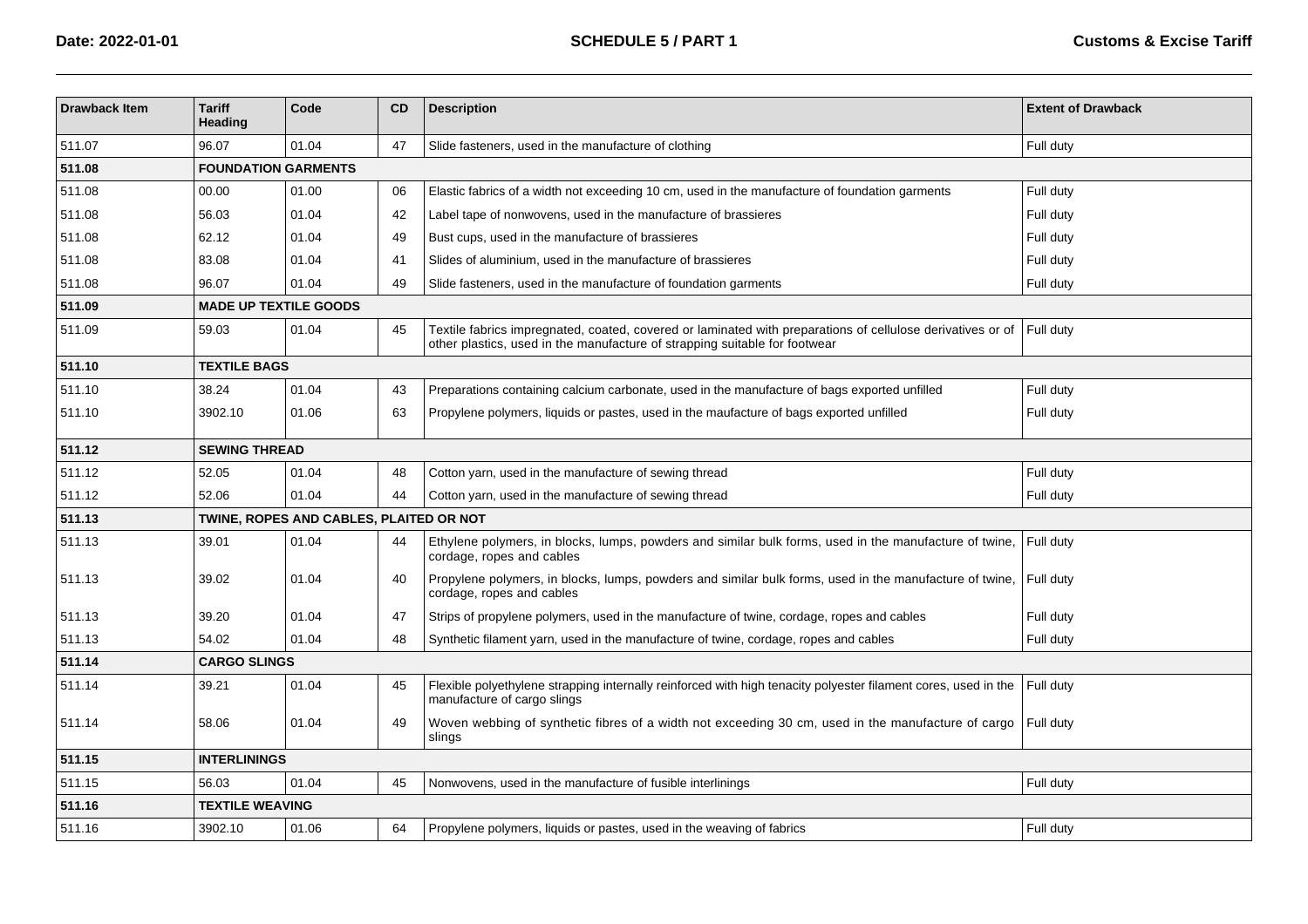| <b>Drawback Item</b> | <b>Tariff</b><br><b>Heading</b> | Code                                          | <b>CD</b> | <b>Description</b>                                                                                                                                                                                                                              | <b>Extent of Drawback</b> |
|----------------------|---------------------------------|-----------------------------------------------|-----------|-------------------------------------------------------------------------------------------------------------------------------------------------------------------------------------------------------------------------------------------------|---------------------------|
| 511.16               | 51.07                           | 01.04                                         | 44        | Yarn of combed sheeps or lambs wool (worsted yarn) used in the weaving of fabrics                                                                                                                                                               | Full duty                 |
| 511.16               | 55.09                           | 01.04                                         | 41        | Yarn of man-made staple fibres, used in the weaving of Jacquard figured fabrics                                                                                                                                                                 | Full duty                 |
| 511.16               | 55.10                           | 01.04                                         | 49        | Yarn of man-made staple fibres, used in the weaving of Jacquard figured fabrics                                                                                                                                                                 | Full duty                 |
| 511.17               | <b>TENTS</b>                    |                                               |           |                                                                                                                                                                                                                                                 |                           |
| 511.17               | 58.03                           | 01.04                                         | 46        | Cotton gauze, used in the manufacture of tents                                                                                                                                                                                                  | Full duty                 |
| 511.17               | 59.03                           | 01.04                                         | 47        | Woven fabrics of polypropylene fibres, impregnated, coated, covered or laminated with vinyl chloride<br>polymers, used in the manufacture of tents                                                                                              | Full duty                 |
| 511.17               | 70.19                           | 01.04                                         | 45        | Glass fibre gauze, used in the manufacture of tents                                                                                                                                                                                             | Full duty                 |
| 511.17               | 83.08                           | 01.04                                         | 48        | Turnbuttons, used in the manufacture of tents                                                                                                                                                                                                   | Full duty                 |
| 511.17               | 96.07                           | 01.04                                         | 45        | Slide fasteners of plastics, used in the manufacture of tents                                                                                                                                                                                   | Full duty                 |
| 512.00               |                                 |                                               |           | <b>FOOTWEAR, HEADGEAR, UMBRELLAS AND SUNSHADES</b>                                                                                                                                                                                              |                           |
| 512.02               |                                 | <b>HEADGEAR AND PARTS THEREOF</b>             |           |                                                                                                                                                                                                                                                 |                           |
| 512.02               | 52.12                           | 01.04                                         | 42        | Other woven fabrics of cotton, used in the manufacture of headgear and parts thereof                                                                                                                                                            | Full duty                 |
| 512.02               | 53.09                           | 01.04                                         | 46        | Woven fabrics of flax, used in the manufacture of headgear and parts thereof                                                                                                                                                                    | Full duty                 |
| 512.02               | 55.12                           | 01.04                                         | 43        | Woven fabrics of synthetic staple fibres, containing 85 per cent or more by mass of synthetic staple fibres,<br>used in the manufacture of headgear and parts thereof                                                                           | Full duty                 |
| 512.02               | 55.13                           | 01.04                                         | 43        | Woven fabrics of synthetic staple fibres, containing less than 85 per cent by mass of such fibres, mixed<br>mainly or solely with cotton, of a mass not exceeding 170 g/m <sup>2</sup> used in the manufacture of headgear and<br>parts thereof | Full duty                 |
| 512.02               | 55.14                           | 01.04                                         | 46        | Woven fabrics of synthetic staple fibres, containing less than 85 per cent by mass of such fibres, mixed<br>mainly or solely with cotton, of a mass exceeding 170 g/m <sup>2</sup> used in the manufacture of headgear and parts<br>thereof     | Full dutv                 |
| 512.02               | 55.15                           | 01.04                                         | 42        | Other woven fabrics of synthetic staple fibres, used in the manufacture of headgear and parts thereof                                                                                                                                           | Full duty                 |
| 512.02               | 55.16                           | 01.04                                         | 49        | Woven fabrics of artificial staple fibres, used in the manufacture of headgear and parts thereof                                                                                                                                                | Full duty                 |
| 512.02               | 65.01                           | 01.04                                         | 45        | Hoods of felt, used in the manufacture of mens or boys hats and parts thereof                                                                                                                                                                   | Full duty                 |
| 515.00               |                                 | <b>BASE METALS AND ARTICLES OF BASE METAL</b> |           |                                                                                                                                                                                                                                                 |                           |
| 515.01               |                                 | PLUMBERS BRASSWARE AND SANITARY WARE          |           |                                                                                                                                                                                                                                                 |                           |
| 515.01               | 39.22                           | 01.04                                         | 47        | Plastic rings and diverter cones, used in the manufacture of sanitary fittings                                                                                                                                                                  | Full duty                 |
| 515.01               | 73.15                           | 01.04                                         | 40        | Chain, of iron or steel, used in the manufacture of sanitary fittings                                                                                                                                                                           | Full duty                 |
| 515.01               | 74.18                           | 01.04                                         | 43        | Grips, of brass, used in the manufacture of sanitary fittings                                                                                                                                                                                   | Full duty                 |
| 515.01               | 83.07                           | 01.04                                         | 41        | Flexible tubing, used in the manufacture of sanitary fittings                                                                                                                                                                                   | Full duty                 |
| 515.01               | 84.81                           | 01.04                                         | 43        | Brass head parts with non-rising spindle (without combined shield and cross top), bidet fittings and shower<br>fittings, used in the manufacture of sanitary fittings                                                                           | Full duty                 |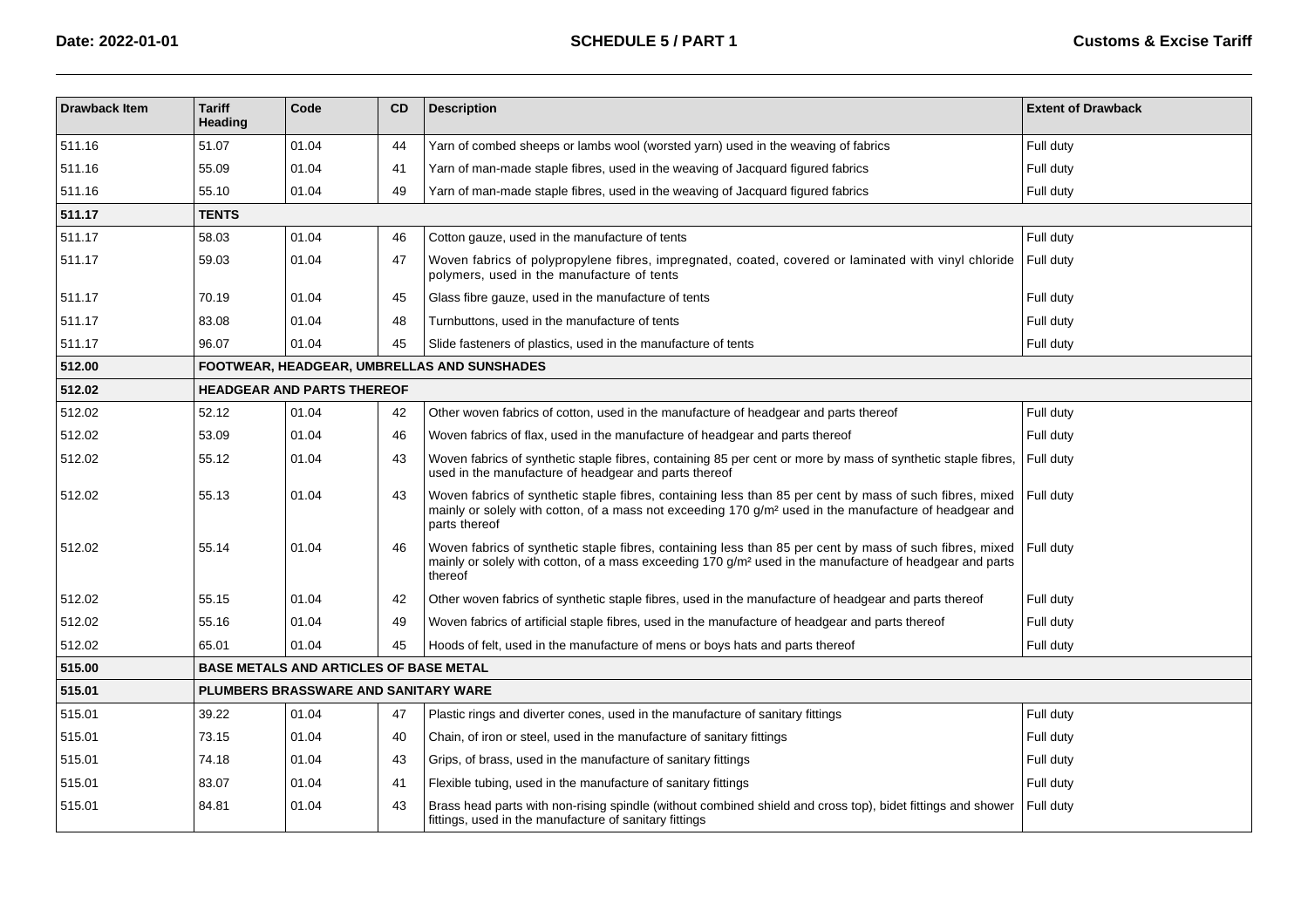| <b>Drawback Item</b> | <b>Tariff</b><br>Heading                    | Code                        | <b>CD</b> | <b>Description</b>                                                                                                                                                      | <b>Extent of Drawback</b> |  |  |  |  |  |  |
|----------------------|---------------------------------------------|-----------------------------|-----------|-------------------------------------------------------------------------------------------------------------------------------------------------------------------------|---------------------------|--|--|--|--|--|--|
| 515.02               |                                             | <b>TOOLS AND IMPLEMENTS</b> |           |                                                                                                                                                                         |                           |  |  |  |  |  |  |
| 515.02               | 82.03                                       | 01.04                       | 44        | Forgings, used in the manufacture of pliers                                                                                                                             | Full duty                 |  |  |  |  |  |  |
| 515.02               | 82.09                                       | 01.04                       | 42        | Tungsten carbide tips, used in the manufacture of drill bits                                                                                                            | Full duty                 |  |  |  |  |  |  |
| 515.03               |                                             | <b>LOCKS AND PADLOCKS</b>   |           |                                                                                                                                                                         |                           |  |  |  |  |  |  |
| 515.03               | 00.00                                       | 01.00                       | 06        | Other parts and materials, used in the manufacture of locks or padlocks                                                                                                 | Full duty                 |  |  |  |  |  |  |
| 515.03               | 32.08                                       | 01.04                       | 44        | Varnishes or lacquers, used in the manufacture of locks                                                                                                                 | Full duty                 |  |  |  |  |  |  |
| 515.03               | 32.09                                       | 01.04                       | 40        | Varnishes or lacquers, used in the manufacture of locks                                                                                                                 | Full duty                 |  |  |  |  |  |  |
| 515.03               | 32.10                                       | 01.04                       | 48        | Varnishes or lacquers, used in the manufacture of locks                                                                                                                 | Full duty                 |  |  |  |  |  |  |
| 515.03               | 73.00                                       | 01.02                       | 27        | Iron or steel materials and articles thereof, used in the manufacture of locks                                                                                          | Full duty                 |  |  |  |  |  |  |
| 515.03               | 74.00                                       | 01.02                       | 20        | Copper materials and articles thereof, used in the manufacture of locks                                                                                                 | Full duty                 |  |  |  |  |  |  |
| 515.03               | 83.01                                       | 01.04                       | 47        | Parts (finished or unfinished) of locks or padlocks, used in the manufacture of locks or padlocks                                                                       | Full duty                 |  |  |  |  |  |  |
| 515.05               | <b>MISCELLANEOUS ARTICLES OF BASE METAL</b> |                             |           |                                                                                                                                                                         |                           |  |  |  |  |  |  |
| 515.05               | 73.23                                       | 01.04                       | 49        | Handles of iron or steel (plastic coated), used in the manufacture of hollowware                                                                                        | Full duty                 |  |  |  |  |  |  |
| 515.05               | 76.15                                       | 01.04                       | 49        | Handles of aluminium (plastic coated), used in the manufacture of hollowware                                                                                            | Full duty                 |  |  |  |  |  |  |
| 516.00               |                                             |                             |           | MACHINERY AND MECHANICAL APPLIANCES; ELECTRICAL EQUIPMENT                                                                                                               |                           |  |  |  |  |  |  |
| 516.01               |                                             |                             |           | <b>MACHINERY AND MECHANICAL APPLIANCES AND IMPLEMENTS</b>                                                                                                               |                           |  |  |  |  |  |  |
| 516.01               | 32.08                                       | 01.04                       | 48        | Paint or lacquers, used for lining beverage storage tanks                                                                                                               | Full duty                 |  |  |  |  |  |  |
| 516.01               | 32.09                                       | 01.04                       | 44        | Paint or lacquers, used for lining beverage storage tanks                                                                                                               | Full duty                 |  |  |  |  |  |  |
| 516.01               | 32.10                                       | 01.04                       | 41        | Paint or lacquers, used for lining beverage storage tanks                                                                                                               | Full duty                 |  |  |  |  |  |  |
| 516.01               | 39.26                                       | 01.04                       | 40        | Drippers, of plastics, used in the manufacture of irrigation systems                                                                                                    | Full duty                 |  |  |  |  |  |  |
| 516.01               | 39.26                                       | 02.04                       | 44        | Conveyor belts, of plastics, used in the manufacture of machinery and equipment of a kind used in the<br>food industry                                                  | Full duty                 |  |  |  |  |  |  |
| 516.01               | 40.10                                       | 01.04                       | 47        | Transmission belts, of rubber, used in the manufacture of machinery and equipment of a kind used in the<br>food industry                                                | Full duty                 |  |  |  |  |  |  |
| 516.01               | 73.18                                       | 01.04                       | 47        | Washers, of iron or steel, used in the manufacture of machinery and equipment of a kind used in the food   Full duty<br>industry                                        |                           |  |  |  |  |  |  |
| 516.01               | 73.26                                       | 01.04                       | 49        | Fasteners, of iron or steel, for conveyor belts, used in the manufacture of machinery and equipment of a $\vert$ Full duty<br>kind used in the food industry            |                           |  |  |  |  |  |  |
| 516.01               | 84.18                                       | 01.04                       | 43        | Absorption type units and parts thereof, used in the manufacture of refrigerators                                                                                       | Full duty                 |  |  |  |  |  |  |
| 516.01               | 84.50                                       | 01.04                       | 40        | Spin pulley assemblies, aluminium lids for tubs and driers, tub heater sumps and mask plate assemblies,<br>used in the manufacture of domestic laundry washing machines | Full duty                 |  |  |  |  |  |  |
| 516.01               | 85.01                                       | 01.04                       | 48        | Electric motors (three phase) not exceeding 260 kW, used in the manufacture of machinery                                                                                | Full duty                 |  |  |  |  |  |  |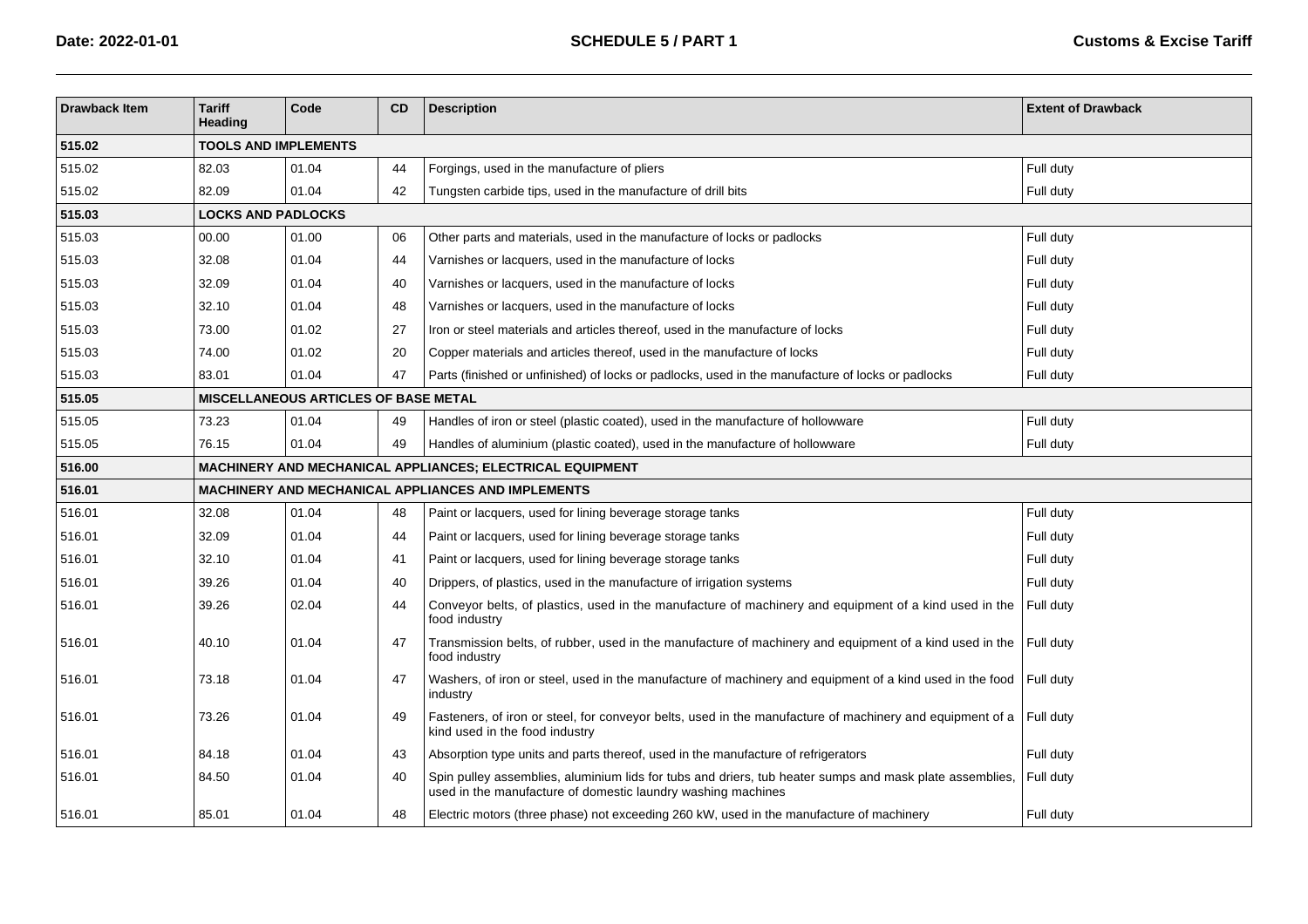| <b>Drawback Item</b> | <b>Tariff</b><br>Heading | Code  | CD | <b>Description</b>                                                                                                                                                                                                                          | <b>Extent of Drawback</b> |
|----------------------|--------------------------|-------|----|---------------------------------------------------------------------------------------------------------------------------------------------------------------------------------------------------------------------------------------------|---------------------------|
| 516.02               | <b>FILTERS</b>           |       |    |                                                                                                                                                                                                                                             |                           |
| 516.02               | 40.16                    | 01.04 | 47 | Rubber rings, used in the manufacture of air, fuel or oil filter cartridges or elements                                                                                                                                                     | Full duty                 |
| 516.02               | 52.05                    | 01.04 | 46 | Cotton yarn, used in the manufacture of air, fuel or oil filter cartridges or elements                                                                                                                                                      | Full duty                 |
| 516.02               | 52.06                    | 01.04 | 42 | Cotton yarn, used in the manufacture of air, fuel or oil filter cartridges or elements                                                                                                                                                      | Full duty                 |
| 516.02               | 52.08                    | 01.04 | 45 | Woven cotton fabrics, used in the manufacture of air, fuel or oil filter cartridges or elements                                                                                                                                             | Full duty                 |
| 516.02               | 52.09                    | 01.04 | 41 | Woven cotton fabrics, used in the manufacture of air, fuel or oil filter cartridges or elements                                                                                                                                             | Full duty                 |
| 516.02               | 52.10                    | 01.04 | 49 | Woven cotton fabrics, used in the manufacture of air, fuel or oil filter cartridges or elements                                                                                                                                             | Full duty                 |
| 516.02               | 52.11                    | 01.04 | 45 | Woven cotton fabrics, used in the manufacture of air, fuel or oil filter cartridges or elements                                                                                                                                             | Full duty                 |
| 516.02               | 52.12                    | 01.04 | 41 | Woven cotton fabrics, used in the manufacture of air, fuel or oil filter cartridges or elements                                                                                                                                             | Full duty                 |
| 516.02               | 55.12                    | 01.04 | 42 | Woven fabrics of man-made staple fibres, used in the manufacture of air, fuel or oil filter cartridges or<br>elements                                                                                                                       | Full duty                 |
| 516.02               | 55.13                    | 01.04 | 49 | Woven fabrics of man-made staple fibres, used in the manufacture of air, fuel or oil filter cartridges or<br>elements                                                                                                                       | Full duty                 |
| 516.02               | 55.14                    | 01.04 | 45 | Woven fabrics of man-made staple fibres, used in the manufacture of air, fuel or oil filter cartridges or<br>elements                                                                                                                       | Full duty                 |
| 516.02               | 55.15                    | 01.04 | 41 | Woven fabrics of man-made staple fibres, used in the manufacture of air, fuel or oil filter cartridges or Full duty<br>elements                                                                                                             |                           |
| 516.02               | 55.16                    | 01.04 | 48 | Woven fabrics of man-made staple fibres, used in the manufacture of air, fuel or oil filter cartridges or Full duty<br>elements                                                                                                             |                           |
| 516.02               | 60.01                    | 01.04 | 46 | Knitted fabrics, used in the manufacture of air, fuel or oil filter cartridges or elements                                                                                                                                                  | Full duty                 |
| 516.02               | 60.02                    | 01.04 | 42 | Knitted or crocheted fabrics of a width not exceeding 30 cm, containing by mass 5 per cent or more of<br>elastomeric yarn or rubber thread (excluding knitted open-work fabrics similar to lace or net fabrics and<br>knitted pile fabrics) | Full duty                 |
| 516.02               | 60.03                    | 01.04 | 49 | Knitted or crocheted fabrics of a width not exceeding 30 cm (excluding those of heading 60.01)                                                                                                                                              | Full duty                 |
| 516.02               | 60.04                    | 01.04 | 45 | Knitted or crocheted fabrics of a width not exceeding 30 cm, containing by mass 5 per cent or more of<br>elastomeric yarn or rubber thread (excluding those of heading 60.01)                                                               | Full duty                 |
| 516.02               | 60.05                    | 01.04 | 41 | Warp knit fabrics (including those made on galloon knitting machines) (excluding those of headings 60.01<br>to $60.04$ )                                                                                                                    | Full duty                 |
| 516.02               | 60.06                    | 01.04 | 48 | Knitted or crocheted fabrics                                                                                                                                                                                                                | Full duty                 |
| 516.02               | 84.21                    | 01.04 | 45 | Filter heads, used in the manufacture of air, fuel or oil filter cartridges or elements                                                                                                                                                     | Full duty                 |
| 516.03               |                          |       |    | <b>CRANES AND OTHER LIFTING OR HOISTING EQUIPMENT</b>                                                                                                                                                                                       |                           |
| 516.03               | 40.09                    | 01.04 | 43 | Rubber piping or tubing, used in the manufacture of cranes and loading bridges                                                                                                                                                              | Full duty                 |
| 516.03               | 82.03                    | 01.04 | 43 | Crane tools, used in the manufacture of cranes and loading bridges                                                                                                                                                                          | Full duty                 |
| 516.03               | 82.04                    | 01.04 | 41 | Crane tools, used in the manufacture of cranes and loading bridges                                                                                                                                                                          | Full duty                 |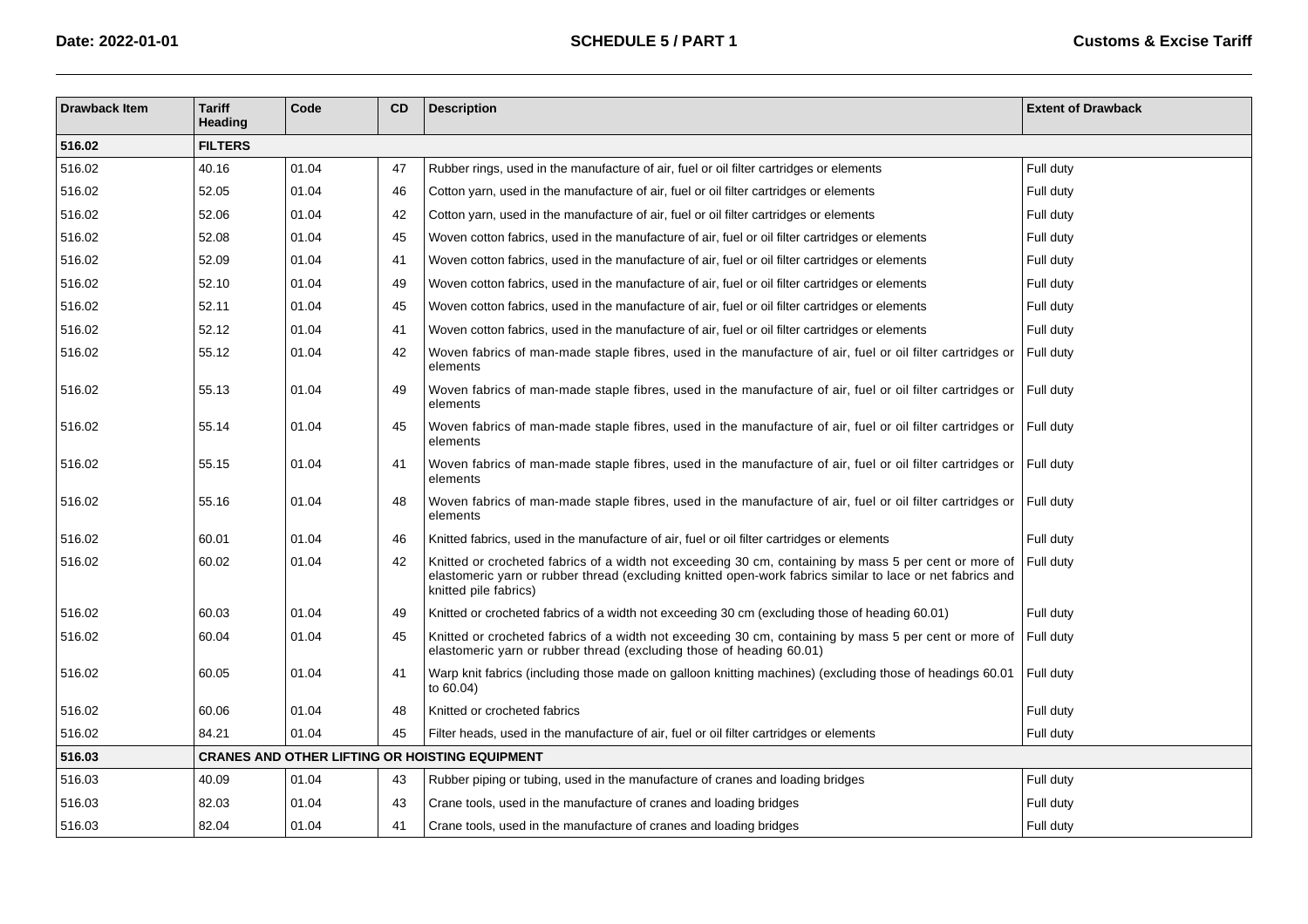| <b>Drawback Item</b> | <b>Tariff</b><br>Heading | Code                                       | <b>CD</b> | <b>Description</b>                                                                                                                                                                      | <b>Extent of Drawback</b>                                           |
|----------------------|--------------------------|--------------------------------------------|-----------|-----------------------------------------------------------------------------------------------------------------------------------------------------------------------------------------|---------------------------------------------------------------------|
| 516.03               | 84.82                    | 01.04                                      | 40        | Ball, roller and needle roller bearings, used in the manufacture of cranes and loading bridges                                                                                          | Full duty                                                           |
| 516.03               | 85.00                    | 01.02                                      | 24        | Electrical switchgear, connectors, terminals and other electrical equipment, used in the manufacture of<br>cranes and loading bridges                                                   | Full duty                                                           |
| 516.03               | 85.39                    | 01.04                                      | 46        | Electric lamp bulbs, used in the manufacture of cranes and loading bridges                                                                                                              | Full duty                                                           |
| 516.04               |                          | <b>ELECTRIC MOTORS AND GENERATORS</b>      |           |                                                                                                                                                                                         |                                                                     |
| 516.04               | 32.08                    | 01.04                                      | 43        | Synthetic polymer based insulating varnish, used in the manufacture of armatures and field coils                                                                                        | Full duty                                                           |
| 516.04               | 32.09                    | 01.04                                      | 42        | Synthetic polymer based insulating varnish, used in the manufacture of armatures and field coils                                                                                        | Full duty                                                           |
| 516.04               | 39.12                    | 01.04                                      | 45        | Cellulosic insulating solution, used in the manufacture of armatures and field coils                                                                                                    | Full duty                                                           |
| 516.06               |                          |                                            |           | VEHICLE STARTING, IGNITION, LIGHTING AND SIGNALLING EQUIPMENT                                                                                                                           |                                                                     |
| 516.06               | 53.08                    | 01.04                                      | 46        | Paper yarn, used in the manufacture of coils                                                                                                                                            | Full duty                                                           |
| 516.06               | 68.14                    | 01.04                                      | 46        | Micanite sheets (hot-moulded or separating), used in the manufacture of vehicle parts and accessories                                                                                   | Full duty                                                           |
| 516.06               | 85.12                    | 01.04                                      | 48        | Acrylic lenses, used in the manufacture of motor vehicle lighting equipment                                                                                                             | Full duty                                                           |
| 516.06               | 85.36                    | 01.04                                      | 42        | Flasher switches and relays, used in the manufacture of motor vehicle lighting equipment                                                                                                | Full duty                                                           |
| 516.06               | 85.39                    | 01.04                                      | 41        | Sealed beam units, used in the manufacture of motor vehicle lighting equipment                                                                                                          | Full duty                                                           |
| 516.07               |                          | TELEPHONE AND TELEGRAPH APPARATUS          |           |                                                                                                                                                                                         |                                                                     |
| 516.07               | 48.11                    | 01.04                                      | 43        | Paper, impregnated or coated with phenolic resin, used in the manufacture of telegraph or telephone<br>(including radiotelephonic and radiotelegraphic) and signalling equipment        | Full duty                                                           |
| 516.07               | 85.18                    | 01.04                                      | 48        | Microphones and amplifiers, used in the manufacture of telegraph or telephone (including radiotelephonic<br>and radiotelegraphic) and signalling equipment                              | Full duty less the duty in Section B of<br>Part 2 of Schedule No. 1 |
| 516.07               | 85.44                    | 01.04                                      | 46        | Insulated electric wire or cable, used in the manufacture of telegraph or telephone (including<br>radiotelephonic and radiotelegraphic) and signalling equipment                        | Full duty                                                           |
| 516.08               |                          | <b>ELECTRIC FILAMENT LAMPS</b>             |           |                                                                                                                                                                                         |                                                                     |
| 516.08               | 85.39                    | 01.04                                      | 45        | Glass envelopes equipped with mountings, filaments and electrodes, used in the manufacture of motor<br>vehicle stop light and tail light filament lamps, of voltages not exceeding 24 V | Full duty                                                           |
| 516.09               |                          | <b>AUTOMATIC VENDING MACHINES</b>          |           |                                                                                                                                                                                         |                                                                     |
| 516.09               | 73.20                    | 01.04                                      | 45        | Springs of iron or steel, used in the manufacture of automatic vending machines                                                                                                         | Full duty                                                           |
| 516.09               | 85.01                    | 01.04                                      | 42        | Electric motors, used in the manufacture of automatic vending machines                                                                                                                  | Full duty                                                           |
| 516.10               |                          | <b>TELEVISION AND RADIO RECEIVING SETS</b> |           |                                                                                                                                                                                         |                                                                     |
| 516.10               | 39.26                    | 01.04                                      | 46        | Cable clamps and clips, of plastics, used in the manufacture of television and radio receiving sets                                                                                     | Full duty                                                           |
| 516.10               | 73.20                    | 01.04                                      | 47        | Springs, of iron or steel, used in the manufacture of television and radio receiving sets                                                                                               | Full duty                                                           |
| 516.10               | 74.13                    | 01.04                                      | 45        | Electric wire or cable, of copper, used in the manufacture of television and radio receiving sets                                                                                       | Full duty                                                           |
| 516.10               | 85.04                    | 01.04                                      | 43        | Transformers and parts thereof, rectifiers, rectifying apparatus and inductors, used in the manufacture of<br>television and radio receiving sets                                       | Full duty                                                           |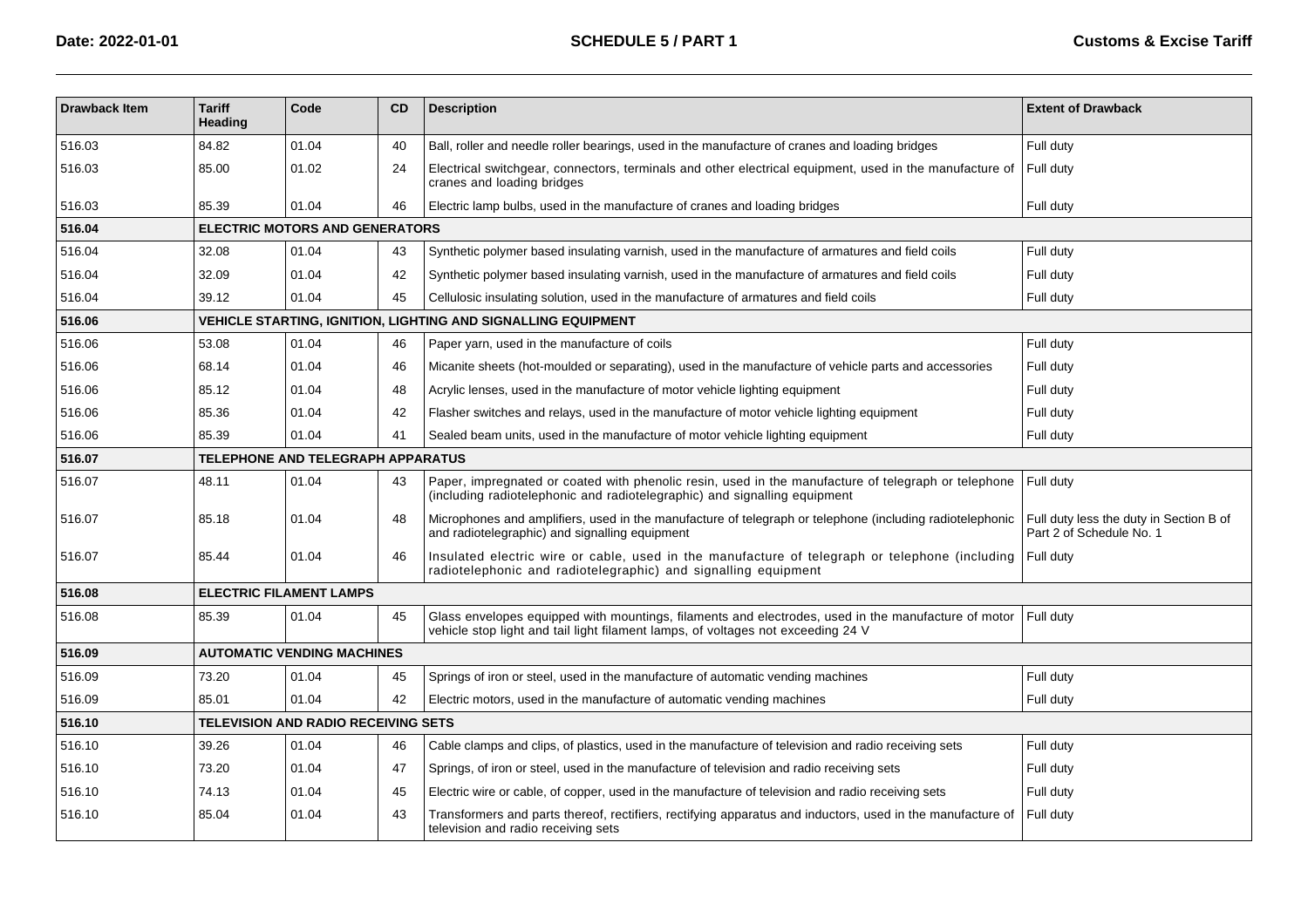| <b>Drawback Item</b> | <b>Tariff</b><br><b>Heading</b> | Code                                         | CD | <b>Description</b>                                                                                                                                                                                                                        | <b>Extent of Drawback</b> |
|----------------------|---------------------------------|----------------------------------------------|----|-------------------------------------------------------------------------------------------------------------------------------------------------------------------------------------------------------------------------------------------|---------------------------|
| 516.10               | 85.18                           | 01.04                                        | 43 | Earphones, used in the manufacture of television and radio receiving sets                                                                                                                                                                 | Full duty                 |
| 516.10               | 85.18                           | 02.04                                        | 48 | Loudspeakers and parts thereof, used in the manufacture of television and radio receiving sets                                                                                                                                            | Full duty                 |
| 516.10               | 85.29                           | 01.04                                        | 44 | Tuners, tuner control devices, delay lines and control knobs, used in the manufacture of television and<br>radio receiving sets                                                                                                           | Full duty                 |
| 516.10               | 85.29                           | 02.04                                        | 49 | Parts of plastics, or of base metal, not incorporating electronic components, used in the manufacture of<br>television and radio receiving sets                                                                                           | Full duty                 |
| 516.10               | 85.32                           | 01.04                                        | 44 | Fixed capacitors, electrolytic, with windings of aluminium foil or with windings or superimposed plates of<br>metallised plastic material, whether or not encapsulated, used in the manufacture of television radio<br>receiving sets     | Full duty                 |
| 516.10               | 85.32                           | 02.04                                        | 49 | Fixed capacitors, electrolytic, with windings of aluminium foil or with windings or superimposed plates of<br>metallised plastic material, whether or not encapsulated, used in the manufacture of television radio<br>receiving sets     | Full duty                 |
| 516.10               | 85.36                           | 01.04                                        | 49 | Electrical apparatus for making and breaking electrical circuits, for the protection of electrical circuits, or for<br>making connections to or in electrical circuits, used in the manufacture of television and radio receiving<br>sets | Full duty                 |
| 516.10               | 85.44                           | 01.04                                        | 41 | Cable, insulated with plastic material, used in the manufacture of television and radio receiving sets                                                                                                                                    | Full duty                 |
| 516.11               |                                 |                                              |    | GOODS USED IN THE MANUFACTURE OF OFFICE MACHINES                                                                                                                                                                                          |                           |
| 516.11               | 00.00                           | 01.00                                        | 08 | Goods of any description, used in the manufacture of office machines of subheading 84.69 and headings<br>84.70, 84.71 and 84.72                                                                                                           | Full duty                 |
| 517.00               |                                 |                                              |    | <b>VEHICLES, AIRCRAFT, VESSELS AND ASSOCIATED TRANSPORT EQUIPMENT</b>                                                                                                                                                                     |                           |
| 517.01               |                                 | <b>RAILWAY ROLLING-STOCK AND LOCOMOTIVES</b> |    |                                                                                                                                                                                                                                           |                           |
| 517.01               | 00.00                           | 01.00                                        | 07 | Parts and accessories, used in the manufacture of railway rolling-stock and locomotives                                                                                                                                                   | Full duty                 |
| 517.01               | 39.00                           | 01.02                                        | 29 | Plastics and articles thereof used in the manufacture of railway rolling-stock and locomotives                                                                                                                                            | Full duty                 |
| 517.01               | 40.00                           | 01.02                                        | 29 | Rubber materials and articles, used in the manufacture of railway rolling-stock and locomotives                                                                                                                                           | Full duty                 |
| 517.01               | 41.00                           | 01.02                                        | 22 | Leather and leather manufactures, used in the manufacture of railway rolling-stock and locomotives                                                                                                                                        | Full duty                 |
| 517.01               | 44.00                           | 01.02                                        | 23 | Wood and wood manufactures, used in the manufacture of railway rolling-stock and locomotives                                                                                                                                              | Full duty                 |
| 517.01               | 48.00                           | 01.02                                        | 28 | Building board, used in the manufacture of railway rolling-stock and locomotives                                                                                                                                                          | Full duty                 |
| 517.01               | 73.00                           | 01.02                                        | 28 | Iron or steel and articles thereof, used in the manufacture of railway rolling-stock and locomotives                                                                                                                                      | Full duty                 |
| 517.01               | 74.00                           | 01.02                                        | 21 | Copper and articles thereof, used in the manufacture of railway rolling-stock and locomotives                                                                                                                                             | Full duty                 |
| 517.01               | 76.00                           | 01.02                                        | 29 | Aluminium and articles thereof, used in the manufacture of railway rolling-stock and locomotives                                                                                                                                          | Full duty                 |
| 517.01               | 83.00                           | 01.02                                        | 20 | Articles of base metal, used in the manufacture of railway rolling-stock and locomotives                                                                                                                                                  | Full duty                 |
| 517.01               | 84.00                           | 01.02                                        | 24 | Mechanical appliances, used in the manufacture of railway rolling-stock and locomotives                                                                                                                                                   | Full duty                 |
| 517.01               | 85.00                           | 01.02                                        | 28 | Electrical equipment, used in the manufacture of railway rolling-stock and locomotives                                                                                                                                                    | Full duty                 |
| 517.01               | 86.00                           | 01.02                                        | 21 | Parts and accessories, used in the manufacture of railway rolling-stock and locomotives                                                                                                                                                   | Full duty                 |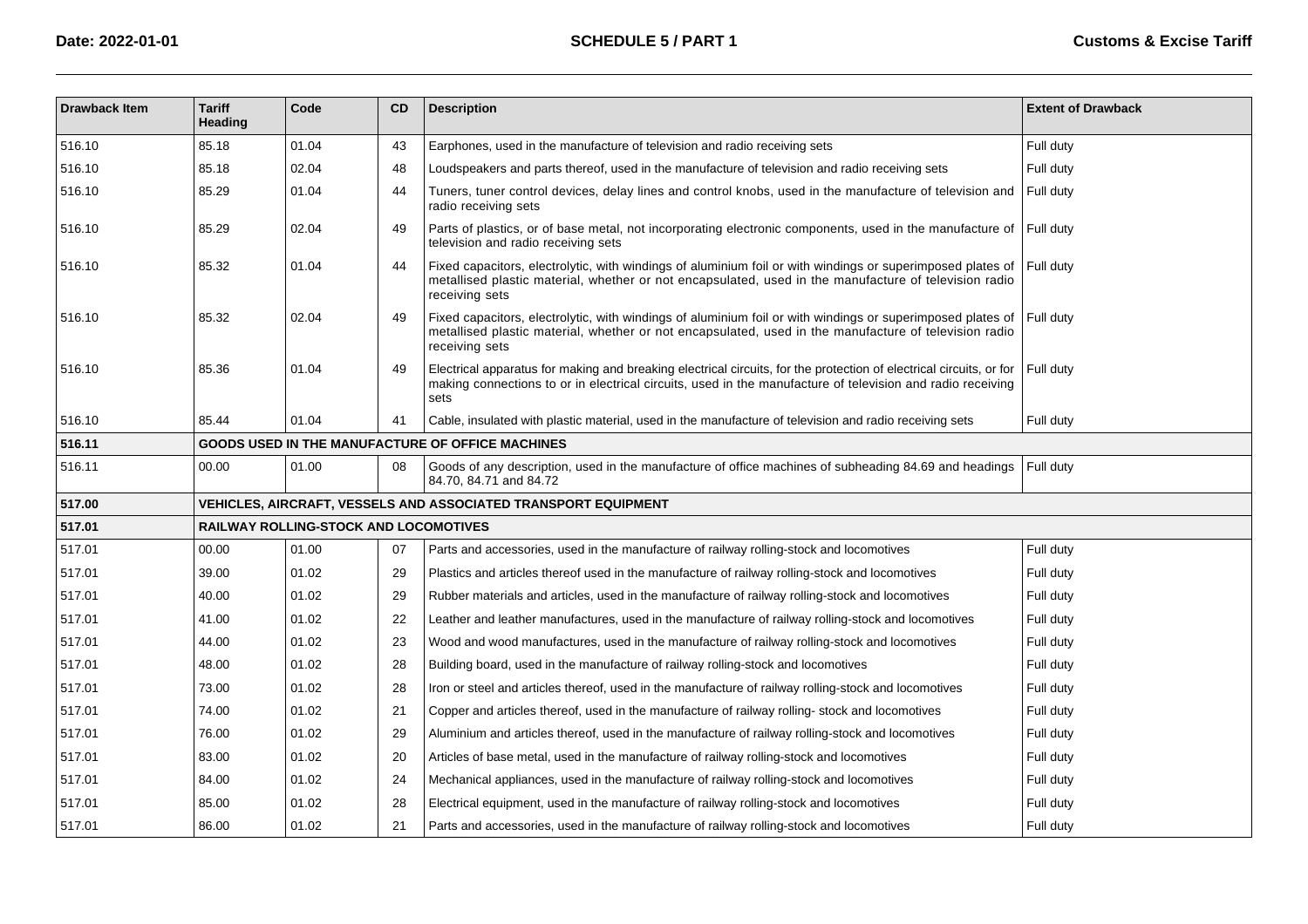| <b>Drawback Item</b> | <b>Tariff</b><br><b>Heading</b>         | Code  | <b>CD</b> | <b>Description</b>                                                                                                                                                                                                                                                                  | <b>Extent of Drawback</b> |  |  |  |  |  |
|----------------------|-----------------------------------------|-------|-----------|-------------------------------------------------------------------------------------------------------------------------------------------------------------------------------------------------------------------------------------------------------------------------------------|---------------------------|--|--|--|--|--|
| 517.02               | <b>MOTOR VEHICLES AND PARTS THEREOF</b> |       |           |                                                                                                                                                                                                                                                                                     |                           |  |  |  |  |  |
| 517.02               | 00.00                                   | 01.00 | 09        | Parts (including fasteners) and materials, used in the assembly or manufacture of motor vehicles                                                                                                                                                                                    | Full duty                 |  |  |  |  |  |
| 517.02               | 40.16                                   | 01.04 | 44        | Insert seals, used in the manufacture of McPherson strut inserts or cartridges                                                                                                                                                                                                      | Full duty                 |  |  |  |  |  |
| 517.02               | 73.04                                   | 01.04 | 46        | Pressure cylinder tubes, of iron or steel, used in the manufacture of shock absorbers and McPherson strut<br>inserts or cartridges                                                                                                                                                  | Full duty                 |  |  |  |  |  |
| 517.02               | 73.18                                   | 01.04 | 46        | Piston-rod nuts, used in the manufacture of shock absorbers                                                                                                                                                                                                                         | Full duty                 |  |  |  |  |  |
| 517.02               | 73.18                                   | 02.04 | 40        | Nuts, used in the manufacture of McPherson strut inserts or cartridges                                                                                                                                                                                                              | Full duty                 |  |  |  |  |  |
| 517.02               | 73.20                                   | 01.04 | 42        | Springs, used in the manufacture of McPherson strut inserts or cartridges                                                                                                                                                                                                           | Full duty                 |  |  |  |  |  |
| 517.02               | 84.81                                   | 01.04 | 47        | Valves and parts thereof, used in the manufacture of shock absorbers and McPherson strut inserts or<br>cartridges                                                                                                                                                                   | Full duty                 |  |  |  |  |  |
| 517.02               | 87.00                                   | 01.02 | 27        | Parts, sub-assemblies and materials, used in the assembly or manufacture of motor vehicles                                                                                                                                                                                          | Full duty                 |  |  |  |  |  |
| 517.02               | 87.08                                   | 01.04 | 49        | Locking flanges, used in the manufacture of locking caps for fuel tanks                                                                                                                                                                                                             | Full duty                 |  |  |  |  |  |
| 517.02               | 87.08                                   | 02.04 | 43        | Piston rings, rebound stop plates, top caps, piston-rod guides, dust cover tops, end cups, mounting rings<br>and adjustable cams, used in the manufacture of shock absorbers                                                                                                        | Full duty                 |  |  |  |  |  |
| 517.02               | 87.08                                   | 03.04 | 48        | Piston valve plates, valve shims and other components, of spring steel of a thickness not exceeding<br>0,635 mm, and piston sleeves, pistons, piston rings, piston-rod guide assemblies, top caps and end cups,<br>used in the manufacture of McPherson strut inserts or cartridges | Full duty                 |  |  |  |  |  |
| 517.03               | <b>PEDAL CYCLE SADDLES</b>              |       |           |                                                                                                                                                                                                                                                                                     |                           |  |  |  |  |  |
| 517.03               | 87.14                                   | 01.04 | 47        | Saddle tops of felt covered with plastic coated textile fabric, used in the manufacture of pedal cycle<br>saddles                                                                                                                                                                   | Full duty                 |  |  |  |  |  |
| 517.04               |                                         |       |           | <b>PARACHUTES AND PARTS THEREOF AND ACCESSORIES THERETO</b>                                                                                                                                                                                                                         |                           |  |  |  |  |  |
| 517.04               | 00.00                                   | 01.00 | 02        | Elastic webbing of a width not exceeding 30 cm, used in the manufacture of parachutes                                                                                                                                                                                               | Full duty                 |  |  |  |  |  |
| 517.04               | 52.08                                   | 01.04 | 46        | Woven fabrics of cotton, used in the manufacture of parachutes                                                                                                                                                                                                                      | Full duty                 |  |  |  |  |  |
| 517.04               | 52.09                                   | 01.04 | 42        | Woven fabrics of cotton, used in the manufacture of parachutes                                                                                                                                                                                                                      | Full duty                 |  |  |  |  |  |
| 517.04               | 52.10                                   | 01.04 | 43        | Woven fabrics of cotton, used in the manufacture of parachutes                                                                                                                                                                                                                      | Full duty                 |  |  |  |  |  |
| 517.04               | 52.11                                   | 01.04 | 46        | Woven fabrics of cotton, used in the manufacture of parachutes                                                                                                                                                                                                                      | Full duty                 |  |  |  |  |  |
| 517.04               | 52.12                                   | 01.04 | 42        | Woven fabrics of cotton, used in the manufacture of parachutes                                                                                                                                                                                                                      | Full duty                 |  |  |  |  |  |
| 517.04               | 54.01                                   | 01.04 | 49        | Prepared sewing yarn of man-made filaments, used in the manufacture of parachutes                                                                                                                                                                                                   | Full duty                 |  |  |  |  |  |
| 517.04               | 54.07                                   | 01.04 | 47        | Woven fabrics of man-made filament yarn, used in manufacture of parachutes                                                                                                                                                                                                          | Full duty                 |  |  |  |  |  |
| 517.04               | 54.08                                   | 01.04 | 43        | Woven fabrics of man-made filament yarn, used in the manufacture of parachutes                                                                                                                                                                                                      | Full duty                 |  |  |  |  |  |
| 517.04               | 56.02                                   | 01.04 | 42        | Felt and articles of felt, used in the manufacture of parachutes                                                                                                                                                                                                                    | Full duty                 |  |  |  |  |  |
| 517.04               | 58.06                                   | 01.04 | 45        | Narrow woven fabrics, used in the manufacture of parachutes                                                                                                                                                                                                                         | Full duty                 |  |  |  |  |  |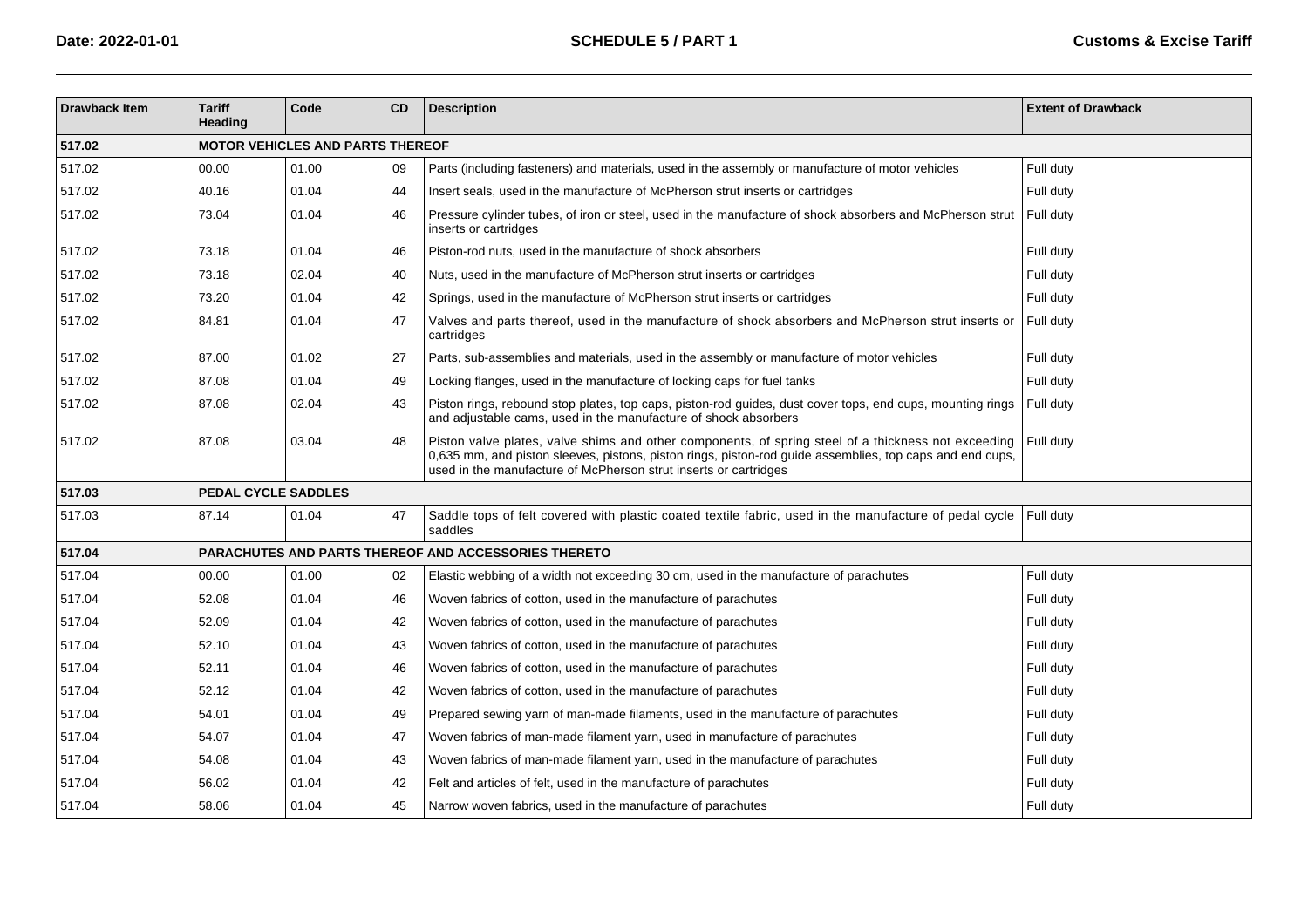| <b>Drawback Item</b> | <b>Tariff</b><br><b>Heading</b> | Code  | <b>CD</b> | <b>Description</b>                                                                                                                                                      | <b>Extent of Drawback</b> |  |  |  |
|----------------------|---------------------------------|-------|-----------|-------------------------------------------------------------------------------------------------------------------------------------------------------------------------|---------------------------|--|--|--|
| 517.04               | 58.11                           | 01.04 | 48        | Quilted textile fabrics, composed of one or more layers of textile materials assembled with padding by<br>stitching or otherwise, used in the manufacture of parachutes | Full duty                 |  |  |  |
| 517.04               | 59.03                           | 01.04 | 48        | Textile fabrics coated with polyurethane, used in the manufacture of parachute harnesses                                                                                | Full duty                 |  |  |  |
| 517.04               | 73.20                           | 01.04 | 43        | Steel springs, used in the manufacture of parachutes                                                                                                                    | Full duty                 |  |  |  |
| 517.04               | 83.08                           | 01.04 | 48        | Fittings, of base metal, used in the manufacture of parachute harnesses                                                                                                 | Full duty                 |  |  |  |
| 517.05               | <b>FORK-LIFT TRUCKS</b>         |       |           |                                                                                                                                                                         |                           |  |  |  |
| 517.05               | 84.31                           | 01.04 | 42        | Transmission units, including axle ends, used in the manufacture of fork-lift trucks                                                                                    | Full duty                 |  |  |  |
| 517.05               | 87.09                           | 01.04 | 40        | Transmission units, including axle ends, used in the manufacture of fork-lift trucks                                                                                    | Full duty                 |  |  |  |
| 518.00               |                                 |       |           | OPTICAL, PHOTOGRAPHIC, SURGICAL, MUSICAL AND PRECISION INSTRUMENTS                                                                                                      |                           |  |  |  |
| 518.02               | <b>SURVEYING INSTRUMENTS</b>    |       |           |                                                                                                                                                                         |                           |  |  |  |
| 518.02               | 00.00                           | 01.00 | 06        | Other parts and accessories, used in the manufacture of electronic measuring or surveying instruments                                                                   | Full duty                 |  |  |  |
| 518.02               | 85.32                           | 01.04 | 44        | Electrical capacitors, used in the manufacture of electronic measuring or surveying instruments                                                                         | Full duty                 |  |  |  |
| 518.02               | 85.40                           | 01.04 | 46        | Valves and tubes (including crystal valves), used in the manufacture of electronic measuring or surveying<br>instruments                                                | Full duty                 |  |  |  |
| 520.00               | <b>MISCELLANEOUS</b>            |       |           |                                                                                                                                                                         |                           |  |  |  |
| 520.01               |                                 |       |           | MATTRESSES AND SIMILAR PADDED, STUFFED OR FITTED FURNISHINGS                                                                                                            |                           |  |  |  |
| 520.01               | 52.08                           | 01.04 | 46        | Woven fabrics of cotton, plain in colour, in a plain, twill or sateen weave, used in the manufacture of<br>pillows                                                      | Full duty                 |  |  |  |
| 520.01               | 52.08                           | 02.04 | 40        | Woven fabrics of cotton, used in the manufacture of padded bedspreads                                                                                                   | Full duty                 |  |  |  |
| 520.01               | 52.09                           | 01.04 | 42        | Woven fabrics of cotton, plain in colour, in a plain, twill or sateen weave, used in the manufacture of<br>pillows                                                      | Full duty                 |  |  |  |
| 520.01               | 52.09                           | 02.04 | 47        | Woven fabrics of cotton, used in the manufacture of padded bedspreads                                                                                                   | Full duty                 |  |  |  |
| 520.01               | 52.10                           | 01.04 | 47        | Woven fabrics of cotton, plain in colour, in a plain, twill or sateen weave, used in the manufacture of<br>pillows                                                      | Full duty                 |  |  |  |
| 520.01               | 52.10                           | 02.04 | 44        | Woven fabrics of cotton, used in the manufacture of padded bedspreads                                                                                                   | Full duty                 |  |  |  |
| 520.01               | 52.11                           | 01.04 | 46        | Woven fabrics of cotton, plain in colour, in a plain, twill or sateen weave, used in the manufacture of<br>pillows                                                      | Full duty                 |  |  |  |
| 520.01               | 52.11                           | 02.04 | 40        | Woven fabrics of cotton, used in the manufacture of padded bedspreads                                                                                                   | Full duty                 |  |  |  |
| 520.01               | 52.12                           | 01.04 | 42        | Woven fabrics of cotton, plain in colour, in a plain, twill or sateen weave, used in the manufacture of<br>pillows                                                      | Full duty                 |  |  |  |
| 520.01               | 52.12                           | 02.04 | 47        | Woven fabrics of cotton, used in the manufacture of padded bedspreads                                                                                                   | Full duty                 |  |  |  |
| 520.01               | 54.07                           | 01.04 | 47        | Woven fabrics of man-made filament yarn, used in the manufacture of cushions and pillows                                                                                | Full duty                 |  |  |  |
| 520.01               | 54.08                           | 01.04 | 43        | Woven fabrics of man-made filament yarn, used in the manufacture of cushions and pillows                                                                                | Full duty                 |  |  |  |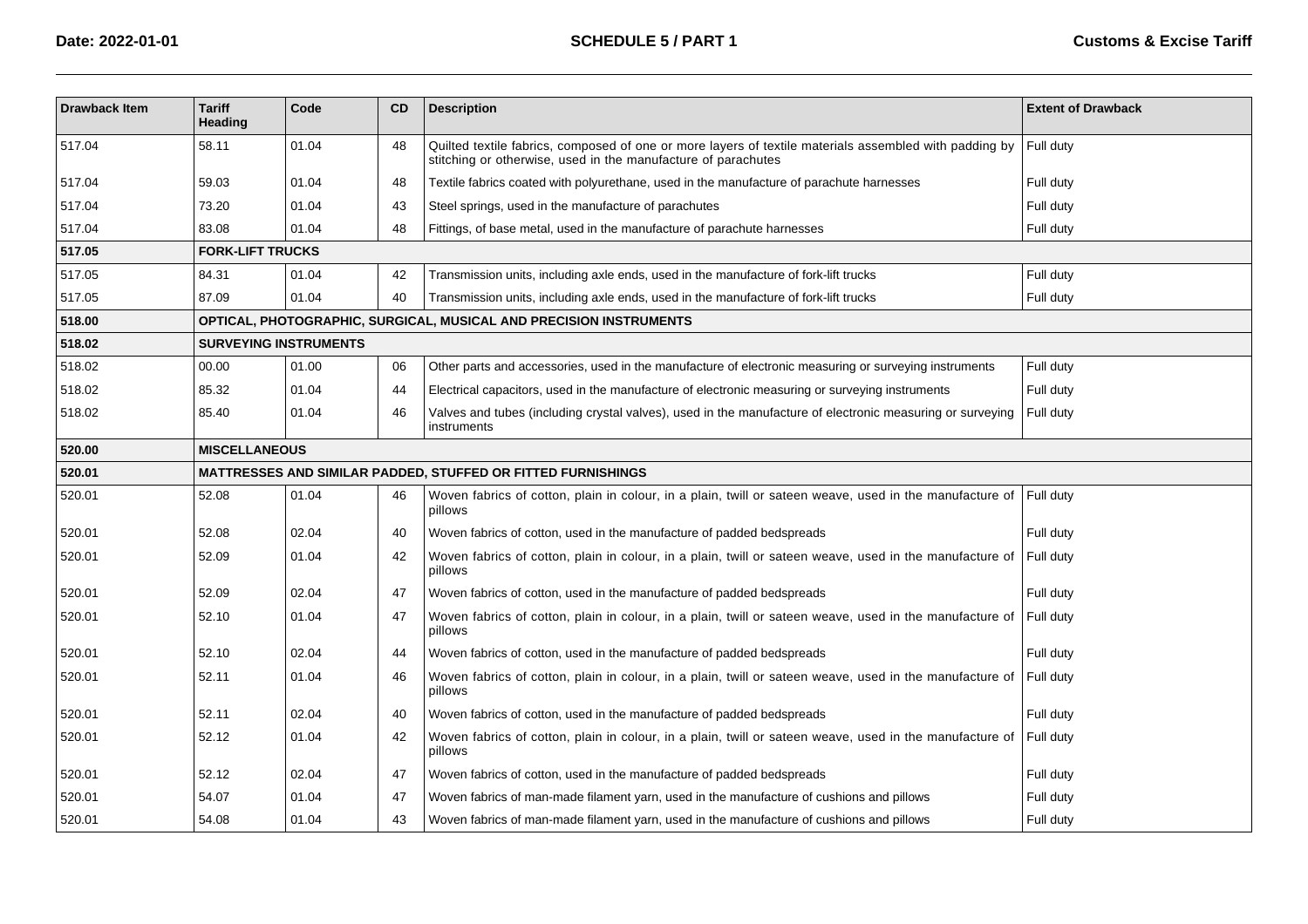| <b>Drawback Item</b> | <b>Tariff</b><br><b>Heading</b> | Code                                       | <b>CD</b> | <b>Description</b>                                                                                                                                                                                                                                                                                                                                                                                                                                                                                                                                                                                                                                                                                                                                                                                                                                                                                                                                                   | <b>Extent of Drawback</b>                                           |  |  |  |
|----------------------|---------------------------------|--------------------------------------------|-----------|----------------------------------------------------------------------------------------------------------------------------------------------------------------------------------------------------------------------------------------------------------------------------------------------------------------------------------------------------------------------------------------------------------------------------------------------------------------------------------------------------------------------------------------------------------------------------------------------------------------------------------------------------------------------------------------------------------------------------------------------------------------------------------------------------------------------------------------------------------------------------------------------------------------------------------------------------------------------|---------------------------------------------------------------------|--|--|--|
| 520.01               | 55.16                           | 01.04                                      | 49        | Woven fabrics of cellulosic staple fibres, unprinted, commonly known as downproof fabrics, used in the<br>manufacture of pillows                                                                                                                                                                                                                                                                                                                                                                                                                                                                                                                                                                                                                                                                                                                                                                                                                                     | Full duty                                                           |  |  |  |
| 520.01               | 58.11                           | 01.04                                      | 48        | Quilted textile fabrics, composed of one or more layers of textile materials assembled with padding by<br>stitching or otherwise, used in the manufacture of pillows and bedspreads                                                                                                                                                                                                                                                                                                                                                                                                                                                                                                                                                                                                                                                                                                                                                                                  | Full duty                                                           |  |  |  |
| 520.02               | <b>SPORTS GOODS</b>             |                                            |           |                                                                                                                                                                                                                                                                                                                                                                                                                                                                                                                                                                                                                                                                                                                                                                                                                                                                                                                                                                      |                                                                     |  |  |  |
| 520.02               | 39.00                           | 01.02                                      | 26        | Trimmings of plastics, used in the manufacture of racquets or racquet frames                                                                                                                                                                                                                                                                                                                                                                                                                                                                                                                                                                                                                                                                                                                                                                                                                                                                                         | Full duty                                                           |  |  |  |
| 520.02               | 44.08                           | 01.04                                      | 42        | Veneers, used in the manufacture of racquets or racquet frames                                                                                                                                                                                                                                                                                                                                                                                                                                                                                                                                                                                                                                                                                                                                                                                                                                                                                                       | Full duty                                                           |  |  |  |
| 520.02               | 44.12                           | 01.04                                      | 49        | Laminates, used in the manufacture of racquets or racquet frames                                                                                                                                                                                                                                                                                                                                                                                                                                                                                                                                                                                                                                                                                                                                                                                                                                                                                                     | Full duty                                                           |  |  |  |
| 520.02               | 49.08                           | 01.04                                      | 40        | Transfers (decalcomanias), used in the manufacture of racquets or racquet frames                                                                                                                                                                                                                                                                                                                                                                                                                                                                                                                                                                                                                                                                                                                                                                                                                                                                                     | Full duty                                                           |  |  |  |
| 520.02               | 54.04                           | 01.04                                      | 44        | Polyamide monofil, used in the manufacture of racquets or racquet frames                                                                                                                                                                                                                                                                                                                                                                                                                                                                                                                                                                                                                                                                                                                                                                                                                                                                                             | Full duty                                                           |  |  |  |
| 520.02               | 58.06                           | 01.04                                      | 47        | Textile tape, used in the manufacture of racquets or racquet frames                                                                                                                                                                                                                                                                                                                                                                                                                                                                                                                                                                                                                                                                                                                                                                                                                                                                                                  | Full duty                                                           |  |  |  |
| 520.03               |                                 | <b>MISCELLANEOUS MANUFACTURED ARTICLES</b> |           |                                                                                                                                                                                                                                                                                                                                                                                                                                                                                                                                                                                                                                                                                                                                                                                                                                                                                                                                                                      |                                                                     |  |  |  |
| 520.03               | 96.07                           | 01.04                                      | 49        | Parts, used in the manufacture of non-metal slide fasteners                                                                                                                                                                                                                                                                                                                                                                                                                                                                                                                                                                                                                                                                                                                                                                                                                                                                                                          | Full duty                                                           |  |  |  |
| 520.04               |                                 | <b>CHRISTMAS CRACKERS</b>                  |           |                                                                                                                                                                                                                                                                                                                                                                                                                                                                                                                                                                                                                                                                                                                                                                                                                                                                                                                                                                      |                                                                     |  |  |  |
| 520.04               | 36.04                           | 01.04                                      | 45        | Snaps, used in the manufacture of Christmas crackers                                                                                                                                                                                                                                                                                                                                                                                                                                                                                                                                                                                                                                                                                                                                                                                                                                                                                                                 | Full duty                                                           |  |  |  |
| 520.05               | <b>FURNITURE</b>                |                                            |           |                                                                                                                                                                                                                                                                                                                                                                                                                                                                                                                                                                                                                                                                                                                                                                                                                                                                                                                                                                      |                                                                     |  |  |  |
| 520.05               | 41.04                           | 01.04                                      | 41        | Bovine cattle leather, used as covering in the manufacture of upholstered chairs and other seats                                                                                                                                                                                                                                                                                                                                                                                                                                                                                                                                                                                                                                                                                                                                                                                                                                                                     | Full duty                                                           |  |  |  |
| 520.05               | 41.07                           | 01.04                                      | 40        | Bovine cattle leather, used as covering in the manufacture of upholstered chairs and other seats                                                                                                                                                                                                                                                                                                                                                                                                                                                                                                                                                                                                                                                                                                                                                                                                                                                                     | Full duty                                                           |  |  |  |
| 520.05               | 94.01                           | 01.04                                      | 47        | Parts of wood, carved, used in the manufacture of chairs and other seats                                                                                                                                                                                                                                                                                                                                                                                                                                                                                                                                                                                                                                                                                                                                                                                                                                                                                             | Full duty                                                           |  |  |  |
| 520.05               | 94.03                           | 01.04                                      | 49        | Parts of wood, carved, used in the manufacture of furniture                                                                                                                                                                                                                                                                                                                                                                                                                                                                                                                                                                                                                                                                                                                                                                                                                                                                                                          | Full duty                                                           |  |  |  |
| 521.00               | <b>GENERAL</b>                  |                                            |           |                                                                                                                                                                                                                                                                                                                                                                                                                                                                                                                                                                                                                                                                                                                                                                                                                                                                                                                                                                      |                                                                     |  |  |  |
| 521.00               | 00.00                           | 01.00                                      | 08        | Goods used in the manufacture, processing, finishing, equipping or packing of any goods exported:<br>Provided that-<br>(1) no drawback in terms of this item shall be granted unless the claim in respect of such drawback is<br>accompanied by and complies with the provisions of a permit issued by the International Trade<br>Administration Commission:<br>(2) the said permit may specify the nature, quantity or value of the goods to which the drawback relates,<br>the nature, quantity or value of the goods in the manufacture, processing, finishing, equipment or packing<br>of which the first-mentioned goods are used, the period during which any such goods shall be imported or<br>exported or any restrictions of whatever nature; and<br>(3) the Commissioner may, exempt any person to whom such permit has been issued or any goods to<br>which this item is applicable from the provision of any Note relating to Part 1 of Schedule No. 5. | Full duty less the duty in Section B of<br>Part 2 of Schedule No. 1 |  |  |  |
| 521.00               | 44.15                           | 01.04                                      | 41        | Wooden packing cases, boxes, crates, drums and similar containers, unassembled, used as packing for<br>exported goods                                                                                                                                                                                                                                                                                                                                                                                                                                                                                                                                                                                                                                                                                                                                                                                                                                                | Full duty                                                           |  |  |  |
| 521.00               | 44.16                           | 01.04                                      | 48        | Casks of a capacity of less than 180 litres, used as packing for exported goods                                                                                                                                                                                                                                                                                                                                                                                                                                                                                                                                                                                                                                                                                                                                                                                                                                                                                      | Full duty                                                           |  |  |  |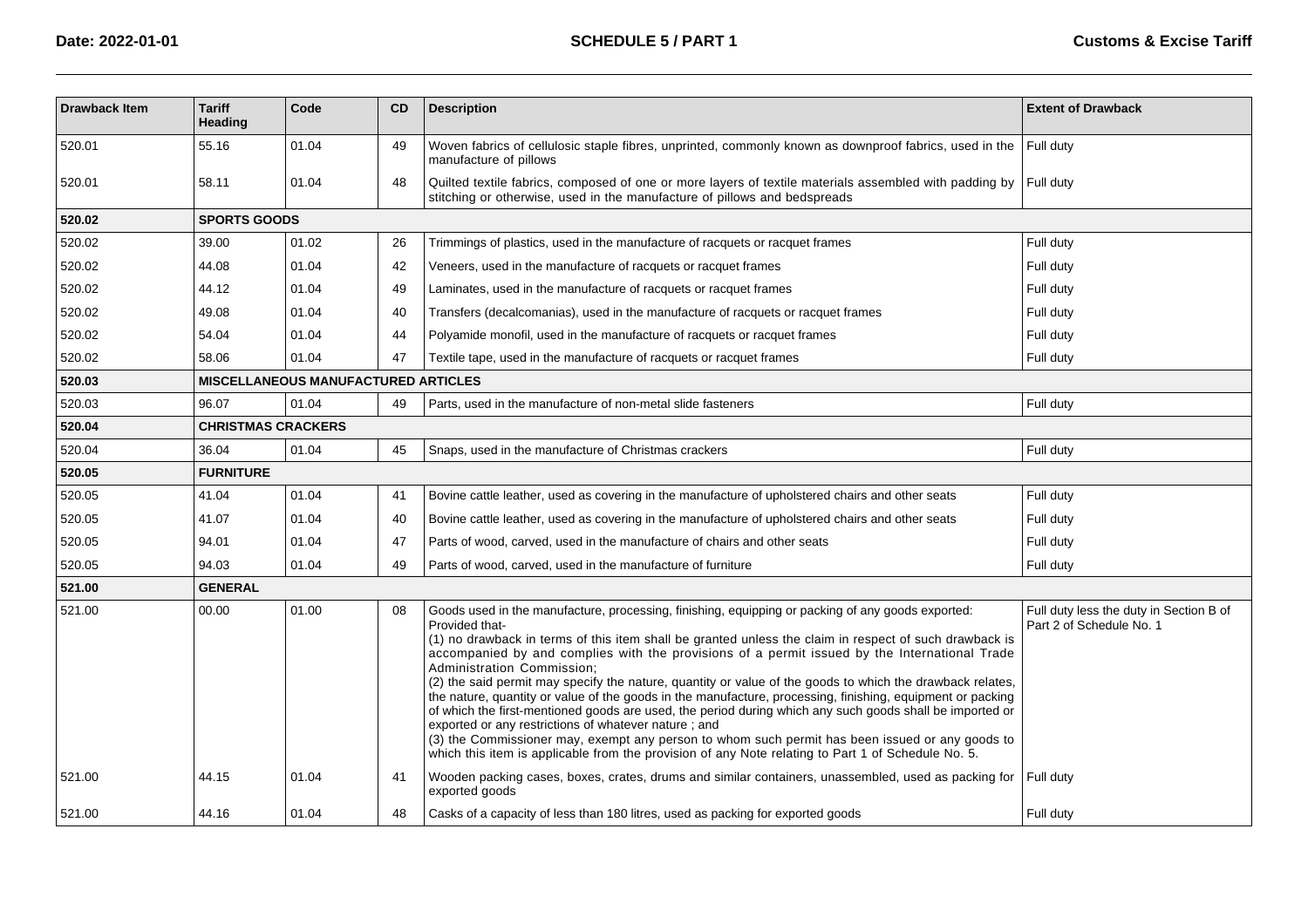#### **REFUNDS OF CUSTOMS DUTIES ON GOODS EXPORTED IN THE SAME CONDITION AS IMPORTED**

#### **NOTES:**

- 1.Refund item 522.00 shall not apply to goods which have already gone into use in the Republic, except where there has been limited use as determined by the Commissioner in cases where such use is indispensable to reveal any inherent defect or to establish that the goods do not conform to the conditions of the contract.
- 2. Any application for a refund of duty in terms of the provisions of refund item 522.00 shall -
	- (a) be submitted on the prescribed form which shall be duly completed and be supported by -
		- (i)a copy of the bill of entry relating to the importation of such goods or such other or additional evidence of the payment of duty on and the identity of such goods by the person claiming the refund; and
		- (ii)such evidence of exportation as the Commissioner may require,
	- (b) in case of refund item -
		- (i)522.02 be lodged with the Controller in whose area of control the importer conducts his or her business and where the relevant goods are being kept at the time for examination; and
		- (ii)522.03 be lodged with the Controller at whose office the applicable forms DA 63/SAD 500 were accepted.
- 3. Exportation of any goods under the provisions of refund item 522.00 shall be subject to the approval of the Commissioner and where he or she requires that such goods shall be examined and their containerssealed by an officer, the exporter shall pay the prescribed rates for attendance of such officer.
- 4.The provisions of rebate item 412.07 shall *mutatis mutandis* apply to the abandonment or destruction of goods obtained under the provisions of refund item 522.02.
- 5.
- (a) For the purposes of refund item 522.03 a refund of duty as intended by section 75(1)(c) shall only be granted to a person -
	- (i)if the bill of entry for export is, at the time of submission thereof, accompanied by an application for a refund in the prescribed form (form DA 63);
	- (ii)who, subject to the provisions of section 75(14), submits a general application for refund (form DA 66) together with an application for refund (form DA 63) and any other documents which the Commissioner may require in respect of the intended refund;
- (b)in the case of goods to be exported by parcel post or from a place where there is no customs and excise office the exporter shall, prior to the export of the goods deliver the said application for refund (form DA 63) to the Controller at the customs and excise office nearest the place from where the goods are to be exported, and the said goods shall not be exported until permission to export has been granted by the Controller.
- 6. No person shall be granted the refund of duty under refund item 522.04 unless -
	- (a)return of the goods to the sender has taken place under the supervision of an officer or post office official and proof of payment of duty on importation has been furnished to the officer or official; and
	- (b) the application for refund is in a form approved by the Commissioner and is supported by a certificate signed by the officer or post office official concerned to the effect that the requirements of paragraph (a) have been complied with.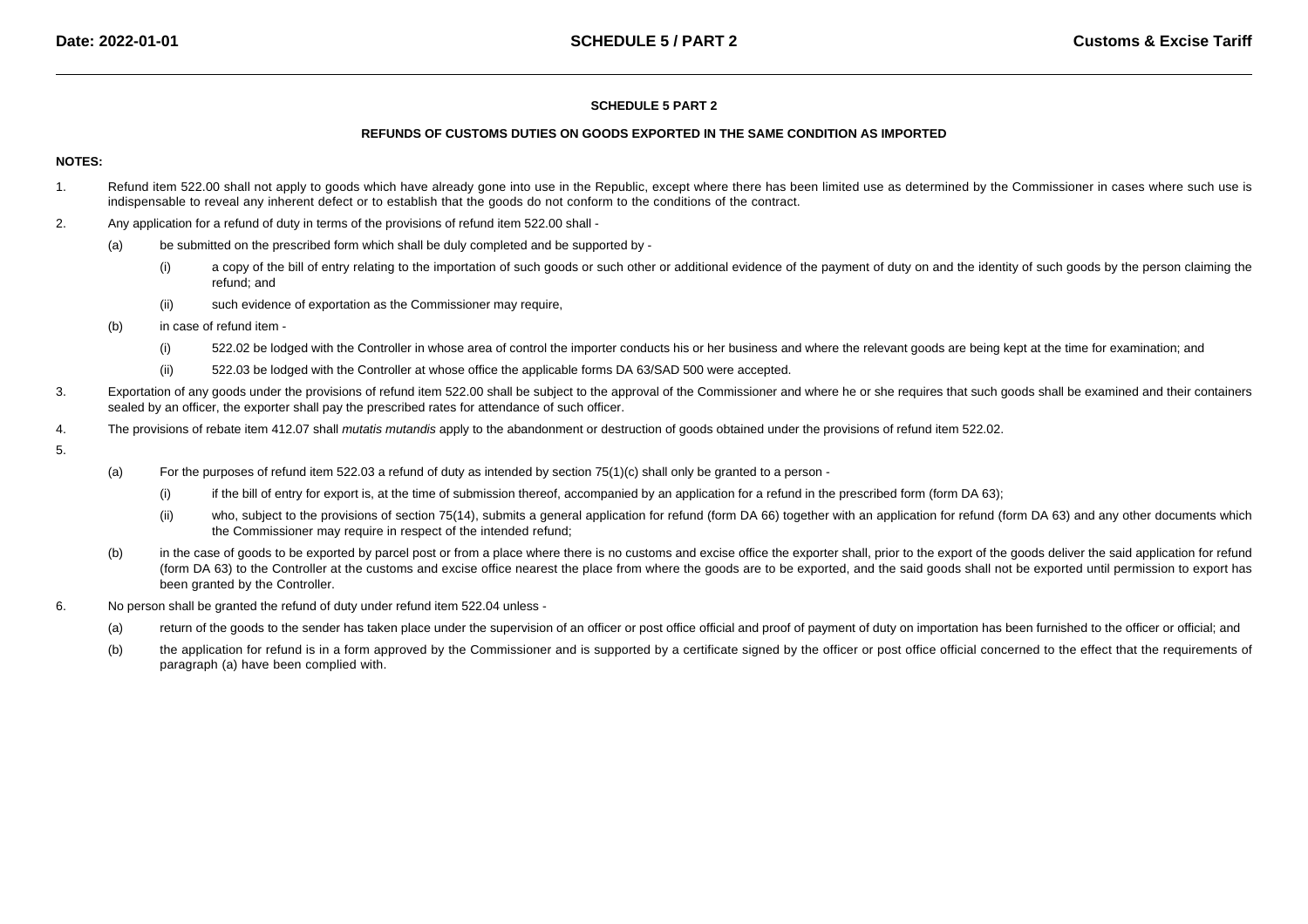| <b>Refund Item</b> | <b>Tariff</b><br>Heading                                                                                                                                                                                                                                                                                                                                                                                                                                                                                                                                                                                                                                                                                                                                                                                                                                                                                                                                                                                                                                                                                                                                                                                                                                                                                                                                                                                                                                                                                                                                                                                                                                                                                                                                                                                                                                                                                                                                                                                                                                                                                                                                                                                                                                                                                                                                                                                                                                                                                                                                                                                                                                                                                                                                                                                                                                                                                                                                                                                                                                                                                                                                                                                                                                                                                  | Code                                     | <b>CD</b> | <b>Description</b>                                                                                                                                                                                                                                                                                                                                                                                                                                                                                                                                                                                                                                                                                                                                                                                                                                                                                                                                                                                   | <b>Extent of Refund</b> |  |  |
|--------------------|-----------------------------------------------------------------------------------------------------------------------------------------------------------------------------------------------------------------------------------------------------------------------------------------------------------------------------------------------------------------------------------------------------------------------------------------------------------------------------------------------------------------------------------------------------------------------------------------------------------------------------------------------------------------------------------------------------------------------------------------------------------------------------------------------------------------------------------------------------------------------------------------------------------------------------------------------------------------------------------------------------------------------------------------------------------------------------------------------------------------------------------------------------------------------------------------------------------------------------------------------------------------------------------------------------------------------------------------------------------------------------------------------------------------------------------------------------------------------------------------------------------------------------------------------------------------------------------------------------------------------------------------------------------------------------------------------------------------------------------------------------------------------------------------------------------------------------------------------------------------------------------------------------------------------------------------------------------------------------------------------------------------------------------------------------------------------------------------------------------------------------------------------------------------------------------------------------------------------------------------------------------------------------------------------------------------------------------------------------------------------------------------------------------------------------------------------------------------------------------------------------------------------------------------------------------------------------------------------------------------------------------------------------------------------------------------------------------------------------------------------------------------------------------------------------------------------------------------------------------------------------------------------------------------------------------------------------------------------------------------------------------------------------------------------------------------------------------------------------------------------------------------------------------------------------------------------------------------------------------------------------------------------------------------------------------|------------------------------------------|-----------|------------------------------------------------------------------------------------------------------------------------------------------------------------------------------------------------------------------------------------------------------------------------------------------------------------------------------------------------------------------------------------------------------------------------------------------------------------------------------------------------------------------------------------------------------------------------------------------------------------------------------------------------------------------------------------------------------------------------------------------------------------------------------------------------------------------------------------------------------------------------------------------------------------------------------------------------------------------------------------------------------|-------------------------|--|--|
| 522.00             | <b>GOODS EXPORTED IN THE SAME CONDITION AS IMPORTED</b><br><b>NOTES:</b><br>1. Refund item 522.00 shall not apply to goods which have already gone into use in the Republic, except where there has been limited use as determined by the Commissioner in<br>cases where such use is indispensable to reveal any inherent defect or to establish that the goods do not conform to the conditions of the contract.<br>2. Any application for a refund of duty in terms of the provisions of refund item 522.00 shall -<br>(a) be submitted on the prescribed form which shall be duly completed and be supported by -<br>(i) a copy of the bill of entry relating to the importation of such goods or such other or additional evidence of the payment of duty on and the identity of such goods by the<br>person claiming the refund; and<br>(ii) such evidence of exportation as the Commissioner may require,<br>(b) in case of refund item -<br>(i) 522.02 be lodged with the Controller in whose area of control the importer conducts his or her business and where the relevant goods are being kept at the time for<br>examination; and<br>(ii) 522.03 be lodged with the Controller at whose office the applicable forms DA 63/SAD 500 were accepted.<br>3. Exportation of any goods under the provisions of refund item 522.00 shall be subject to the approval of the Commissioner and where he or she requires that such goods shall<br>be examined and their containers sealed by an officer, the exporter shall pay the prescribed rates for attendance of such officer.<br>4. The provisions of rebate item 412.07 shall MUTATIS MUTANDIS apply to the abandonment or destruction of goods obtained under the provisions of refund item 522.02.<br>5. (a) For the purposes of refund item 522.03 a refund of duty as intended by section 75(1)(c) shall only be granted to a person -<br>(i) if the bill of entry for export is, at the time of submission thereof, accompanied by an application for a refund in the prescribed form (form DA 63);<br>(ii) who, subject to the provisions of section 75(14), submits a general application for refund (form DA 66) together with an application for refund (form DA 63) and any other<br>documents which the Commissioner may require in respect of the intended refund;<br>(b) in the case of goods to be exported by parcel post or from a place where there is no customs and excise office the exporter shall, prior to the export of the goods deliver the<br>said application for refund (form DA 63) to the Controller at the customs and excise office nearest the place from where the goods are to be exported, and the said goods shall<br>not be exported until permission to export has been granted by the Controller.<br>6. No person shall be granted the refund of duty under refund item 522.04 unless -<br>(a) return of the goods to the sender has taken place under the supervision of an officer or post office official and proof of payment of duty on importation has been furnished to<br>the officer or official; and<br>(b) the application for refund is in a form approved by the Commissioner and is supported by a certificate signed by the officer or post office official concerned to the effect that |                                          |           |                                                                                                                                                                                                                                                                                                                                                                                                                                                                                                                                                                                                                                                                                                                                                                                                                                                                                                                                                                                                      |                         |  |  |
| 522.02             |                                                                                                                                                                                                                                                                                                                                                                                                                                                                                                                                                                                                                                                                                                                                                                                                                                                                                                                                                                                                                                                                                                                                                                                                                                                                                                                                                                                                                                                                                                                                                                                                                                                                                                                                                                                                                                                                                                                                                                                                                                                                                                                                                                                                                                                                                                                                                                                                                                                                                                                                                                                                                                                                                                                                                                                                                                                                                                                                                                                                                                                                                                                                                                                                                                                                                                           |                                          |           | GOODS RETURNED TO THE SUPPLIER, ABANDONED OR DESTROYED; MOTOR VEHICLES IMPORTED BY BONA FIDE TOURISTS FOR THEIR OWN USE                                                                                                                                                                                                                                                                                                                                                                                                                                                                                                                                                                                                                                                                                                                                                                                                                                                                              |                         |  |  |
| 522.02             | 00.00                                                                                                                                                                                                                                                                                                                                                                                                                                                                                                                                                                                                                                                                                                                                                                                                                                                                                                                                                                                                                                                                                                                                                                                                                                                                                                                                                                                                                                                                                                                                                                                                                                                                                                                                                                                                                                                                                                                                                                                                                                                                                                                                                                                                                                                                                                                                                                                                                                                                                                                                                                                                                                                                                                                                                                                                                                                                                                                                                                                                                                                                                                                                                                                                                                                                                                     | 01.00                                    | 09        | Goods, from a single consignment, not having been imported contrary to the provisions of any law, on Full duty<br>which duty amounting to R50 or more has been paid and -<br>(i) which are found to be not legally saleable in the Republic because they do not conform to a standard<br>prescribed by law; or<br>(ii) which, at the time of importation, were not in accordance with the terms of the contract in respect of<br>their description, quality, state or condition and documentary evidence confirming the dispute in this<br>respect between the supplier and the importer, is furnished; or<br>(iii) which have been landed damaged;<br>provided such goods are identifiable with the imported goods and, within 24 months of the date of their<br>entry for home consumption -<br>(i) are returned to the supplier thereof or another person designated by the supplier; or<br>(ii) are abandoned to the Office unconditionally or destroyed with the permission of the Commissioner |                         |  |  |
| 522.02             | 87.00                                                                                                                                                                                                                                                                                                                                                                                                                                                                                                                                                                                                                                                                                                                                                                                                                                                                                                                                                                                                                                                                                                                                                                                                                                                                                                                                                                                                                                                                                                                                                                                                                                                                                                                                                                                                                                                                                                                                                                                                                                                                                                                                                                                                                                                                                                                                                                                                                                                                                                                                                                                                                                                                                                                                                                                                                                                                                                                                                                                                                                                                                                                                                                                                                                                                                                     | 01.02                                    | 27        | Motor vehicles imported by bona fide tourists for their own use and exported within 12 months from the Full duty<br>date of import clearance                                                                                                                                                                                                                                                                                                                                                                                                                                                                                                                                                                                                                                                                                                                                                                                                                                                         |                         |  |  |
| 522.03             |                                                                                                                                                                                                                                                                                                                                                                                                                                                                                                                                                                                                                                                                                                                                                                                                                                                                                                                                                                                                                                                                                                                                                                                                                                                                                                                                                                                                                                                                                                                                                                                                                                                                                                                                                                                                                                                                                                                                                                                                                                                                                                                                                                                                                                                                                                                                                                                                                                                                                                                                                                                                                                                                                                                                                                                                                                                                                                                                                                                                                                                                                                                                                                                                                                                                                                           | <b>GOODS EXPORTED FOR TRADE PURPOSES</b> |           |                                                                                                                                                                                                                                                                                                                                                                                                                                                                                                                                                                                                                                                                                                                                                                                                                                                                                                                                                                                                      |                         |  |  |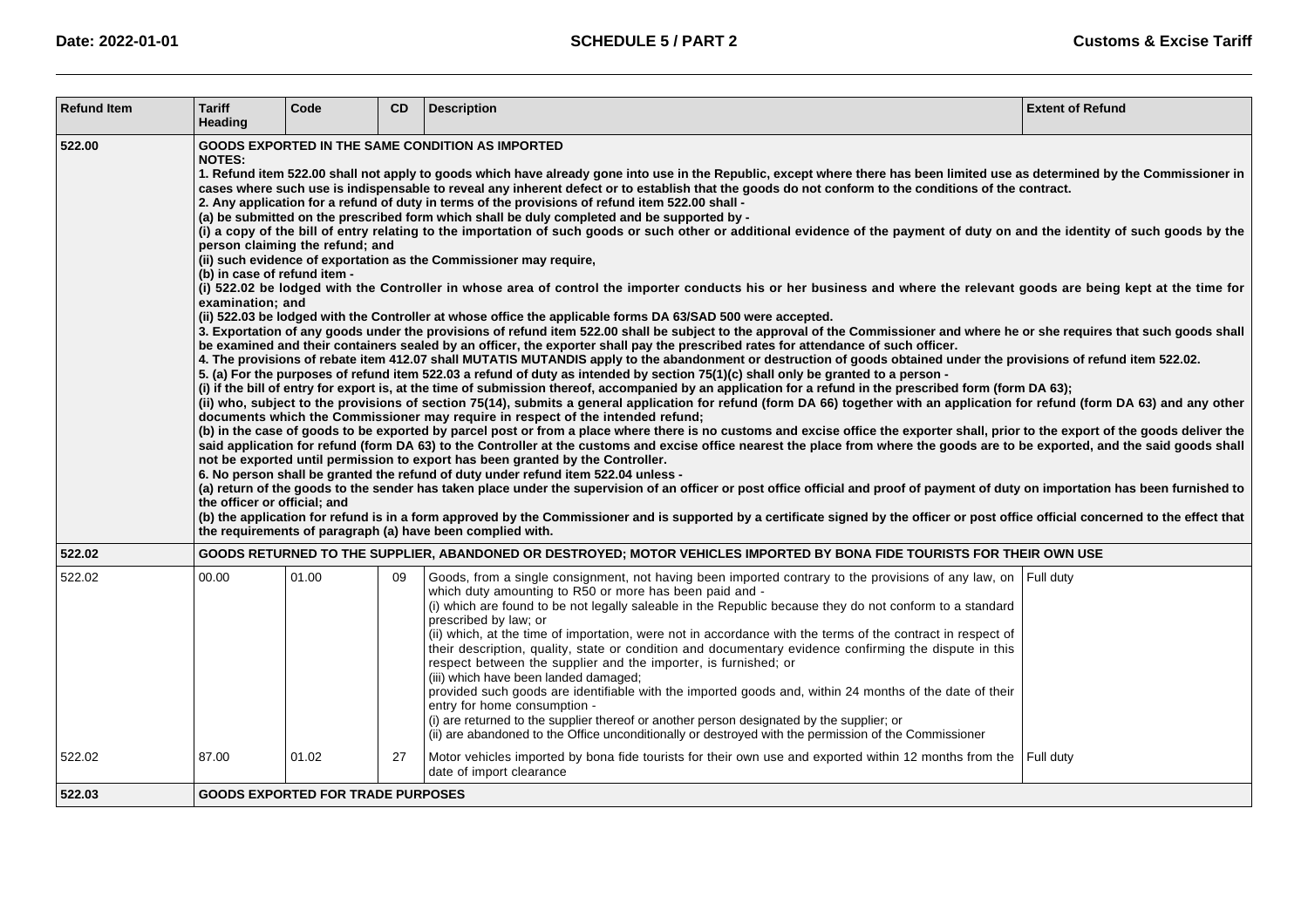| <b>Refund Item</b> | <b>Tariff</b><br>Heading | Code                                    | <b>CD</b> | <b>Description</b>                                                                                                                                                                                                                                                                                                                                                                                                                                                                                                                                                                                                                                                                                                                                                                                                                  | <b>Extent of Refund</b> |
|--------------------|--------------------------|-----------------------------------------|-----------|-------------------------------------------------------------------------------------------------------------------------------------------------------------------------------------------------------------------------------------------------------------------------------------------------------------------------------------------------------------------------------------------------------------------------------------------------------------------------------------------------------------------------------------------------------------------------------------------------------------------------------------------------------------------------------------------------------------------------------------------------------------------------------------------------------------------------------------|-------------------------|
| 522.03             | 00.00                    | 01.00                                   | 00        | Goods, exceeding R200 in value for each consignment for each consignee, exported for trade purposes, if<br>such goods are-<br>(a) (i) in the same condition as imported; or<br>(ii) in a condition in which the essential character of the imported goods has been retained;<br>(b) identifiable as the same goods described on the imports documents, provided a duly completed form,<br>"General Application for Refund" (form DA 66), supported by the necessary documentary evidence, is<br>submitted to the Controller within a period of 2 years from the date of entry for home consumption of such<br>goods and provided also that proof is produced in each case that the exporter has been compensated for<br>the goods exported                                                                                          | Full duty               |
| 522.04             |                          |                                         |           | GOODS NOT INTENDED FOR TRADE PURPOSES, IMPORTED THROUGH THE POST                                                                                                                                                                                                                                                                                                                                                                                                                                                                                                                                                                                                                                                                                                                                                                    |                         |
| 522.04             | 00.00                    | 01.00                                   | 02        | Goods, not intended for trade purposes, imported through the post, if such goods are returned by the<br>addressee to the sender, in the same condition as imported, the export of such goods takes place within<br>12 months of the date of importation                                                                                                                                                                                                                                                                                                                                                                                                                                                                                                                                                                             | Full duty               |
| 522.05             |                          |                                         |           | GOODS (EXCLUDING YACHTS AND MOTOR VEHICLES) IMPORTED BY BONA FIDE TOURISTS FOR THEIR OWN USE                                                                                                                                                                                                                                                                                                                                                                                                                                                                                                                                                                                                                                                                                                                                        |                         |
| 522.05             | 00.00                    | 01.00                                   | 04        | Goods (excluding yachts and motor vehicles) imported by bona fide tourists for their own use, provided the<br>export of such goods take place within 12 months of the date of importation or further period as the<br>Commissioner may in exceptional circumstances decide                                                                                                                                                                                                                                                                                                                                                                                                                                                                                                                                                          | Full duty               |
| 522.06             |                          | PRINTED BOOKS, JOURNALS AND PERIODICALS |           |                                                                                                                                                                                                                                                                                                                                                                                                                                                                                                                                                                                                                                                                                                                                                                                                                                     |                         |
| 522.06             | 49.00                    | 01.02                                   | 20        | Printed books, journals and periodicals, not having been imported contrary to the provisions of any law, on<br>which duty amounting to R50 or more has been paid and which, irrespective of having been released from<br>customs control, are proved to the Commissioner -<br>to be legally unsaleable in the Republic because they do not conform to a<br>(i)<br>standard required by law; or<br>(ii) to have been supplied in error or received in an unsaleable condition; or<br>(iii) to have become unsaleable and are being returned to the supplier or are<br>abandoned to the Office; provided such goods, within 24 months of the date<br>of their entry for home consumption -<br>are re-exported under supervision of the Office; or<br>(i)<br>(ii) are accepted back into the custody of the Office after unconditional | Full duty               |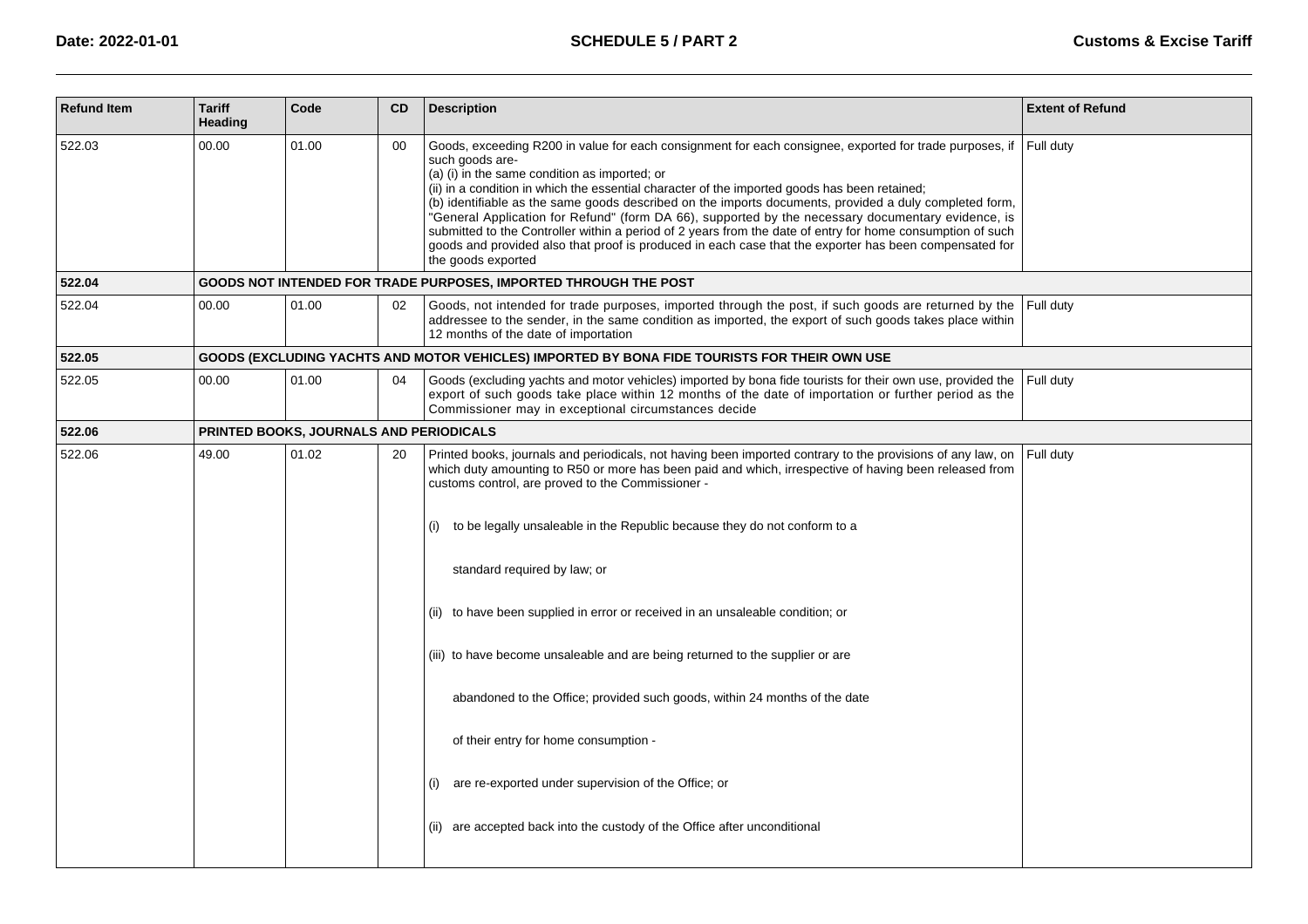| (continued)        |                   |      |           |                                                                             |                         |
|--------------------|-------------------|------|-----------|-----------------------------------------------------------------------------|-------------------------|
| <b>Refund Item</b> | Tariff<br>Heading | Code | <b>CD</b> | Description                                                                 | <b>Extent of Refund</b> |
|                    |                   |      |           | abandonment to the State and acceptance, in writing by the importer, of the |                         |
|                    |                   |      |           | risk and responsibility for the cost of destruction thereof                 |                         |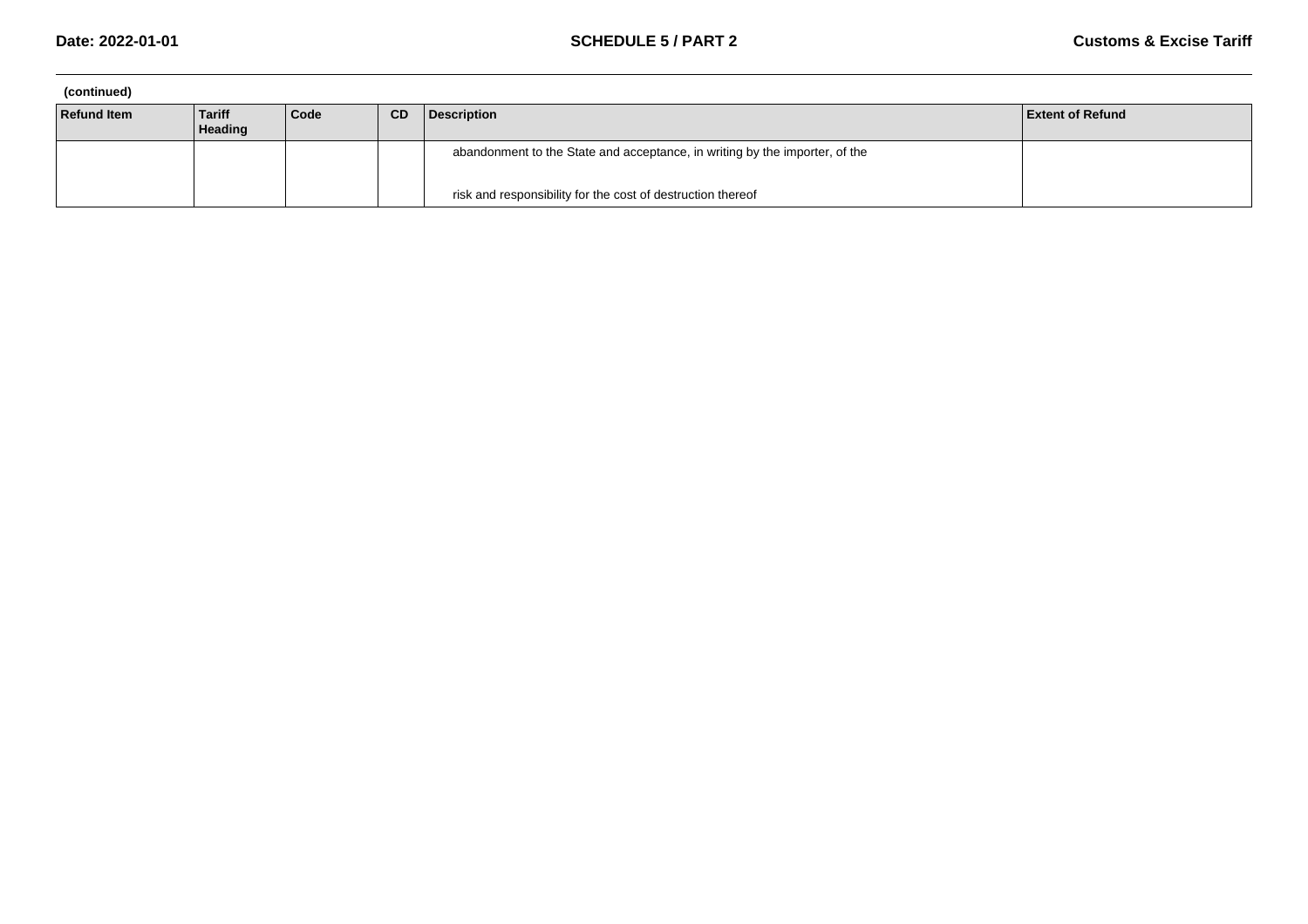# **MISCELLANEOUS REFUNDS OF CUSTOMS DUTIES AND FUEL LEVY**

# **NOTE:**

1.For the purposes of refund item 532.00 the provisions of rebate item 412.07 shall mutatis mutandis apply to the abandonment or destruction of goods.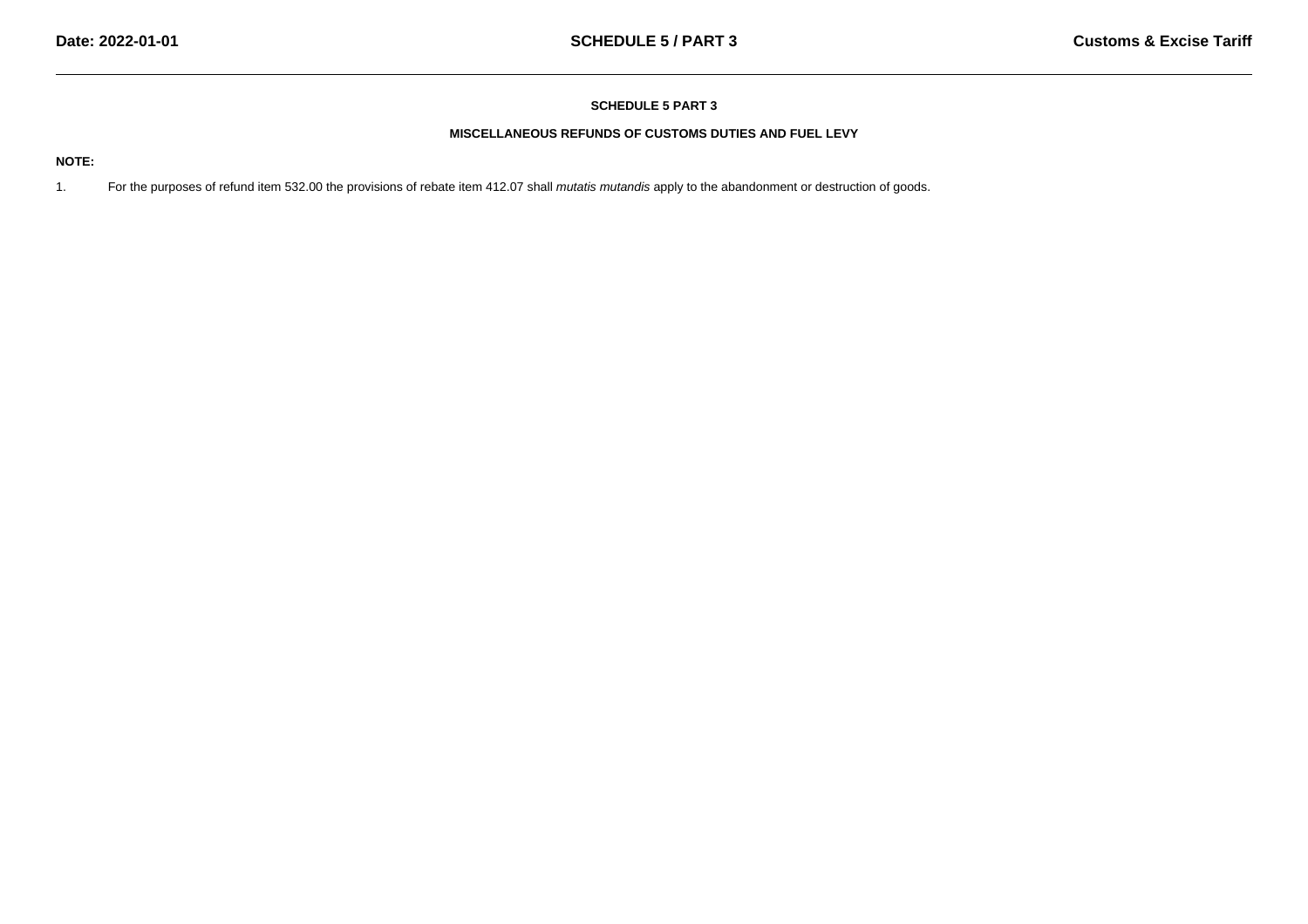| <b>Refund Item</b> | <b>Tariff</b><br>Heading                                                                                                                                                                                                                                                                                                                                                                                                                                              | Code                                       | <b>CD</b> | <b>Description</b>                                                                                                                                                                                                                                                                                                                                                                                                                                                                                                                                                                                                                                                                                                                                                                                                                                                                                                                                                                                                                                                                                                                                                                                                                                                                                                                                                                                                                              | <b>Extent of Refund</b>                                           |  |  |  |  |  |
|--------------------|-----------------------------------------------------------------------------------------------------------------------------------------------------------------------------------------------------------------------------------------------------------------------------------------------------------------------------------------------------------------------------------------------------------------------------------------------------------------------|--------------------------------------------|-----------|-------------------------------------------------------------------------------------------------------------------------------------------------------------------------------------------------------------------------------------------------------------------------------------------------------------------------------------------------------------------------------------------------------------------------------------------------------------------------------------------------------------------------------------------------------------------------------------------------------------------------------------------------------------------------------------------------------------------------------------------------------------------------------------------------------------------------------------------------------------------------------------------------------------------------------------------------------------------------------------------------------------------------------------------------------------------------------------------------------------------------------------------------------------------------------------------------------------------------------------------------------------------------------------------------------------------------------------------------------------------------------------------------------------------------------------------------|-------------------------------------------------------------------|--|--|--|--|--|
| 532.00             | <b>GOODS ABANDONED TO THE OFFICE</b><br>Goods which have been entered for home consumption and are unconditionally abandoned to the Office by the owner or goods destroyed with the permission of the<br>Commissioner: Provided that the Commissioner may decline to accept abandonment or grant permission for destruction: Provided further that acceptance of abandonment or<br>destruction of any goods shall be subject to such conditions as prescribed by rule |                                            |           |                                                                                                                                                                                                                                                                                                                                                                                                                                                                                                                                                                                                                                                                                                                                                                                                                                                                                                                                                                                                                                                                                                                                                                                                                                                                                                                                                                                                                                                 |                                                                   |  |  |  |  |  |
| 532.00             | 00.00                                                                                                                                                                                                                                                                                                                                                                                                                                                                 | 01.00                                      | 01        | Goods while still under the control of the Office (excluding goods cleared under Schedule No. 3)                                                                                                                                                                                                                                                                                                                                                                                                                                                                                                                                                                                                                                                                                                                                                                                                                                                                                                                                                                                                                                                                                                                                                                                                                                                                                                                                                | Full duty                                                         |  |  |  |  |  |
| 532.00             | 00.00                                                                                                                                                                                                                                                                                                                                                                                                                                                                 | 02.00                                      | 06        | Goods cleared under Schedule No. 3                                                                                                                                                                                                                                                                                                                                                                                                                                                                                                                                                                                                                                                                                                                                                                                                                                                                                                                                                                                                                                                                                                                                                                                                                                                                                                                                                                                                              | Full duty                                                         |  |  |  |  |  |
| 532.00             | 87.00                                                                                                                                                                                                                                                                                                                                                                                                                                                                 | 01.02                                      | 23        | Motor vehicles imported by bona fide tourists damaged by accident or unavoidable cause                                                                                                                                                                                                                                                                                                                                                                                                                                                                                                                                                                                                                                                                                                                                                                                                                                                                                                                                                                                                                                                                                                                                                                                                                                                                                                                                                          | Full duty                                                         |  |  |  |  |  |
| 534.00             |                                                                                                                                                                                                                                                                                                                                                                                                                                                                       |                                            |           | GOODS USED FOR THE MANUFACTURE OF EXCISABLE GOODS                                                                                                                                                                                                                                                                                                                                                                                                                                                                                                                                                                                                                                                                                                                                                                                                                                                                                                                                                                                                                                                                                                                                                                                                                                                                                                                                                                                               |                                                                   |  |  |  |  |  |
| 534.00             | 00.00                                                                                                                                                                                                                                                                                                                                                                                                                                                                 | 01.00                                      | 06        | Goods on which the duty provided for in Section B of Part 2 of Schedule No. 1 has been paid and which<br>have been incorporated, in unused condition, in any excisable goods manufactured in any special customs<br>and excise warehouse                                                                                                                                                                                                                                                                                                                                                                                                                                                                                                                                                                                                                                                                                                                                                                                                                                                                                                                                                                                                                                                                                                                                                                                                        | Not exceeding duty payable per quarter<br>for excise duty purpose |  |  |  |  |  |
| 536.00             |                                                                                                                                                                                                                                                                                                                                                                                                                                                                       | <b>MOTOR VEHICLE PARTS AND ACCESSORIES</b> |           |                                                                                                                                                                                                                                                                                                                                                                                                                                                                                                                                                                                                                                                                                                                                                                                                                                                                                                                                                                                                                                                                                                                                                                                                                                                                                                                                                                                                                                                 |                                                                   |  |  |  |  |  |
| 536.00             | 00.00                                                                                                                                                                                                                                                                                                                                                                                                                                                                 | 01.00                                      | 00        | Automotive components, as defined in Note 8 to Chapter 98, on which duty has been paid and which have<br>been supplied to a motor vehicle manufacturer for use as original equipment components, as defined in<br>Note 3 to Chapter 98, in the manufacture of specified motor vehicles as defined in rebate item 317.04 or<br>which have been incorporated in original equipment components supplied to motor vehicle manufacturers<br>provided:<br>(i) such component manufacturer or supplier can produce proof by means of copies of the bills of materials<br>reflecting the actual number of imported automotive components used in the manufacture of a specific<br>original equipment component supplied;<br>(ii) proof of the quantity of each original equipment component supplied to a motor vehicle manufacturer<br>substantiated by a statement from the motor vehicle manufacturer to whom such components were<br>supplied with specific reference to the part number, description and quantity received, is produced;<br>(iii) the statement by the motor vehicle manufacturer is certified by a customs and excise officer; and<br>(iv) the imported component value has been declared on a Form C2 and it can be produced on request.<br>Note:<br>1. For the purposes of this item unless the context indicated otherwise, any expression to which a<br>meaning has been assigned in item 317.04 has the meaning so assigned. | Full duty                                                         |  |  |  |  |  |
| 536.00             | 00.00                                                                                                                                                                                                                                                                                                                                                                                                                                                                 | 02.00                                      | 05        | Goods of any description (excluding chassis fitted with engines), in such quantities and at such times as<br>the International Trade Administration Commission, may allow by specific permit, used in the manufacture<br>of motor vehicles, provided proof is submitted to the Commissioner six months after the date of issue of<br>the permit that such motor vehicles comply with the description of subheading 8702.10.10 in Schedule No.<br>1                                                                                                                                                                                                                                                                                                                                                                                                                                                                                                                                                                                                                                                                                                                                                                                                                                                                                                                                                                                              | Full duty in Part 1 of Schedule No. 1                             |  |  |  |  |  |
| 536.00             | 00.00                                                                                                                                                                                                                                                                                                                                                                                                                                                                 | 03.00                                      | 02        | Automotive components, as defined in Note 8 to Chapter 98, on which duty has been paid and which have<br>been supplied to a motor vehicle manufacturer for use as original equipment components, as defined in<br>Note 3 to Chapter 98, in the manufacture of specified motor vehicles as defined in rebate item 317.03 or<br>which have been incorporated in original equipment components supplied to motor vehicle manufacturers<br>provided:<br>(i) such component manufacturer or supplier can produce proof by means of copies of the bills of<br>materials reflecting the actual number of imported automotive components used in the manufacture of a                                                                                                                                                                                                                                                                                                                                                                                                                                                                                                                                                                                                                                                                                                                                                                                   | Full duty                                                         |  |  |  |  |  |
|                    |                                                                                                                                                                                                                                                                                                                                                                                                                                                                       |                                            |           | specific original equipment component supplied;<br>(ii) proof of the quantity of each original equipment component supplied to a motor vehicle manufacturer                                                                                                                                                                                                                                                                                                                                                                                                                                                                                                                                                                                                                                                                                                                                                                                                                                                                                                                                                                                                                                                                                                                                                                                                                                                                                     |                                                                   |  |  |  |  |  |
|                    |                                                                                                                                                                                                                                                                                                                                                                                                                                                                       |                                            |           |                                                                                                                                                                                                                                                                                                                                                                                                                                                                                                                                                                                                                                                                                                                                                                                                                                                                                                                                                                                                                                                                                                                                                                                                                                                                                                                                                                                                                                                 |                                                                   |  |  |  |  |  |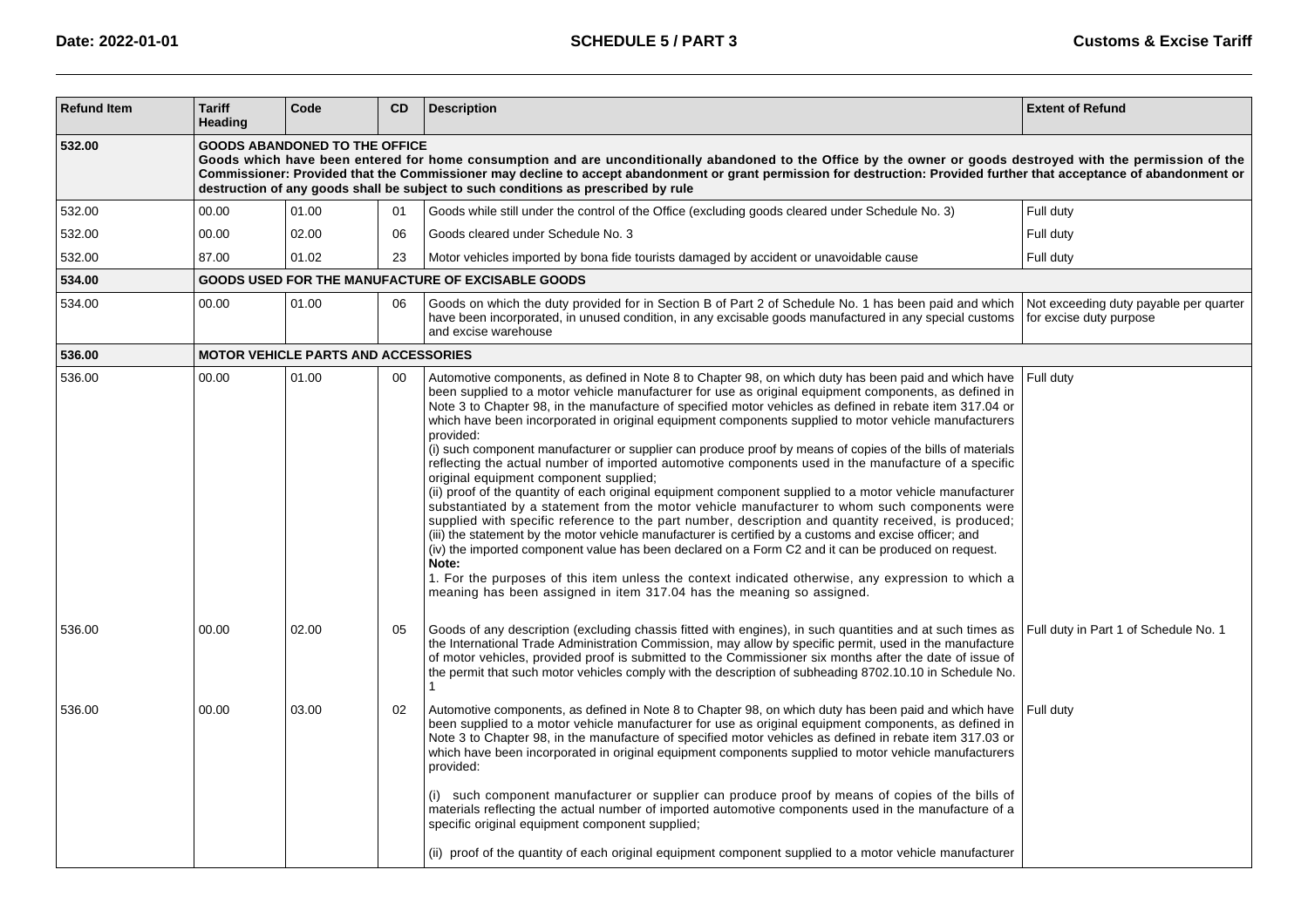| (continued)        |                                 |                                                                                                                                                                                                                                                                                                                                                                                                                                                                                                                                                                                                 |    |                                                                                                                                                                                                                                                                                                                                                                                                                                                                                                                                                                                                                                                                                                                                                                                                                                                                                                                                                                                                                                                                                                                                                                                                                                                                                                                                                                                                                                                                                                                                                                                                                                                                                                                                                                                                                                                                                                                                                                                                                                                                                                                                        |                                                                                                                                                                                      |  |  |  |
|--------------------|---------------------------------|-------------------------------------------------------------------------------------------------------------------------------------------------------------------------------------------------------------------------------------------------------------------------------------------------------------------------------------------------------------------------------------------------------------------------------------------------------------------------------------------------------------------------------------------------------------------------------------------------|----|----------------------------------------------------------------------------------------------------------------------------------------------------------------------------------------------------------------------------------------------------------------------------------------------------------------------------------------------------------------------------------------------------------------------------------------------------------------------------------------------------------------------------------------------------------------------------------------------------------------------------------------------------------------------------------------------------------------------------------------------------------------------------------------------------------------------------------------------------------------------------------------------------------------------------------------------------------------------------------------------------------------------------------------------------------------------------------------------------------------------------------------------------------------------------------------------------------------------------------------------------------------------------------------------------------------------------------------------------------------------------------------------------------------------------------------------------------------------------------------------------------------------------------------------------------------------------------------------------------------------------------------------------------------------------------------------------------------------------------------------------------------------------------------------------------------------------------------------------------------------------------------------------------------------------------------------------------------------------------------------------------------------------------------------------------------------------------------------------------------------------------------|--------------------------------------------------------------------------------------------------------------------------------------------------------------------------------------|--|--|--|
| <b>Refund Item</b> | <b>Tariff</b><br><b>Heading</b> | Code                                                                                                                                                                                                                                                                                                                                                                                                                                                                                                                                                                                            | CD | <b>Description</b>                                                                                                                                                                                                                                                                                                                                                                                                                                                                                                                                                                                                                                                                                                                                                                                                                                                                                                                                                                                                                                                                                                                                                                                                                                                                                                                                                                                                                                                                                                                                                                                                                                                                                                                                                                                                                                                                                                                                                                                                                                                                                                                     | <b>Extent of Refund</b>                                                                                                                                                              |  |  |  |
| 536.00             | 00.00                           | 04.00                                                                                                                                                                                                                                                                                                                                                                                                                                                                                                                                                                                           | 04 | substantiated by a statement from the motor vehicle manufacturer to whom such components were<br>supplied with specific reference to the part number, description and quantity received, is produced;<br>(iii) the statement by the motor vehicle manufacturer is certified by a customs and excise officer; and<br>(iv) the imported component value has been declared on a Form C1 and it can be produced on request.<br>Note:<br>1. For the purposes of this item unless the context indicated otherwise, any expression to which a<br>meaning has been assigned in item 317.03 has the meaning so assigned.<br>Automotive components, as defined in Note 8 to Chapter 98, on which duty has been paid and which have<br>been supplied to a motor vehicle manufacturer for use as original equipment components, as defined in<br>Note 3 to Chapter 98, in the manufacture of heavy vehicles as defined in rebate item 317.07 or which have<br>been incorporated in original equipment components supplied to motor vehicle manufacturers provided:<br>(i) such component manufacturer or supplier can produce proof by means of copies of the bills of materials<br>reflecting the actual number of imported automotive components used in the manufacture of a specific<br>original equipment component supplied;<br>(ii) proof of the quantity of each original equipment component supplied to a motor vehicle manufacturer<br>substantiated by a statement from the motor vehicle manufacturer to whom such components were<br>supplied with specific reference to the part number, description and quantity received, is produced;<br>(iii) the statement by the motor vehicle manufacturer is certified by a customs and excise officer; and<br>(iv) the imported component value has been declared on a Form C1 for APDP I and Form C2 for APDP II<br>and it can be produced on request.<br>Note:<br>1. For the purposes of this item unless the context indicated otherwise, any expression to which a<br>meaning has been assigned in items 317.03 for APDP I and item 317.04 for APDP II has the meaning so<br>assigned. | l Full dutv                                                                                                                                                                          |  |  |  |
| 537.00             | <b>MOTOR VEHICLES</b>           |                                                                                                                                                                                                                                                                                                                                                                                                                                                                                                                                                                                                 |    |                                                                                                                                                                                                                                                                                                                                                                                                                                                                                                                                                                                                                                                                                                                                                                                                                                                                                                                                                                                                                                                                                                                                                                                                                                                                                                                                                                                                                                                                                                                                                                                                                                                                                                                                                                                                                                                                                                                                                                                                                                                                                                                                        |                                                                                                                                                                                      |  |  |  |
| 537.03             | <b>NOTES:</b>                   | <b>MOTOR VEHICLES AS PROVIDED FOR UNDER THE APDP I</b><br>1.(a) For the purposes of item 537.03 unless the context indicates otherwise, any expression to which a meaning has been assigned in item 317.03 has the meaning so assigned.<br>(b) For the purposes of refund items 537.03 the value of a PRCC shall be reduced by 20 per cent if used to claim a refund of duty on imported specified motor vehicles, as<br>defined in rebate item 317.03. No adjustment shall, however, be made if the PRCC is in respect of specified motor vehicles produced fitted with engines and gearboxes. |    |                                                                                                                                                                                                                                                                                                                                                                                                                                                                                                                                                                                                                                                                                                                                                                                                                                                                                                                                                                                                                                                                                                                                                                                                                                                                                                                                                                                                                                                                                                                                                                                                                                                                                                                                                                                                                                                                                                                                                                                                                                                                                                                                        |                                                                                                                                                                                      |  |  |  |
| 537.03             | 8701.2                          | 01.05                                                                                                                                                                                                                                                                                                                                                                                                                                                                                                                                                                                           | 59 | Road tractors for semi-trailers                                                                                                                                                                                                                                                                                                                                                                                                                                                                                                                                                                                                                                                                                                                                                                                                                                                                                                                                                                                                                                                                                                                                                                                                                                                                                                                                                                                                                                                                                                                                                                                                                                                                                                                                                                                                                                                                                                                                                                                                                                                                                                        | Not exceeding the duty in Part 1 of<br>Schedule No. 1 calculated on the value<br>reflected on the PRCC issued in the<br>name of the importer and subject to the<br>Note to this item |  |  |  |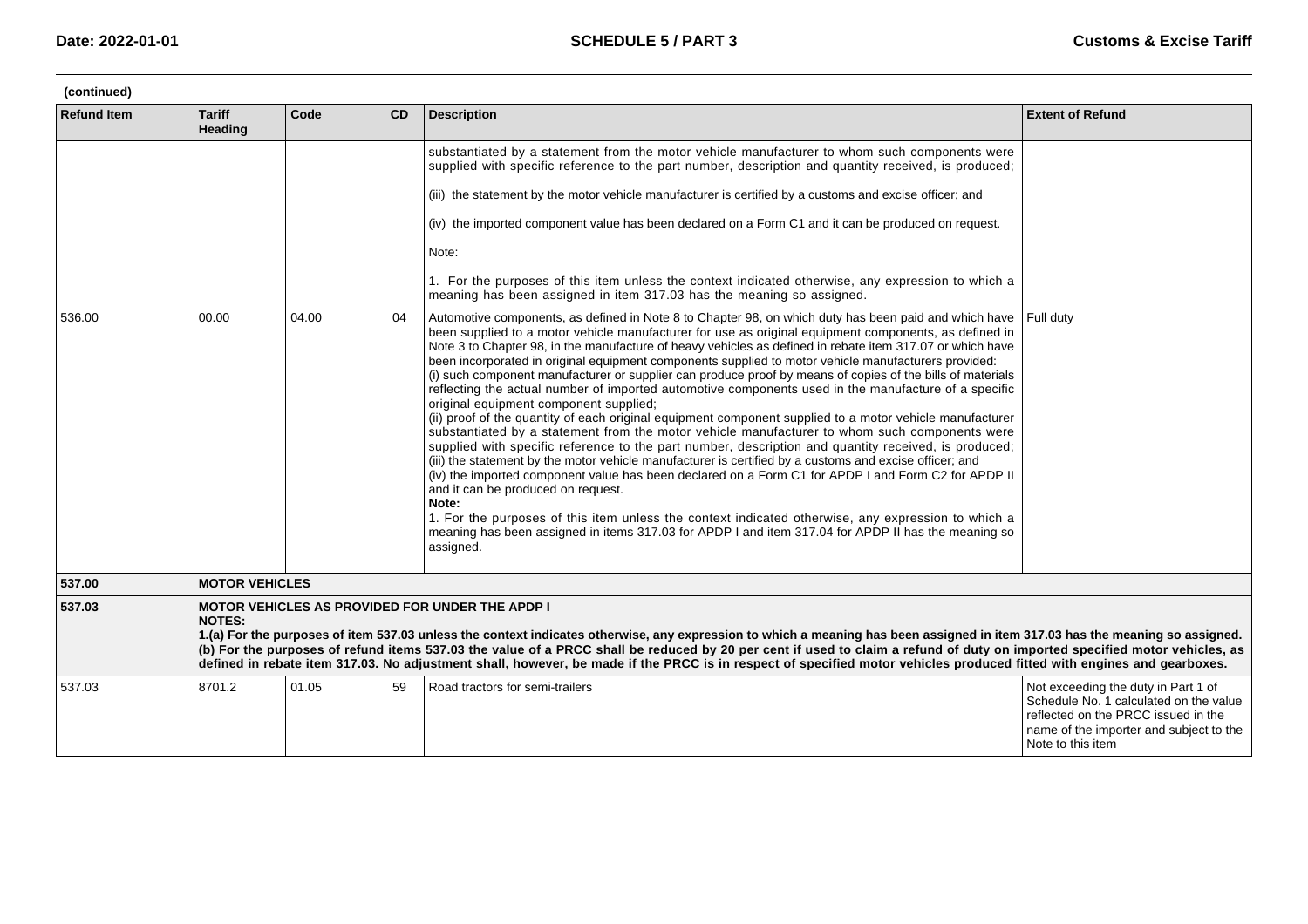| <b>Refund Item</b> | <b>Tariff</b><br>Heading | Code                                 | CD | <b>Description</b>                                                                                                                                                                                                                                                                                                                                                                                                                                                                                                                                                                              | <b>Extent of Refund</b>                                                                                                                                                              |
|--------------------|--------------------------|--------------------------------------|----|-------------------------------------------------------------------------------------------------------------------------------------------------------------------------------------------------------------------------------------------------------------------------------------------------------------------------------------------------------------------------------------------------------------------------------------------------------------------------------------------------------------------------------------------------------------------------------------------------|--------------------------------------------------------------------------------------------------------------------------------------------------------------------------------------|
| 537.03             | 87.02                    | 01.04                                | 45 | Motor vehicles for the transport of ten or more persons, including the driver                                                                                                                                                                                                                                                                                                                                                                                                                                                                                                                   | Not exceeding the duty in Part 1 of<br>Schedule No. 1 calculated on the value<br>reflected on the PRCC issued in the<br>name of the importer and subject to the<br>Note to this item |
| 537.03             | 87.03                    | 01.04                                | 41 | Motor cars (including station wagons) of heading 87.03                                                                                                                                                                                                                                                                                                                                                                                                                                                                                                                                          | Not exceeding the duty in Part 1 of<br>Schedule No. 1 calculated on the value<br>reflected on the PRCC issued in the<br>name of the importer and subject to the<br>Note to this item |
| 537.03             | 87.04                    | 01.04                                | 48 | Motor vehicles for the transport of goods of heading 87.04 (excluding motor vehicles of subheading<br>8704.10)                                                                                                                                                                                                                                                                                                                                                                                                                                                                                  | Not exceeding the duty in Part 1 of<br>Schedule No. 1 calculated on the value<br>reflected on the PRCC issued in the<br>name of the importer and subject to the<br>Note to this item |
| 537.03             | 87.06                    | 01.04                                | 40 | Chassis fitted with engines of headings 87.06 (excluding those for motor vehicles of subheading 8704.10)                                                                                                                                                                                                                                                                                                                                                                                                                                                                                        | Not exceeding the duty in Part 1 of<br>Schedule No. 1 calculated on the value<br>reflected on the PRCC issued in the<br>name of the importer and subject to the<br>Note to this item |
| 537.04             | <b>NOTES:</b>            | 1. For the purposes of item 537.04 - |    | <b>MOTOR VEHICLES AS PROVIDED FOR UNDER THE APDP II</b><br>(a) unless the context indicates otherwise, any expression to which a meaning has been assigned in rebate item 317.04 has the meaning so assigned.<br>(b) The value of a production rebate certificate may be utilised to claim a refund of duty on imported specified motor vehicle as defined in rebate item 317.04.<br>2. These items are only applicable to the ordinary duty specified in Part 1 of Schedule No. 1.                                                                                                             |                                                                                                                                                                                      |
| 537.04             | 8701.2                   | 01.05                                | 50 | Road tractors for semi-trailers                                                                                                                                                                                                                                                                                                                                                                                                                                                                                                                                                                 | Not exceeding the duties calculated in<br>terms of the Notes to this rebate item                                                                                                     |
| 537.04             | 87.02                    | 01.04                                | 47 | Motor vehicles for the transport of ten or more persons, including the driver                                                                                                                                                                                                                                                                                                                                                                                                                                                                                                                   | Not exceeding the duties calculated in<br>terms of the Notes to this rebate item                                                                                                     |
| 537.04             | 87.03                    | 01.04                                | 43 | Motor cars (including station wagons) of heading 87.03                                                                                                                                                                                                                                                                                                                                                                                                                                                                                                                                          | Not exceeding the duties calculated in<br>terms of the Notes to this rebate item                                                                                                     |
| 537.04             | 87.04                    | 01.04                                | 46 | Motor vehicles for the transport of goods of heading 87.04 (excluding motor vehicles of subheading<br>8704.10)                                                                                                                                                                                                                                                                                                                                                                                                                                                                                  | Not exceeding the duties calculated in<br>terms of the Notes to this rebate item                                                                                                     |
| 537.04             | 87.06                    | 01.04                                | 42 | Chassis fitted with engines of headings 87.06 (excluding those for motor vehicles of subheading 8704.10)                                                                                                                                                                                                                                                                                                                                                                                                                                                                                        | Not exceeding the duties calculated in<br>terms of the Notes to this rebate item                                                                                                     |
| 538.00             |                          |                                      |    | <b>AUTOMOTIVE COMPONENTS FOR SPECIFIED MOTOR VEHICLES</b>                                                                                                                                                                                                                                                                                                                                                                                                                                                                                                                                       |                                                                                                                                                                                      |
| 538.00             | 00.00                    | 03.00                                | 04 | Automotive components for specified motor vehicles, as defined in rebate item 317.03 or heavy motor<br>vehicles as defined in Note 1 to rebate item 317.07, classifiable in tariff subheadings 4011.10, 4011.20,<br>4012.11, 4012.12, 4016.99.20, 5911.90.20, 6813.20.10, 6813.81.10, 7007.11, 7007.21, 7009.10, 8302.30,<br>84.09, 8415.20, 8418.99.40, 8421.23.30, 8421.31.50, 8421.39.20, 8421.99.66, 8483.30.55, 84.84,<br>8507.10, 85.11, 85.12, 8536.30.20, 8536.61.20, 8536.69.30, 8536.90.20, 8536.10.20, 8539.10,<br>8539.21.20, 8539.29.45, 8544.30, 8544.4, 87.07, 87.08 and 9401.20 | Not exceeding the duty applicable to<br>such goods in Part 1 of Schedule No. 1<br>calculated on the value reflected on<br>any PRCC issued in the name of the<br>importer             |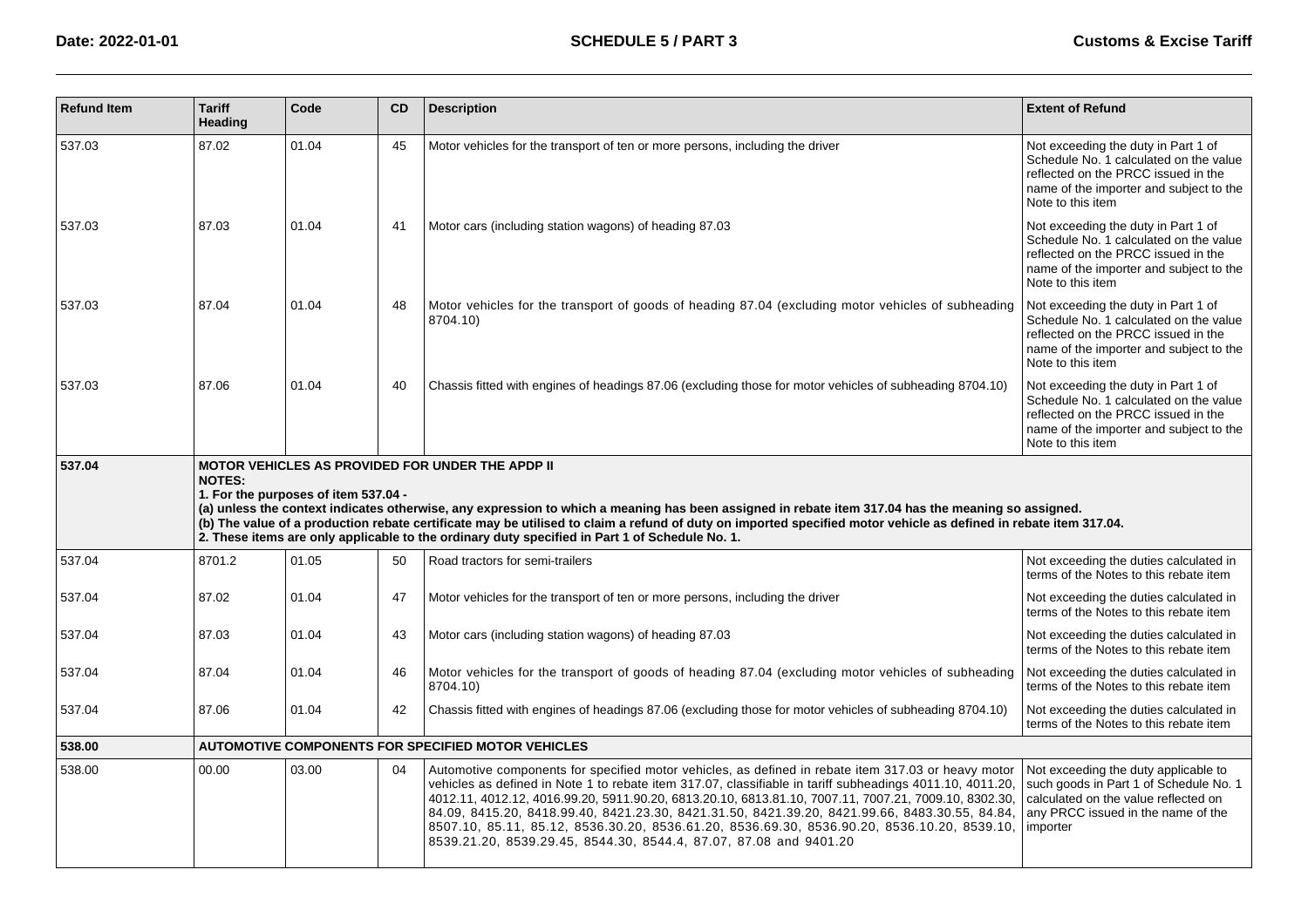| (continued)        |                                 |       |           |                                                                                                                                                                                                                                                                                                                                                                                                                                                                                                                                                                                                                                                                                                                                                                                                           |                                                                                                                                                                                     |  |  |  |
|--------------------|---------------------------------|-------|-----------|-----------------------------------------------------------------------------------------------------------------------------------------------------------------------------------------------------------------------------------------------------------------------------------------------------------------------------------------------------------------------------------------------------------------------------------------------------------------------------------------------------------------------------------------------------------------------------------------------------------------------------------------------------------------------------------------------------------------------------------------------------------------------------------------------------------|-------------------------------------------------------------------------------------------------------------------------------------------------------------------------------------|--|--|--|
| <b>Refund Item</b> | <b>Tariff</b><br><b>Heading</b> | Code  | <b>CD</b> | <b>Description</b>                                                                                                                                                                                                                                                                                                                                                                                                                                                                                                                                                                                                                                                                                                                                                                                        | <b>Extent of Refund</b>                                                                                                                                                             |  |  |  |
|                    |                                 |       |           | Note:<br>1. For the purposes of this item unless the context indicates otherwise, any expression to which a meaning<br>has been assigned in item 317.03 has the meaning so assigned.                                                                                                                                                                                                                                                                                                                                                                                                                                                                                                                                                                                                                      |                                                                                                                                                                                     |  |  |  |
| 538.00             | 00.00                           | 04.00 | 09        | Automotive components for specified motor vehicles, as defined in rebate item 317.04 or heavy motor<br>vehicles as defined in Note 1 to rebate item 317.07, classifiable in tariff subheadings 4011.10, 4011.20,<br>4012.11, 4012.12, 4016.99.20, 5911.90.20, 6813.20.10, 6813.81.10, 7007.11, 7007.21, 7009.10, 8302.30,<br>$\mid$ 84.09, 8415.20, 8418.99.40, 8421.23.30, 8421.31.50, 8421.39.20, 8421.99.66, 8483.30.55, 84.84, $\mid$<br>  8507.10, 85.11, 85.12, 8536.30.20, 8536.61.20, 8536.69.30, 8536.90.20, 8537.10.20, 8539.10,  <br>8539.21.20, 8539.29.45, 8544.30, 8544.4, 87.07, 87.08 and 9401.20<br>Note:<br>1. For the purposes of this item unless the context indicates otherwise, any expression to which a meaning<br>has been assigned in item 317.04 has the meaning so assigned. | Not exceeding the duty applicable to<br>such goods in Part 1 of Schedule No. 1<br>reduced to the extent of the amount<br>reflected on the PRC issued in the<br>name of the importer |  |  |  |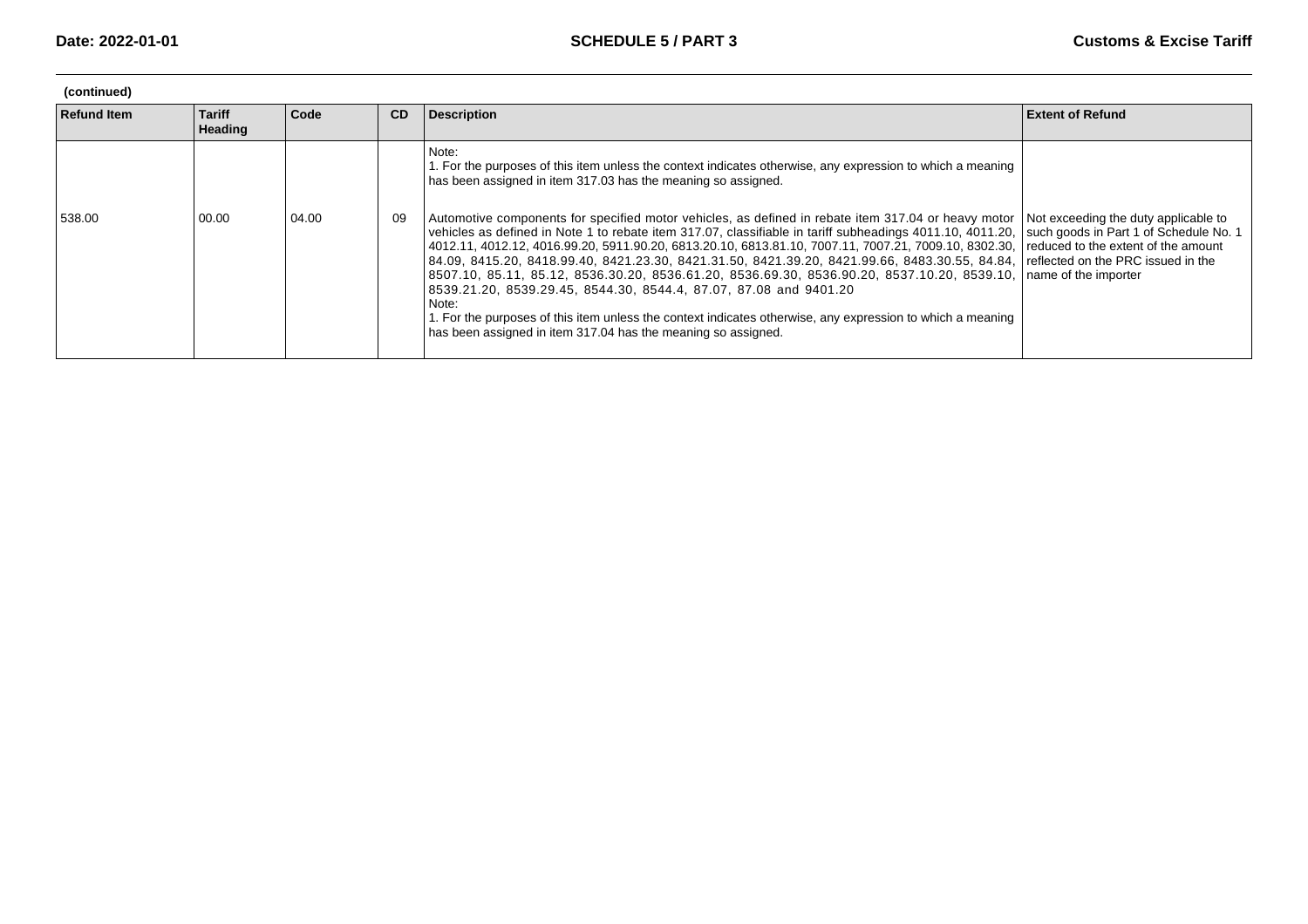### **REFUNDS OF FUEL LEVY**

# **NOTES:**

- 1. A refund of fuel levy (except the fuel levy specified in fuel levy item 195.30) paid under Part 5 of Schedule No. 1 in respect of any goods specified in Column II of this Schedule shall, subject to the provisions of section 75 and the regulations, be allowed to the extent stated in Column III of this Part, in respect of such goods on compliance with the provisions of the terms in this Part in which such goods are specifiedand of any notes applicable in respect of such item.
- 2.Any particulars in Column III in this Part in respect of any goods relate to the fuel levy specified in Part 5 of Schedule No. 1 and paid in respect of such goods.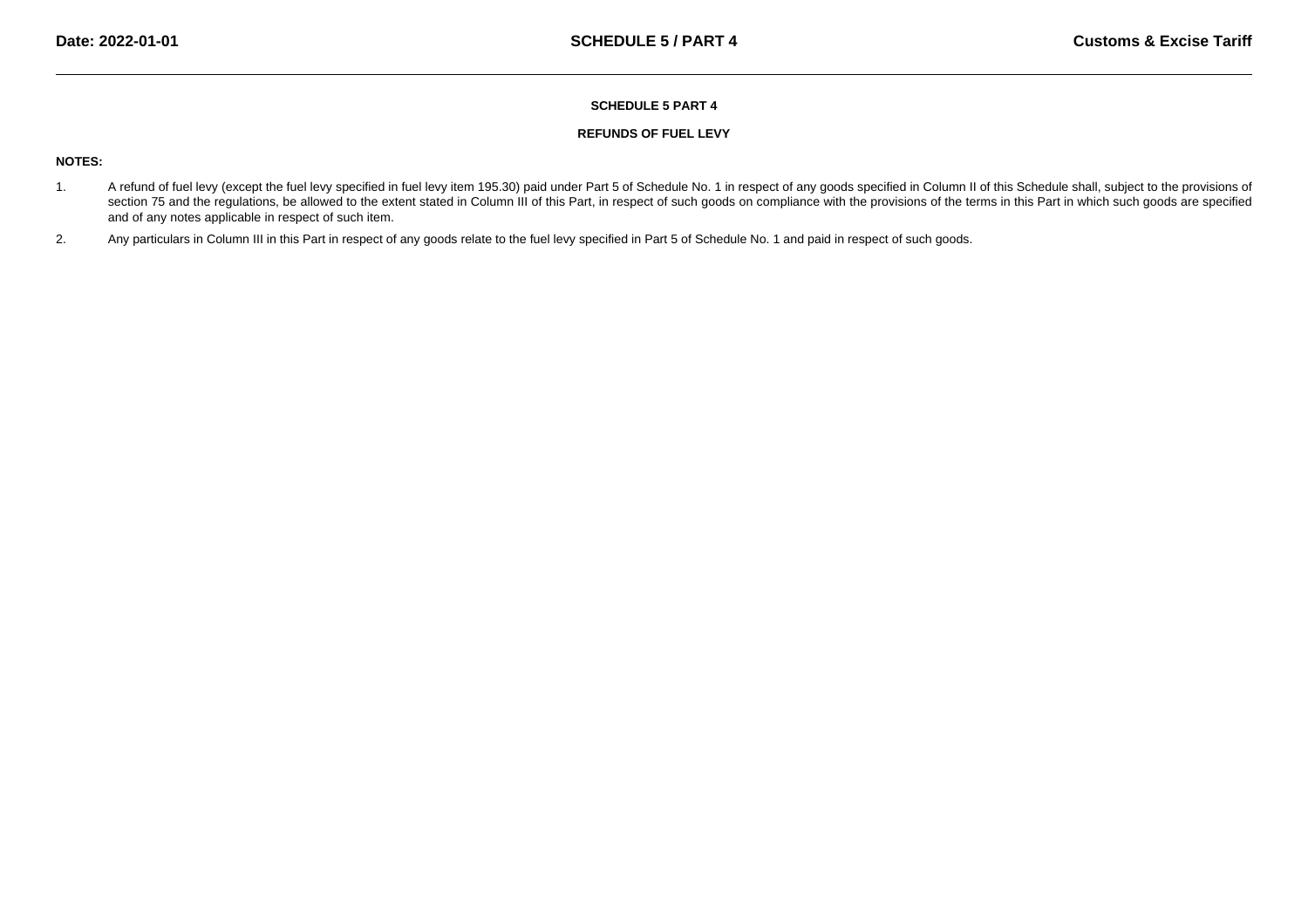| <b>Refund Item</b> | <b>Tariff</b><br><b>Heading</b> | Code                                                                                                                                                                                                                                                                    | CD | <b>Description</b>                                                               | <b>Extent of Refund</b>                                                                                              |  |  |  |  |
|--------------------|---------------------------------|-------------------------------------------------------------------------------------------------------------------------------------------------------------------------------------------------------------------------------------------------------------------------|----|----------------------------------------------------------------------------------|----------------------------------------------------------------------------------------------------------------------|--|--|--|--|
| 540.00             |                                 |                                                                                                                                                                                                                                                                         |    | PETROL, DISTILLATE FUELS AND BIODIESEL USED FOR SPECIFIC PURPOSES                |                                                                                                                      |  |  |  |  |
| 540.01             |                                 | PETROL AND DISTILLATE FUELS USED BY DIPLOMATIC AND OTHER FOREIGN REPRESENTATIVES MENTIONED IN REBATE ITEMS 406.02, 406.03, 406.05 OR 406.07 OF<br>SCHEDULE NO. 4, SUBJECT TO THE REQUIREMENTS OF THOSE REBATE ITEMS AND OF THE NOTES (EXCEPT NOTE 1) APPLICABLE THERETO |    |                                                                                  |                                                                                                                      |  |  |  |  |
| 540.01             | 195.10                          | 01.05                                                                                                                                                                                                                                                                   | 57 | Petrol for use by the State President                                            | 8,9c/li                                                                                                              |  |  |  |  |
| 540.01             | 195.10                          | 02.05                                                                                                                                                                                                                                                                   | 51 | Distillate fuels for use by the State President                                  | 6,7c/li                                                                                                              |  |  |  |  |
| 540.01             | 195.10                          | 03.05                                                                                                                                                                                                                                                                   | 56 | Petrol and distillate fuels used by diplomatic and other foreign representatives | As determined and approved by the<br>Director-General: Department of<br>International Relations and Co-<br>operation |  |  |  |  |
| 540.01             | 195.20                          | 01.05                                                                                                                                                                                                                                                                   | 53 | Biodiesel for use by the State President                                         | 6,7c/li                                                                                                              |  |  |  |  |
| 540.01             | 195.20                          | 02.05                                                                                                                                                                                                                                                                   | 58 | Biodiesel used by diplomatic and other foreign representatives                   | As determined and approved by the<br>Director-General: Department of<br>International Relations and Co-<br>operation |  |  |  |  |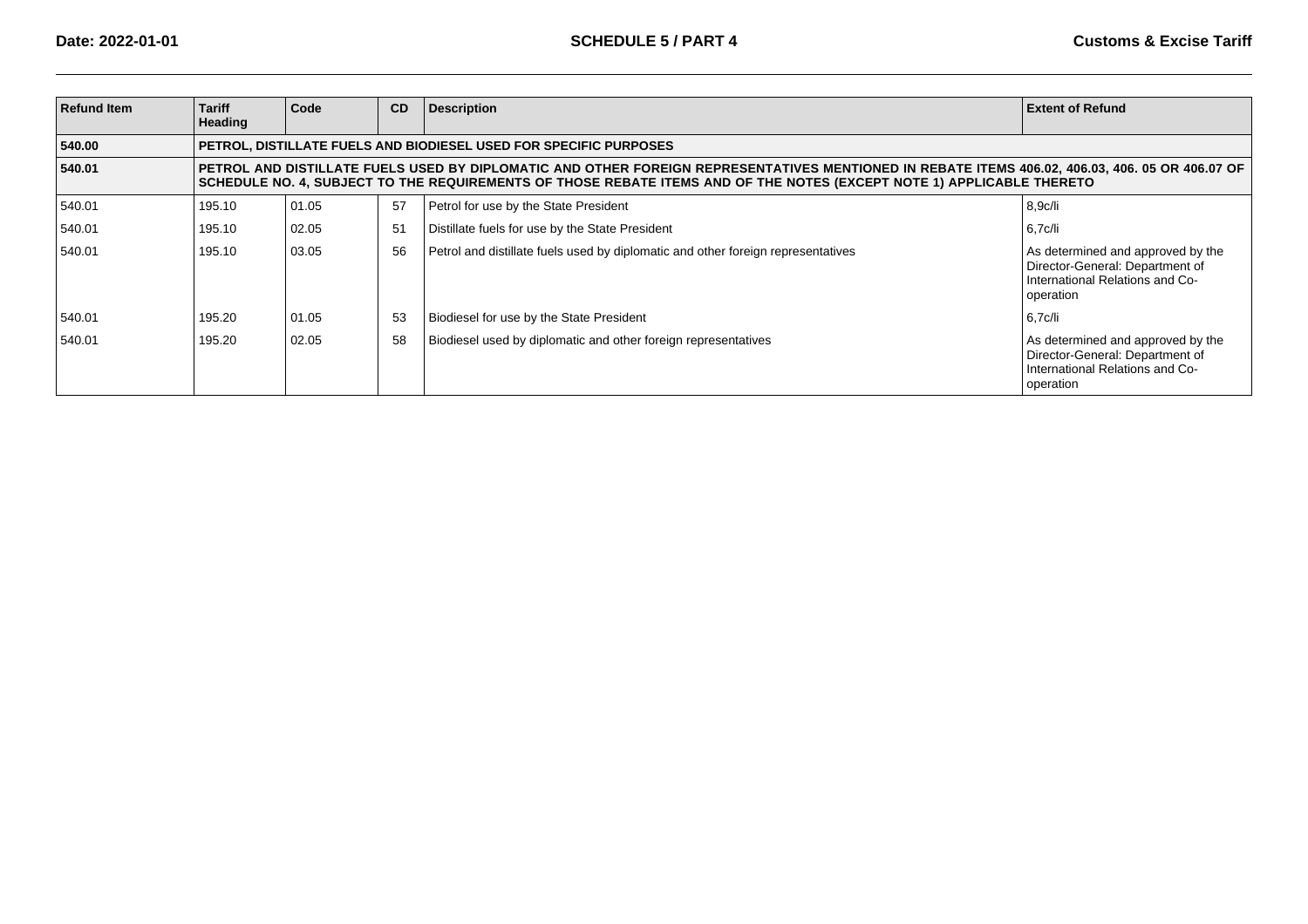#### **DRAWBACKS AND REFUNDS OF ENVIRONMENTAL LEVY ON IMPORTED GOODS**

### **NOTES:**

- 1. For the purposes of Chapter VA of the Act and the provisions of Schedule No. 5 -
	- (a)drawback or refund of environmental levy on imported goods shall, subject to compliance with any relevant Note or rule be granted as specified in this Part;
	- (b) any provision -
		- (i)in the Notes to Schedule No. 5;
		- (ii)for a drawback of customs duty in respect of goods specified in item 521.00/00.00/01.00, 522.02, 522.03, 522.04 or 522.05;
		- (iii)in the Notes to items 521.00/00.00/01.00 and 522.00;
		- (iv)for a refund of customs duty in respect of goods specified in item 532.00;

shall, to the extent that it can be applied and except if otherwise specified in this Part, apply mutatis mutandis, for the purpose of a drawback or refund of environmental levy on such goods.

- (c) the provisions contemplated in paragraph (b) shall determine entitlement to the drawback or refund of environmental levy specified in this Part notwithstanding that no customs duty has been paid onthe goods concerned.
- 2(a)"Full duty" specified in this Part means the environmental levy paid in terms of the relevant item of Part 3 of Schedule No. 1 less any rebate, refund or drawback of such levy previously granted in respect of the goods.
- (b)The reference 00.00 in the tariff heading/environmental levy column of this Part in respect of any item thereof, shall, as may be applicable in each case, be deemed to refer to -
	- (i)any tariff heading or subheading or all the tariff headings or subheadings of Part 1 of Schedule No. 1 specified in such column in respect any relevant drawback or refund item of any Part of Schedule No. 5; or
	- (ii)any environmental levy item or all the environmental levy items specified in Part 3 of the said Schedule No. 1.
- 3.Whenever any drawback or refund of environmental levy is claimed as provided in this Part, any prescribed form for such claim must reflect the item applicable as contemplated in Note 1(b) and also reflect the tax type code.
- 4.Notwithstanding the provisions of this Part, a refund or drawback of environmental levy is not allowed where any Note to the item of Part 3 of Schedule No. 1 imposing the environmental levy otherwise provides.
- 5.The provisions of the notes specified in items 521.00/00.00/01.00, 522.00, 522.03, 522.04 or 522.05 shall mutatis mutandis apply, to goods exported in terms of refund item 551.03.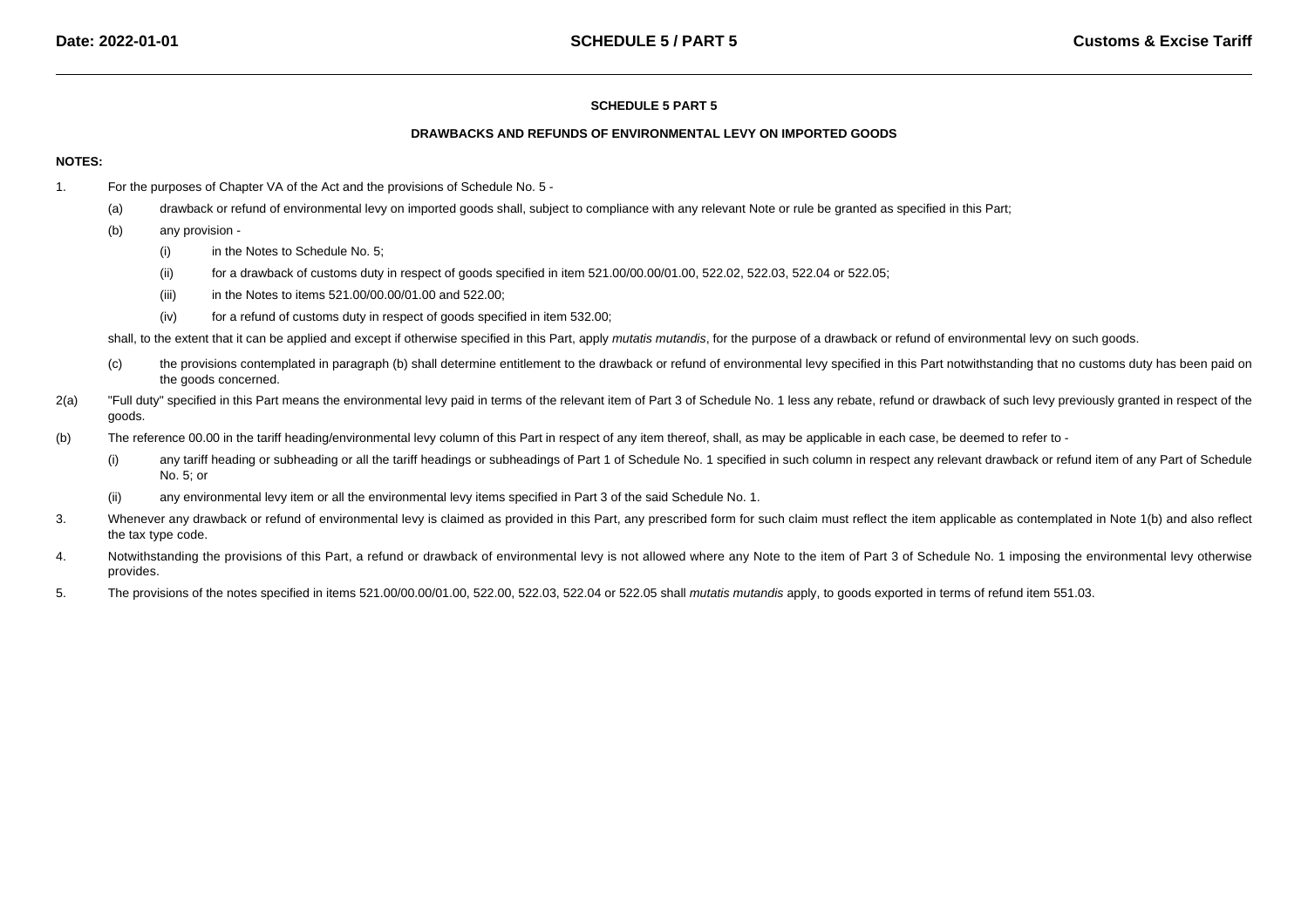| <b>Refund or</b><br><b>Drawback Item</b> | <b>Tariff</b><br>Heading                                  | Code  | CD | <b>Description</b>                                                                                                                                                       | <b>Extent of Refund or Drawback</b> |  |  |
|------------------------------------------|-----------------------------------------------------------|-------|----|--------------------------------------------------------------------------------------------------------------------------------------------------------------------------|-------------------------------------|--|--|
| 550.00                                   |                                                           |       |    | DRAWBACKS OF ENVIRONMENTAL LEVY ON IMPORTED GOODS EXPORTED                                                                                                               |                                     |  |  |
| 550.01                                   | 00.00                                                     | 01.00 | 01 | Goods exported in accordance with the provisions of item 521.00/00.00/01.00, 522.00, 522.03, 522.04 or<br>522.05 on which environmental levy has been paid               | Full duty                           |  |  |
| 551.00                                   | <b>REFUNDS OF ENVIRONMENTAL LEVY ON IMPORTED GOODS</b>    |       |    |                                                                                                                                                                          |                                     |  |  |
| 551.01                                   | <b>GOODS ABANDONED OR DESTROYED OF ITEM 532.00</b>        |       |    |                                                                                                                                                                          |                                     |  |  |
| 551.01                                   | 00.00                                                     | 01.00 | 09 | Goods abandoned or destroyed as contemplated in item 532.00 on which environmental levy has been<br>paid                                                                 | Full duty                           |  |  |
| 551.02                                   |                                                           |       |    | NEW MOTOR VEHICLES EXPORTED TO A BLNS COUNTRY                                                                                                                            |                                     |  |  |
| 551.02                                   | 00.00                                                     | 01.00 | 00 | New motor vehicles in respect of which an environmental levy has been paid that are exported to a BLNS Full duty<br>country as defined in rule 54F.01                    |                                     |  |  |
| 551.03                                   | OTHER ENVIRONMENTAL LEVY GOODS EXPORTED TO A BLNS COUNTRY |       |    |                                                                                                                                                                          |                                     |  |  |
| 551.03                                   | 00.00                                                     | 01.00 | 02 | Goods (excluding those covered by item 551.02) in respect of which environmental levy has been paid<br>and that are exported to a BLNS country as defined in rule 54F.01 | Full duty                           |  |  |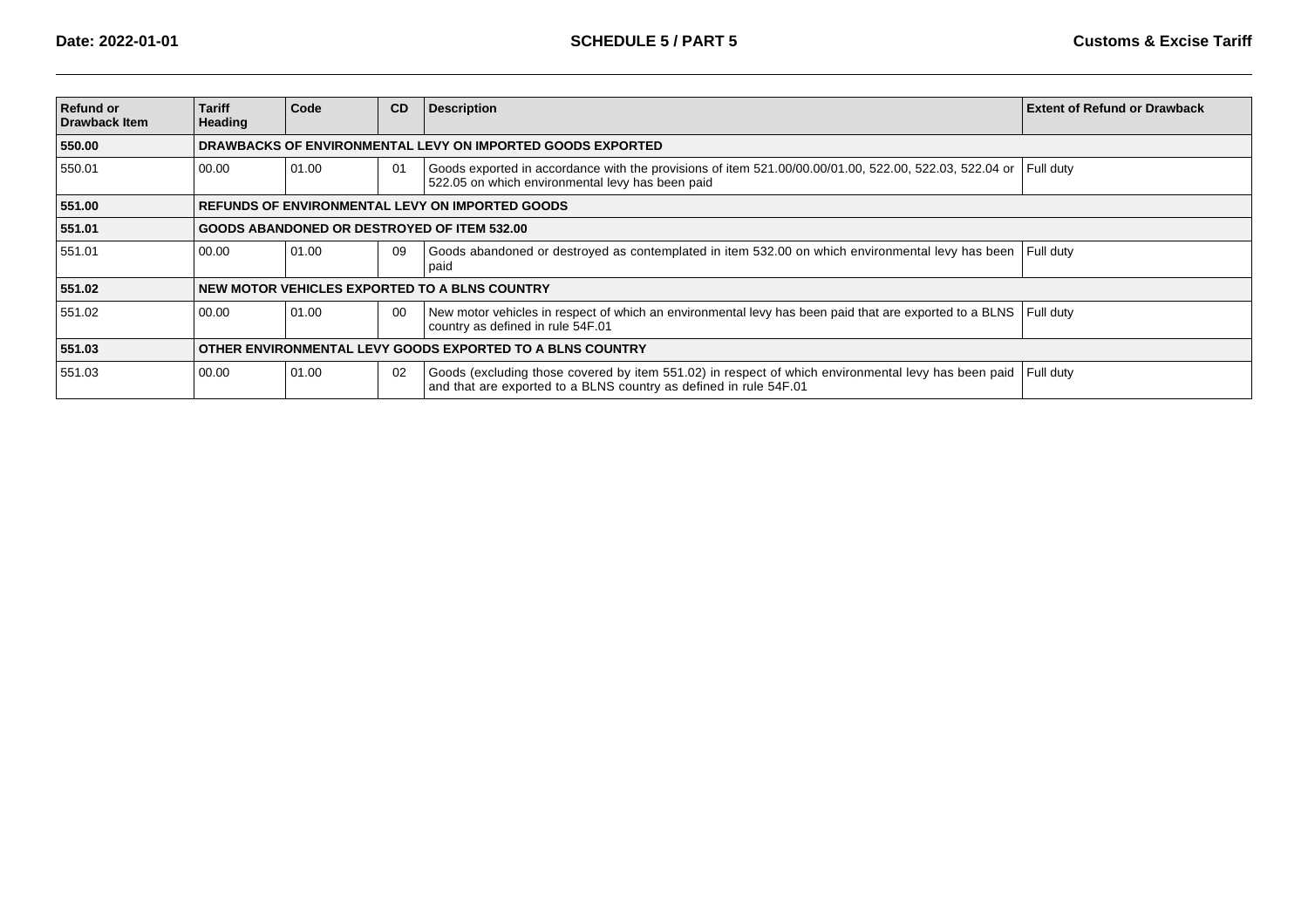### **PART 6**

## **DRAWBACKS AND REFUNDS OF HEALTH PROMOTION LEVY ON IMPORTED GOODS**

## **NOTES:**

- 1. For the purposes of Chapter VB of the Act and the provisions of Schedule No. 5 -
	- (a)drawback or refund of health promotion levy on imported goods shall, subject to compliance with any relevant Note or rule be granted as specified in this Part;
	- (b) any provision -
		- (i)in the Notes to Schedule No. 5;
		- (ii)for a drawback of customs duty in respect of goods specified in item 521.00/00.00/01.00, 522.02, 522.03, 522.04 or 522.05;
		- (iii)in the Notes to items 521.00/00.00/01.00 and 522.00;
		- (iv)for a refund of customs duty in respect of goods specified in item 532.00;

shall, to the extent that it can be applied and except if otherwise specified in this Part, apply *mutatis mutandis*, for the purpose of a drawback or refund of health promotion levy on such goods.

- (c) the provisions contemplated in paragraph (b) shall determine entitlement to the drawback or refund of health promotion levy specified in this Part notwithstanding that no customs duty has been paidon the goods concerned.
- 2.
- (a)"Full duty" specified in this Part means the health promotion levy paid in terms of the relevant item of Part 7 of Schedule No. 1 less any rebate, refund or drawback of such levy previously granted in respect of the goods.
- (b)The reference 00.00 in the tariff heading/ health promotion levy columns of this Part in respect of any item thereof, shall, as may be applicable in each case, be deemed to refer to -
	- (i)any tariff heading or subheading or all the tariff headings or subheadings of Part 1 of Schedule No. 1 specified in such column in respect any relevant drawback or refund item of any Part of Schedule No. 5; or
	- (ii)any health promotion levy item or all the health promotion levy items specified in Part 7 of the said Schedule No. 1.
- 3.Whenever any drawback or refund of health promotion levy is claimed as provided in this Part, any prescribed form for such claim must reflect the item applicable as contemplated in Note 1(b) and also reflect the tax type code.
- 4.The provisions of the notes specified in items 521.00/00.00/01.00, 522.00, 522.03, 522.04 or 522.05 shall mutatis mutandis apply, to goods exported in terms of refund item 561.02.